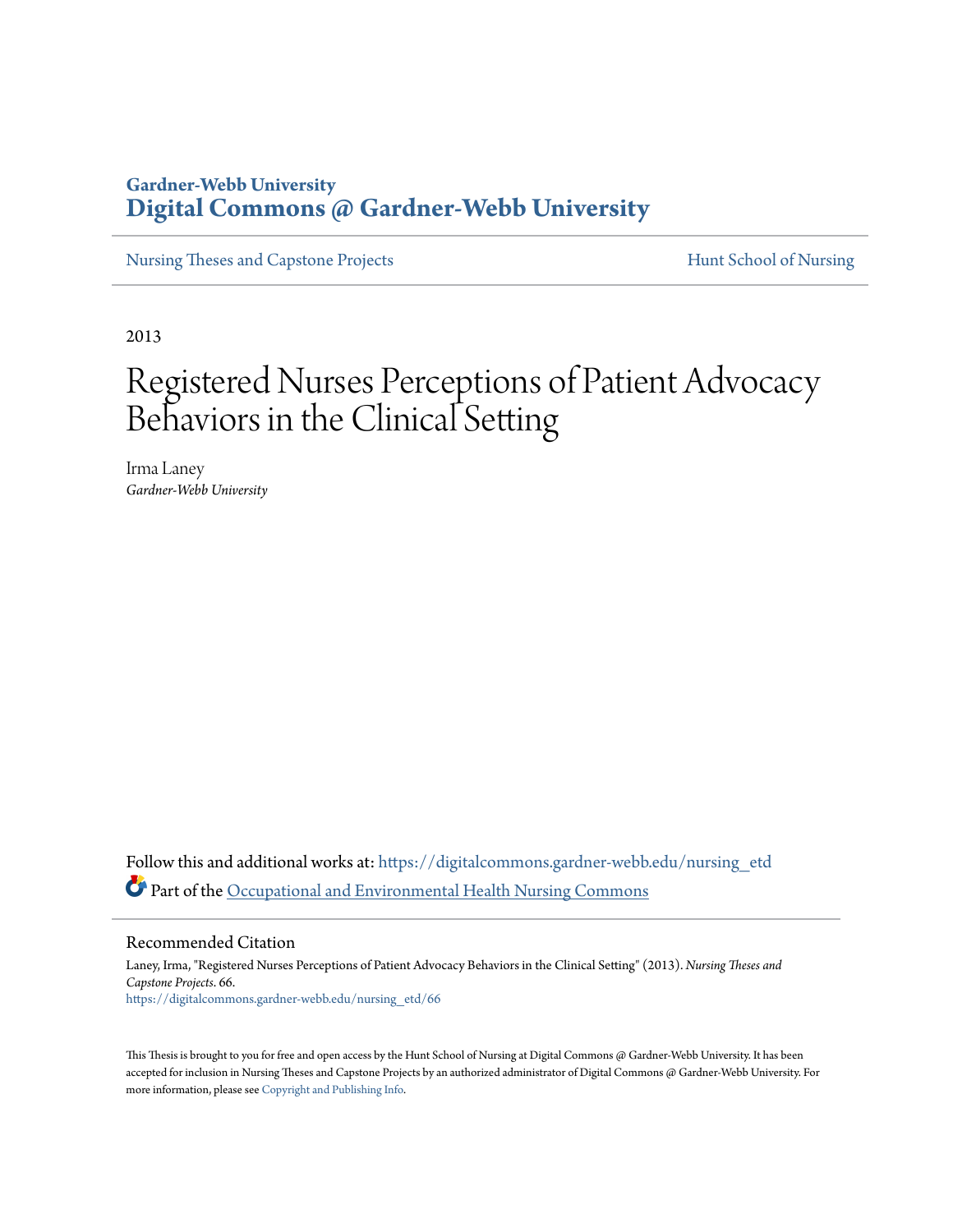Registered Nurses Perceptions of Patient Advocacy Behaviors in the Clinical Setting

by

Irma Laney

A thesis submitted to the faculty of Gardner-Webb University School of Nursing in partial fulfillment of the requirements for the Master of Science in Nursing Degree

Boiling Springs

2013

\_\_\_\_\_\_\_\_\_\_\_\_\_\_\_\_\_\_\_\_\_\_\_\_\_\_\_\_\_\_ \_\_\_\_\_\_\_\_\_\_\_\_\_\_\_\_\_\_\_\_\_\_\_\_\_\_\_\_\_\_

 $\overline{\phantom{a}}$  , and the contract of the contract of the contract of the contract of the contract of the contract of the contract of the contract of the contract of the contract of the contract of the contract of the contrac

Submitted by: Approved by:

Irma Laney Candice Rome, DNP, RN

Date Date Date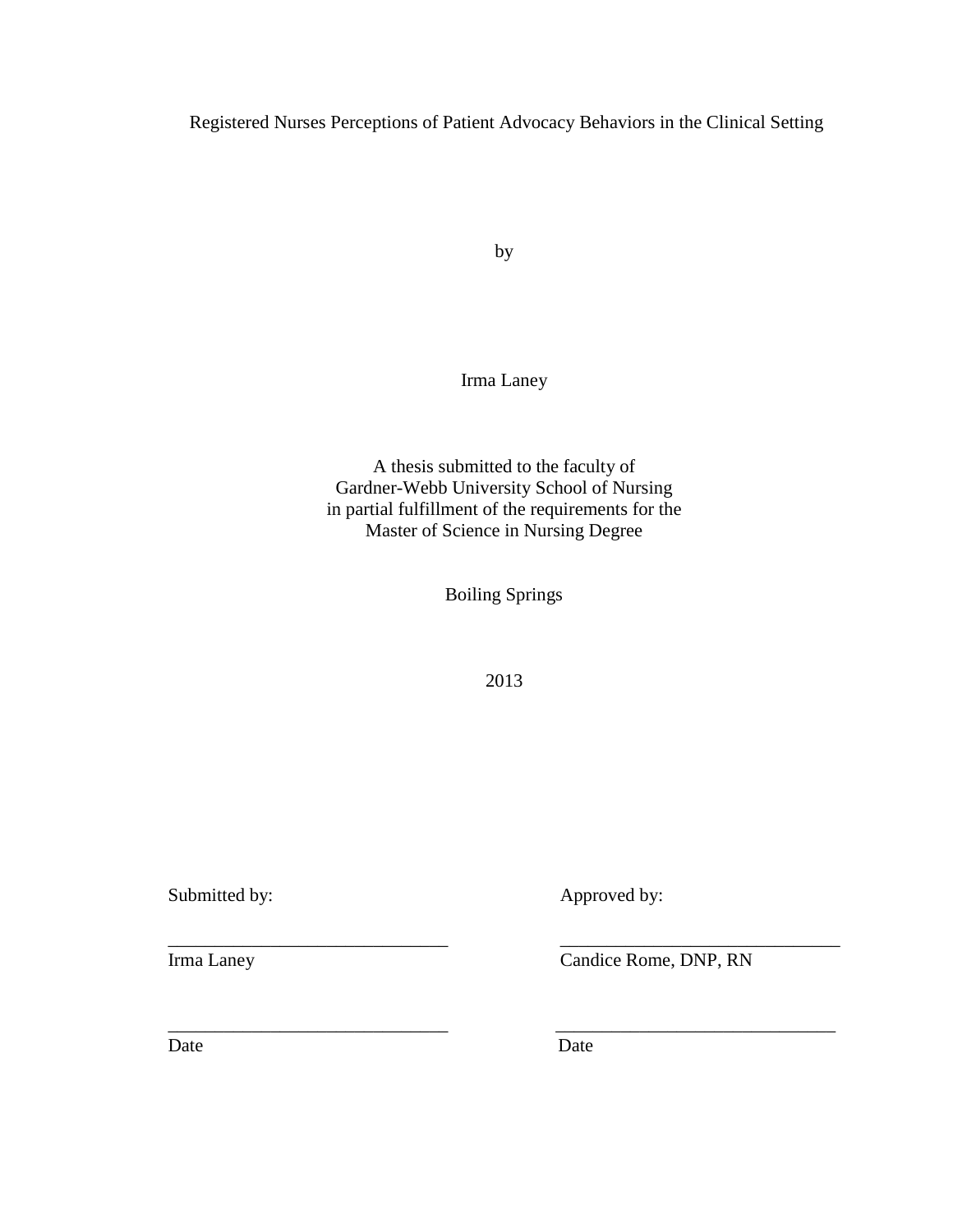#### Abstract

Healthcare is becoming more complex and advanced; there is an increase in patient's awareness and safety, higher educational levels of the public, internet access, improved medical technology, development of the Patient's Bill of Rights, and distrust of experts. Patients are often left vulnerable and helpless in the healthcare setting due to limited knowledge about medicine, healthcare, illnesses, and their rights. The purpose of this thesis was to provide an understanding of the RN's perceptions of patient advocacy behaviors in the clinical settings. King's Interacting Systems Framework and middle range Theory of Goal Attainment provided the framework used to identify the nurses' perceptions of patient advocacy and the situations that encourage advocacy behaviors. The sample consisted of 38 RNs with a current North Carolina nursing license. The quantitative Protective Nursing Advocacy Scale (PNAS) consisting of 43 items was used to measure advocacy from the perspective of protecting patients in an acute care environment. The participants indicated the reasons RNs act as patient advocates were as follows: (a) vulnerability, (b) being ethically obligated to act for patients when threatened by harm, and (c) patient's need for RNs to act on their behalf.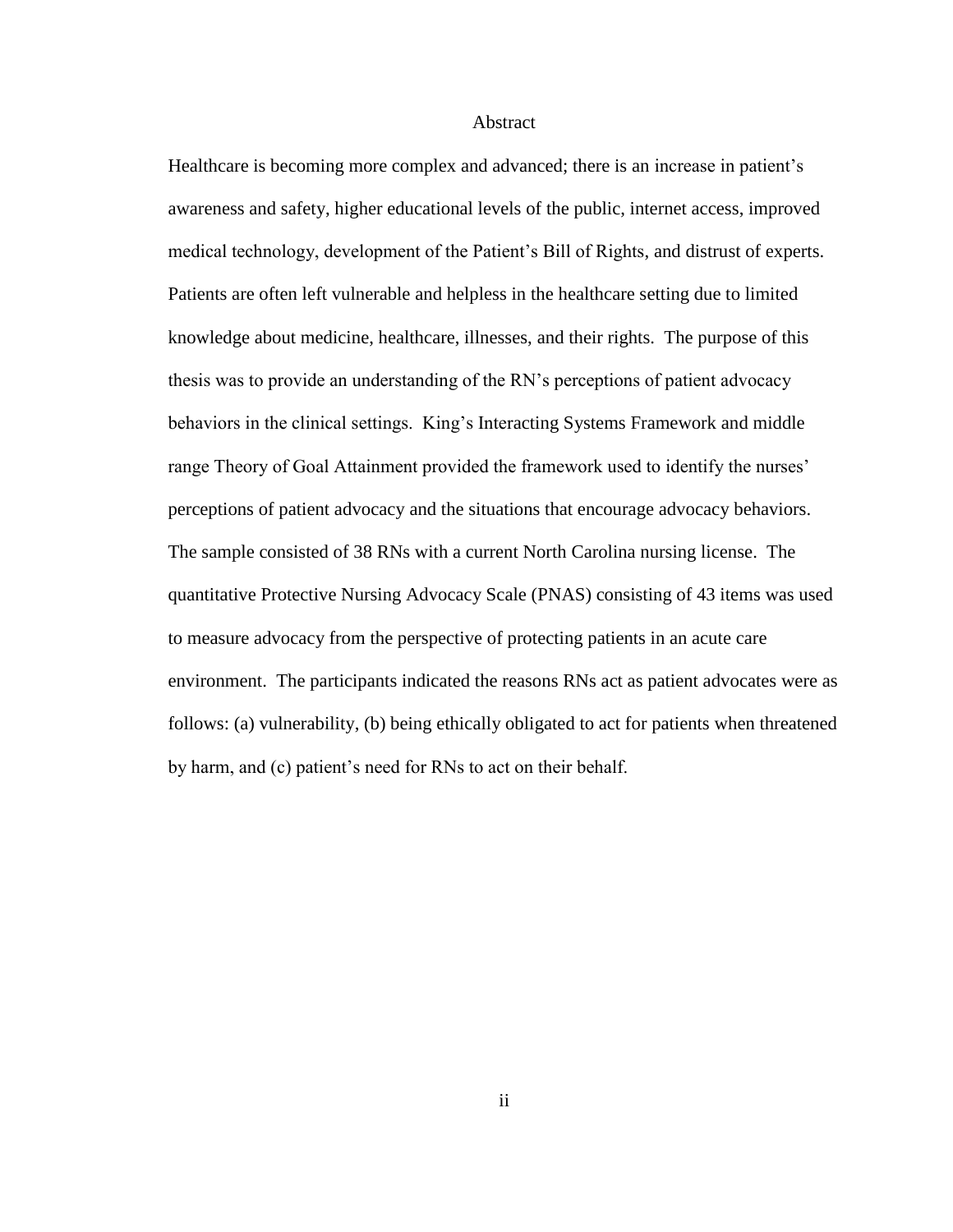### Acknowledgements

It would not have been possible for me to complete my thesis without the encouragement, help, love, and support from the people around me. Special thanks go out to my children, Luke and Toni, who have shared and completed this journey with me. I could not have made it without you. I would like to acknowledge one special friend, Sherry Weaver, who believed in me, encouraged, and pushed me to achieve my goals and dreams. Lastly, all of my professors who eased anxiety and provided guidance and encouragement throughout my Masters experience.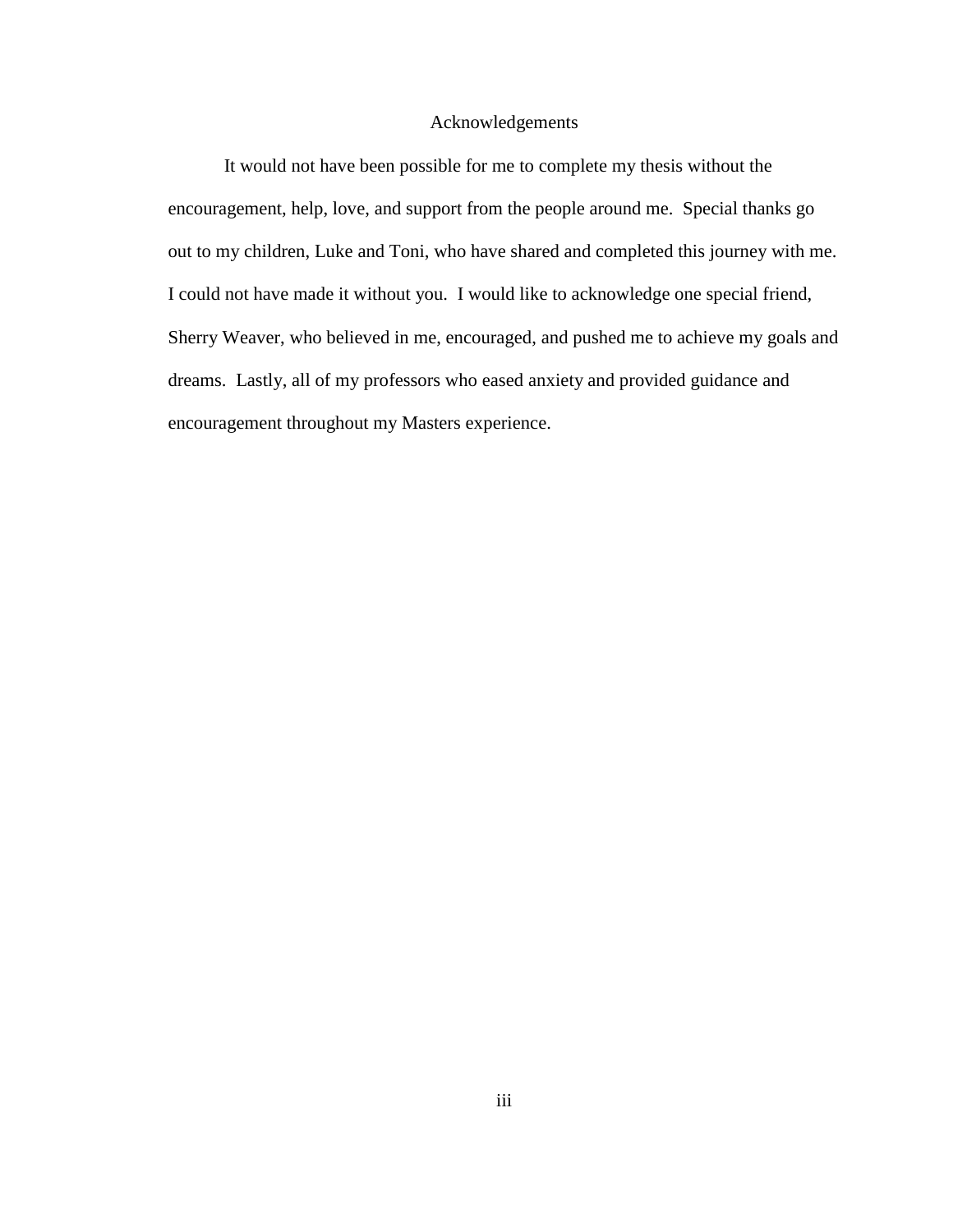© Irma Laney 2013

# All Rights Reserved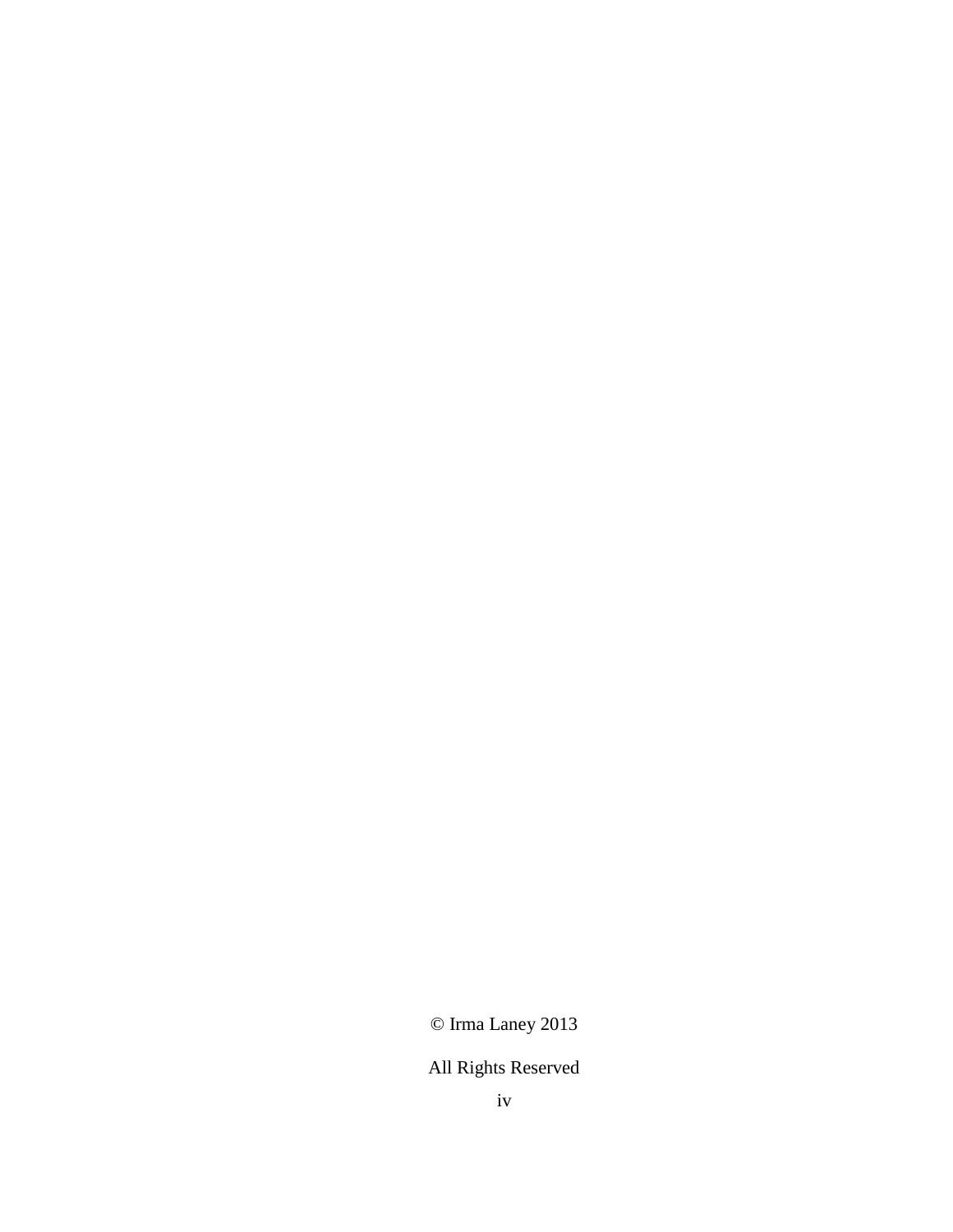## **TABLE OF CONTENTS**

# **CHAPTER I**

| <b>CHAPTER II</b>  |
|--------------------|
|                    |
|                    |
|                    |
|                    |
|                    |
| <b>CHAPTER III</b> |
|                    |
|                    |
|                    |
|                    |
|                    |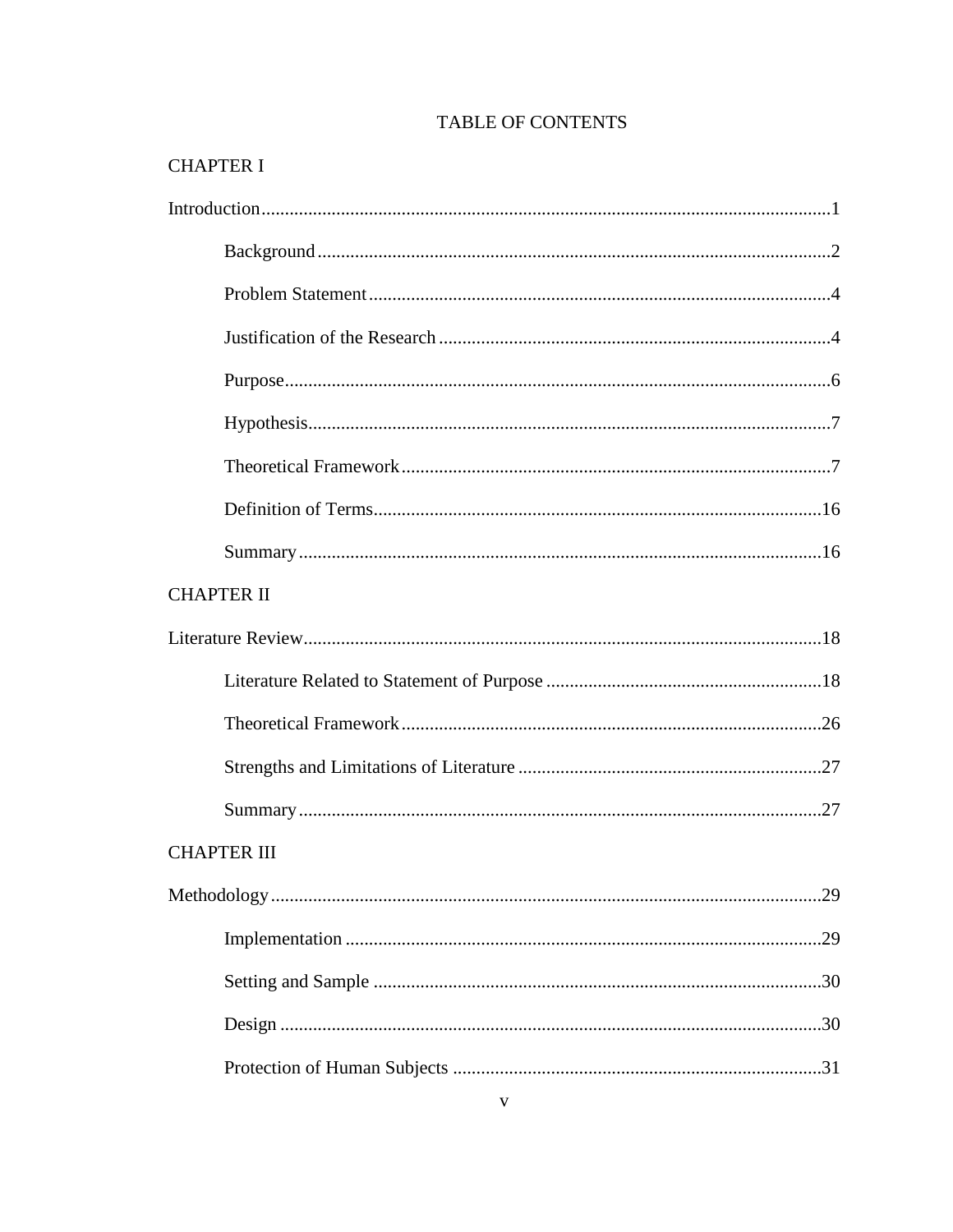| <b>CHAPTER IV</b>  |
|--------------------|
|                    |
|                    |
|                    |
|                    |
| <b>CHAPTER V</b>   |
|                    |
|                    |
|                    |
|                    |
|                    |
|                    |
|                    |
|                    |
| <b>APPENDICIES</b> |
|                    |
|                    |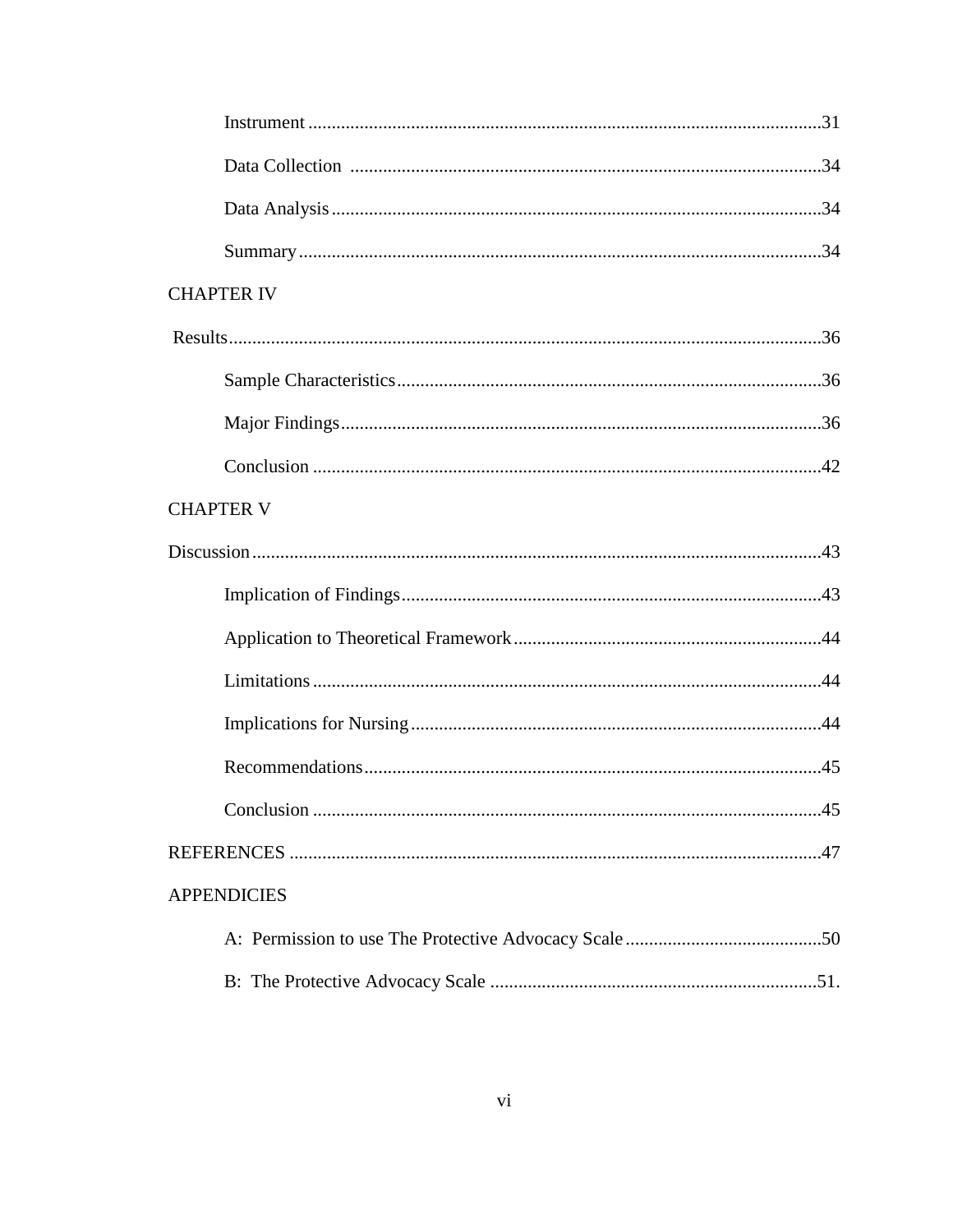### List of Tables

| Table 7: Component II-Work Status and Advocacy Actions Results40                |
|---------------------------------------------------------------------------------|
|                                                                                 |
|                                                                                 |
| Table 10: The Five Highest Percentage Questions Answered with Strongly Agree 42 |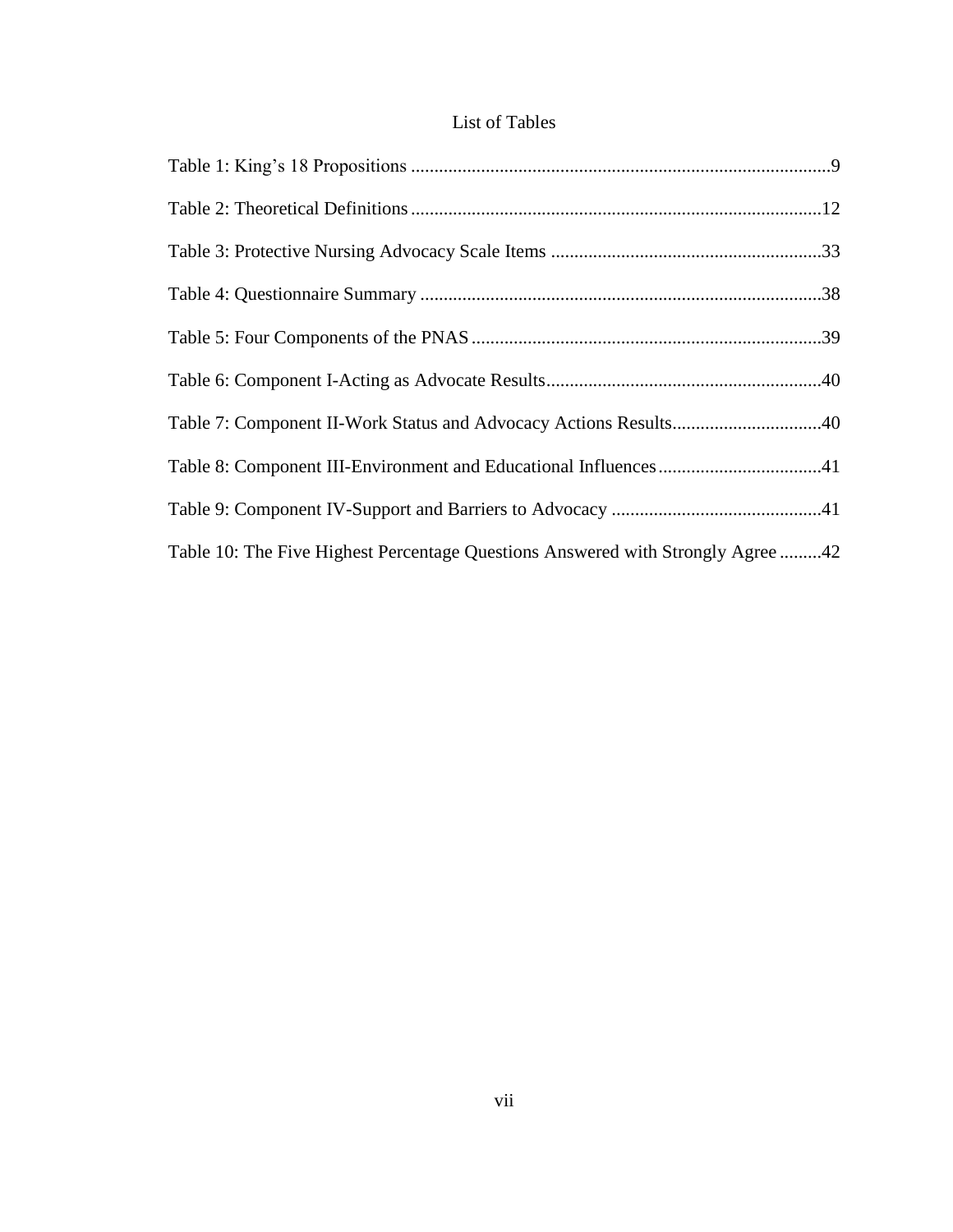# List of Figures

Figure 1: Conceptual-Theoretical-Empirical Diagram: King's Interacting System

|--|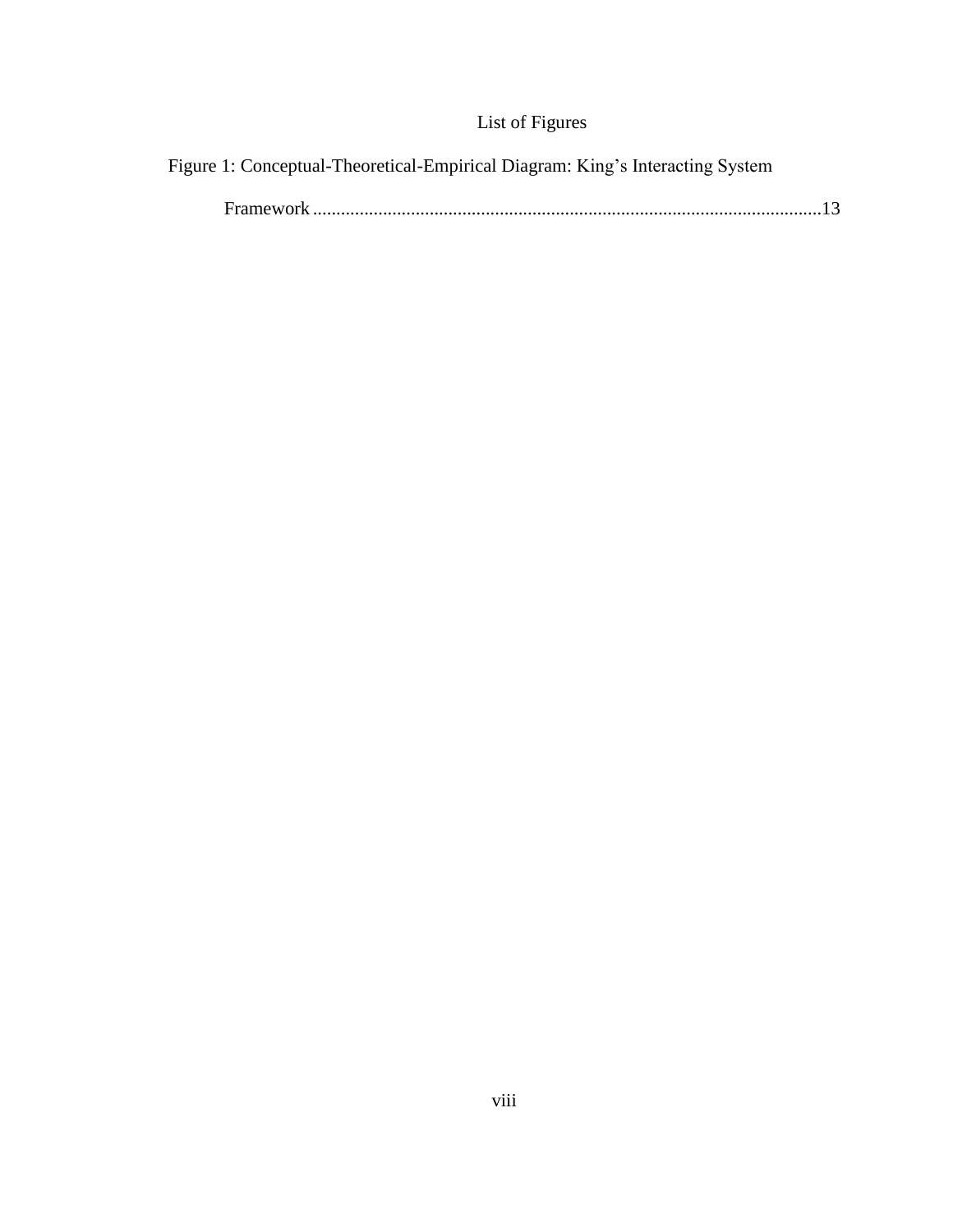#### **CHAPTER I**

### **Introduction**

Healthcare has seen an increase in patient awareness and safety, higher educational levels of the public, internet access, improved medical technology, development of the Patient's Bill of Rights, and distrust of experts. With the development of the Patient's Bill of Rights, society has taken a more active role in their healthcare and is requesting more information. Healthcare is becoming more complex and advanced. In this type of hospital environment patients' autonomy and values can easily be overlooked. Patients are often left vulnerable and helpless in the healthcare setting due to limited knowledge about medicine, healthcare, illnesses, and their rights.

Successful patient advocacy actions produce positive outcomes. Bu and Jezewski (2007) state that positive consequences mean patients' rights, benefits, and values are preserved or protected through nurses' particular advocacy actions. Providing adequate information to patients regarding their health status allows patients to make knowledgeable decisions regarding their care (Bu & Jezewski, 2007). Patient advocacy produces positive consequences by preserving patients' rights, benefits, and values, therefore preserving patient autonomy and providing empowerment. Patient advocacy actions increase patients' quality of life and safety by ensuring prompt and appropriate treatment is being provided.

Benefits of patient advocacy are not only seen in patient outcomes, but also in the nursing profession and society. Patient advocacy can lead to an enhancement in nursing's public image and improvement in its professional status (Bu & Jezewski, 2007).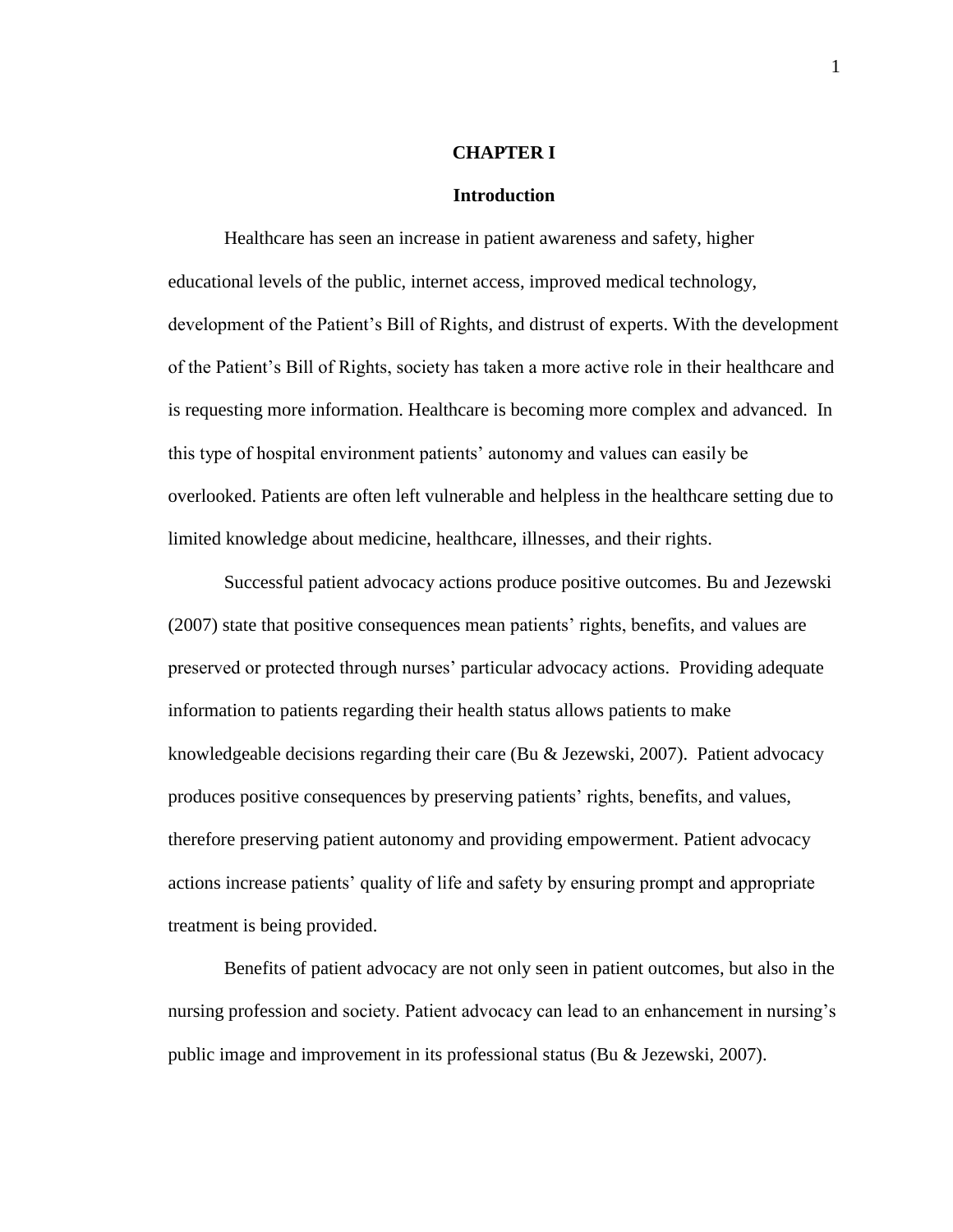According to Bu and Jezewski (2007), "by successfully advocating for patients, nurses can increase their professional satisfaction, self-confidence and self-esteem, and maintain their personal integrity and moral principles" (p.105). Patient advocacy can lead to changes for the well-being of a group of patients or society. Patient advocacy can improve patient care and safety by identifying poor care and incompetent workers. Registered nurses (RNs) can advocate by identifying changes and areas in need of improvement and provide safe care for patients, co-workers and society. Changing inappropriate rules or policies in the healthcare system may promote social justice in the provision of healthcare and improve the quality of healthcare delivery, thereby enhancing patients' well-being (Bu & Jezewski, 2007, p.105).

### **Background**

Healthcare is continually changing and is contributed to the role that nurses play in advocacy. RNs have more direct patient interaction as opposed to other healthcare professionals. Advocacy and the compassion that RNs display toward patients date back to the founder and pioneer of nursing, Florence Nightingale. Florence Nightingale, a well-known figure in the nursing profession, continues to influence nursing and healthcare today. One may hear Nightingale's pledge recited at nursing school graduations still today. Florence Nightingale wrote this pledge in 1893, and it continues to be an important part of nursing today. The Nightingale Pledge (as cited in Fowler, 2008):

I solemnly pledge myself before God and in the presence of this assembly: To pass my life in purity and to practice my profession faithfully. I will abstain from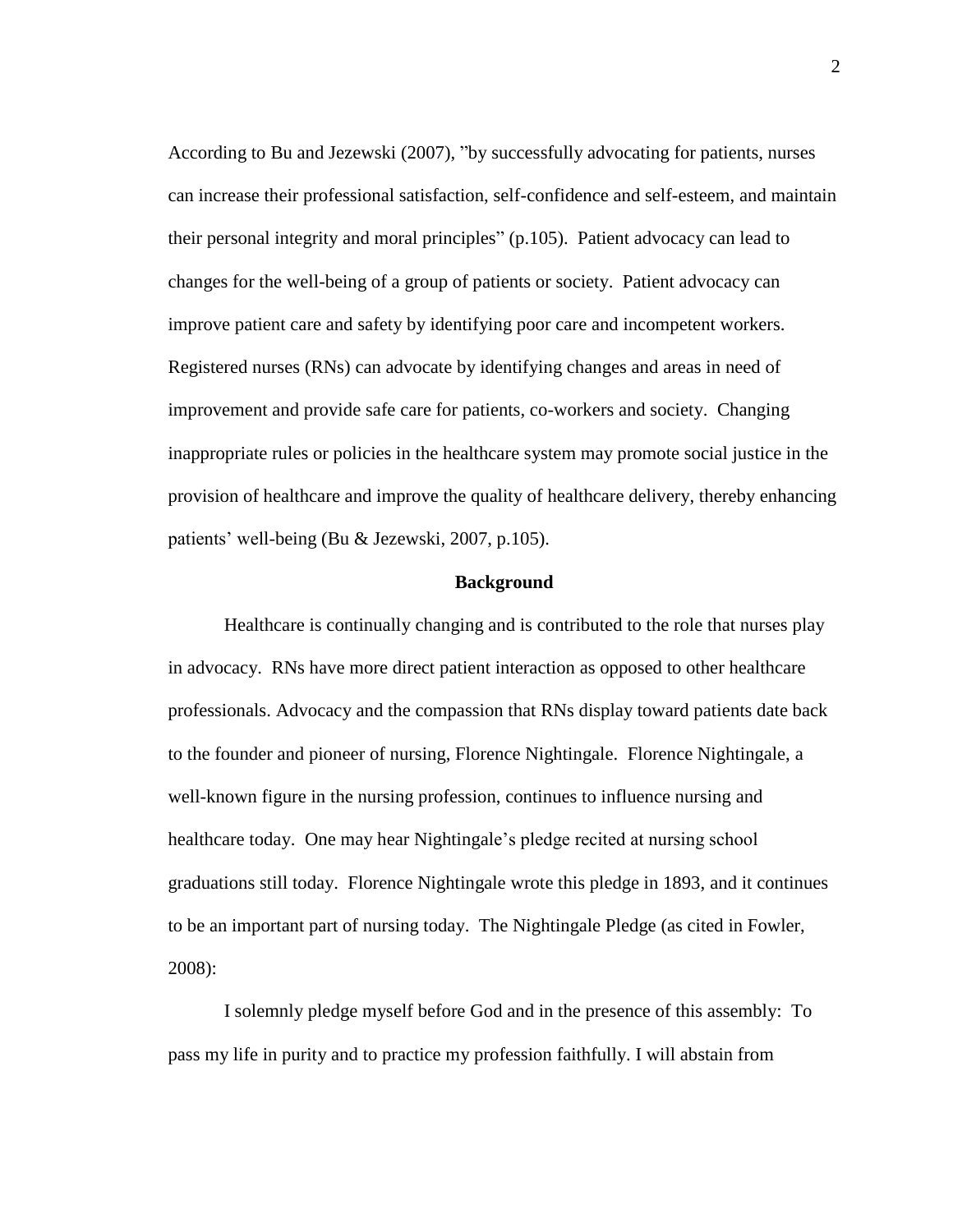whatever is deleterious and mischievous, and will not take or knowingly administer any harmful drug. I will do all in my power to elevate the standard of my profession, and will hold in confidence all personal matters committed to my keeping, and all family affairs coming to my knowledge in the practice of my profession. With loyalty will I endeavor to aid the physician in his work and devote myself to the welfare of those committed to my care (p. xiii).

Nurses today are still entering the profession with the same vision as Nightingale. RNs enter the profession because they want to care for, help others, protect, and make a difference in someone's life. Bu and Jezewski (2007) state, "The American Nurses Association (ANA) (2001) Code of Ethics for Nurses with Interpretive Statements requires that nurses advocate for, and protect the health, well-being, safety, values, and rights of patients in the healthcare system"  $(p. 102)$ . A code of ethics is a set of guidelines used by most professions and organizations to govern themselves. According to Lachman (2009), these guidelines provide a social contract, as well as ethical and legal guidance to all members of the profession (p. 55). Bramlett et al. (as cited in Bu & Jezewski, 2006 p. 103) stated, "Florence Nightingale emphasized measures by which environmental factors can be manipulated to put patients in the best condition for nature to act upon them; this is considered an early example of advocacy in nursing."

The profession of nursing is viewed as being ideal for patient advocacy, and advocacy is considered to be an important part of nursing. The ANA Code of Ethics with Imperative Statements require nurses to be advocates for the patient, that it is a moral obligation, but no definition is provided for nurses (Fowler, 2008). Therefore, this leads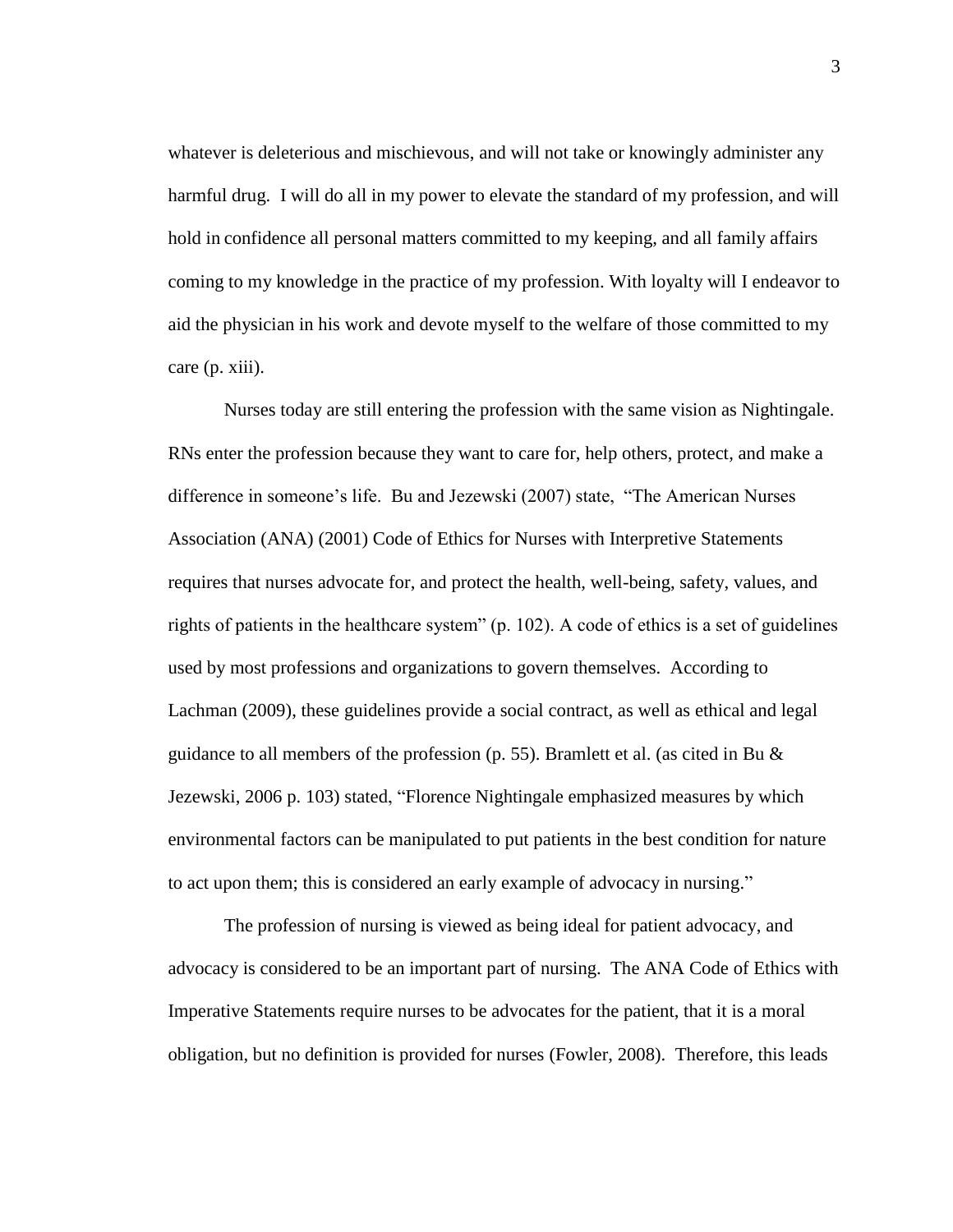to confusion among RNs and their role as patient advocates. An understanding of RNs perceptions of patient advocacy behaviors would be beneficial, in gaining knowledge and understanding of why nurses make advocacy choices. King (as cited in Evans, 1991, p. 17) states, "by understanding perceptions, nurses can better understand themselves and their clients." Nursing remains one of the noblest of professions. Few others touch the lives of so many during their most vulnerable moments in life. Nurses have the unique and privileged situation to advocate for their patients, while striving to protect their rights to health and safety (Kline, 2005 p.7).

Patients consistently report that nurses make a difference in their care. Patient advocacy demonstrates actions that preserve, represent, and protect patients' rights, best interests, and values.

### **Problem Statement**

Nurses' perceptions of patient advocacy often differ from policies, administration, patients' preferences, and the nursing professions view of advocacy. Nurses are at the front line of patient care and need to have an understanding of nursing advocacy to be component and knowledgeable; provide safe, efficient, and quality care; ensure dignity; and protect patients. Nursing advocacy is not clearly defined for nurses; advocacy roles are based on judgments and actions on behalf of patients from a sense of moral and ethical obligations. A clear understanding would increase nurses' knowledge on when and in what situations patients need advocating for, creating a better outcome for patients.

### **Justification of the Research**

Nurses practice under the ANA Code of Ethics with Imperative Statements, which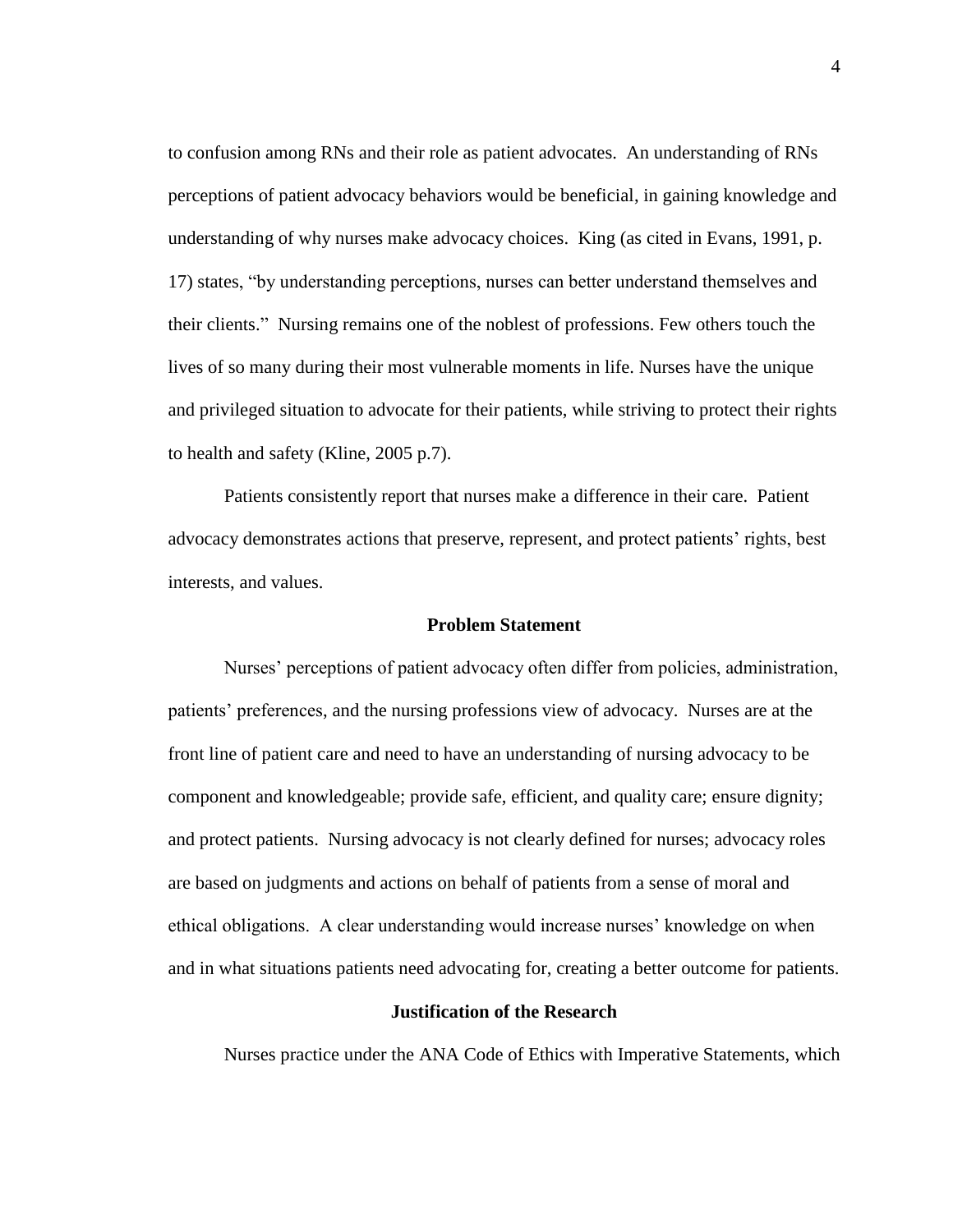promote nurses to advocate for, protect the health and safety of patients and are seen as morally obligated to individuals, families and communities, but no clear direction is provided for nurses to follow. Bu and Jezewski (2007) identified three main core attributes of patient advocacy in a concept analysis: (a) safeguarding patients' autonomy, (b) acting on behalf of patients, and (c) championing social justice in the provision of health care. RNs work closely with patients, which allow them to see the vulnerabilities and needs in patients and to listen, support, voice, and give the appropriate care. "The nurse is in the ideal position among health care providers to experience the patient as uniquely human, with individual strengths and beliefs, and to use this position to intervene on the patient's behalf" (Thacker, 2008 p. 176).

Nurses (and other health care professionals), while correctly feeling that they have responsibilities to speak up on behalf of patients whose rights have been interfered with, or endangered in some way, are obliged to take into account the fact that any specific actions that they undertake, in the name of advocacy and regardless of the prevailing definition of this, may disadvantage other persons for whom they also bear a professional responsibility. (Grace, 2001 p. 154)

This entails that nurses advocate for and protect patients by intervening when a colleague is in the wrong. Nurses at times wrongly put their needs in front of what is in the best interest of patients by avoiding conflict with physicians, colleagues, and administration to report poor nursing care, needs and rights of the patients, or policies that are inadequate.

The multiple concepts and responsibilities of patient advocacy causes confusion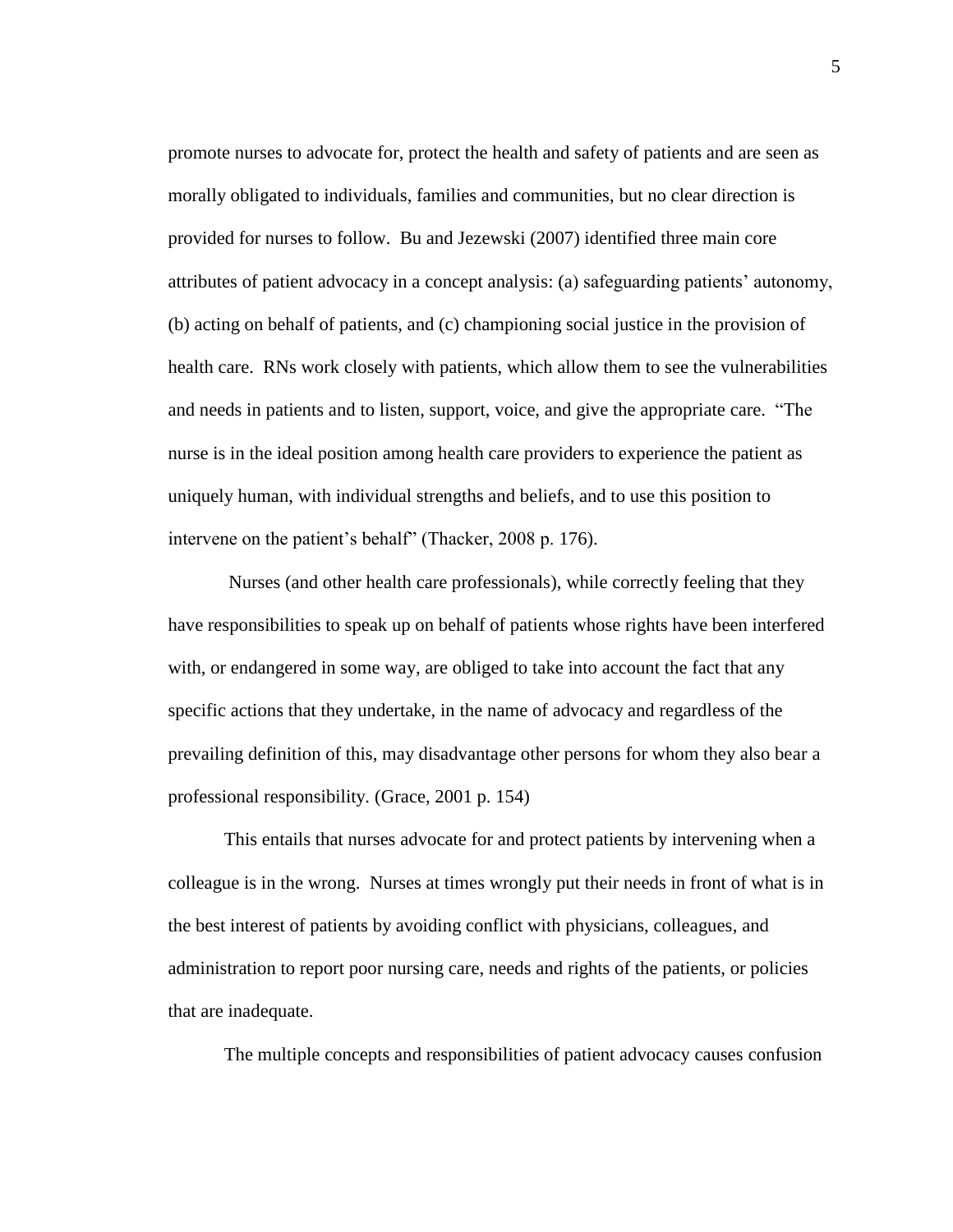among RNs regarding their role as patient advocates. "The goal of the nursing profession is generally agreed to be that of promoting a 'good', which is health," (Grace, 2001 p. 155). Health can be viewed differently and does not mean just the absence of disease. "The person in need of advocacy has been described as vulnerable, powerless, helpless, dependent, and unable to speak, with loss of control for the person's self" (Thacker, 2008 p. 176). The need for advocacy arises from various conditions which include vulnerability, lack of or need for health information, complexity of health care systems, and the risks for loss of basic human rights through informed consent and selfdetermination, not merely from a state of disease. Advocacy is shown through organizations and committees who have come together to advocate for vulnerable groups, diseases that lack information for the public, and for people who need support and guidance. Nurses who understand their perceptions of advocacy develop and gain a better overall understanding of their patients and their patients' needs (Evans, 1991).

### **Purpose**

The nursing profession views nurses to be morally and ethically obligated to serve as advocates. MacDonald (2007) reviewed the Canadian Nurses Association (CNA) Code of Ethics for Registered Nurses and states the following, "Seven values refer to the need to advocate in one or more of the responsibility statements. Furthermore, in many instances, the term advocate is preceded by 'must,' indicating that advocacy is not an optional activity for nurses" (p. 121). The American Nurses Association (ANA) Code of Ethics also gives guidance of the moral and ethical expectation of the nursing profession. The provisions outline the responsibilities of the nurse to the patient with patient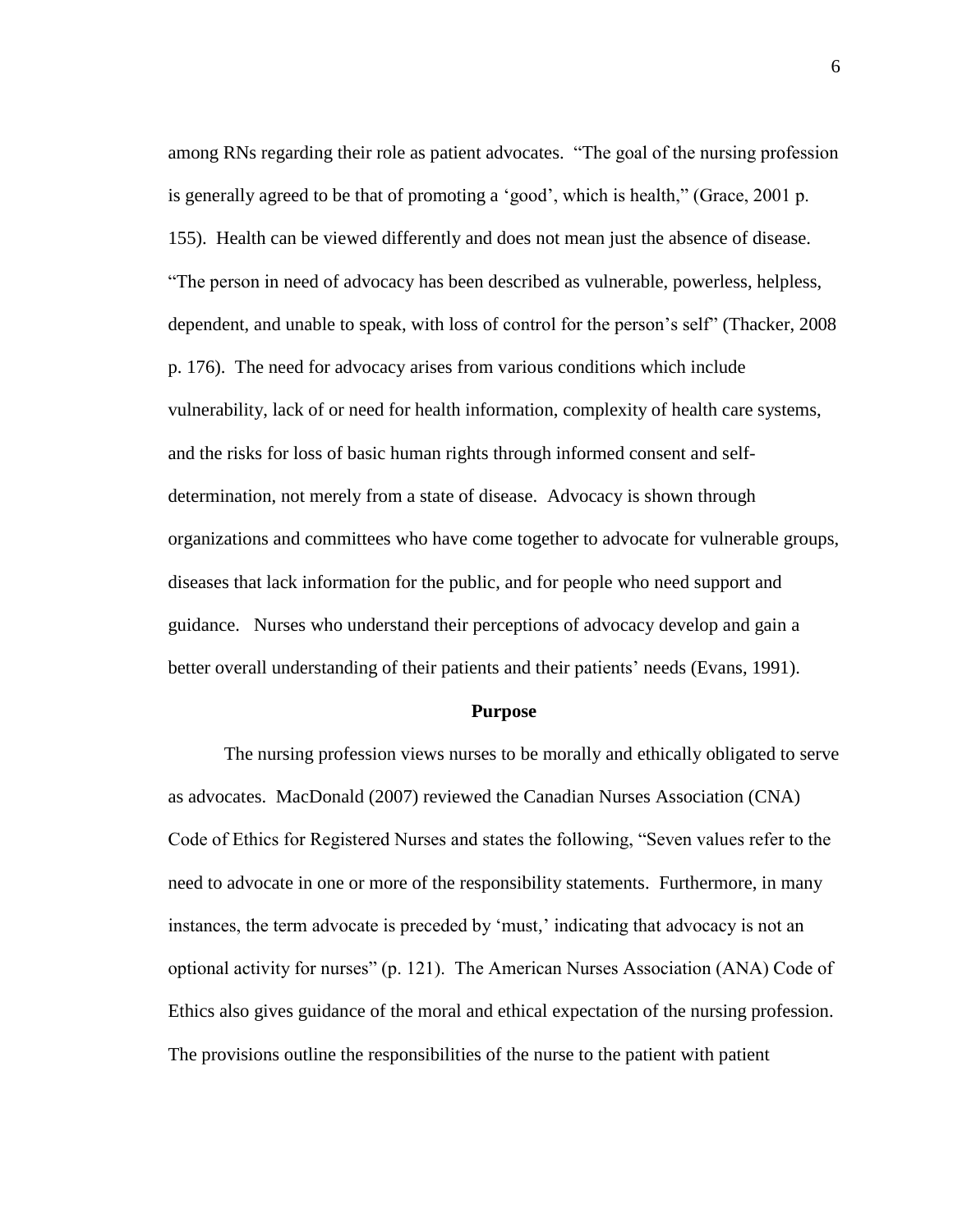advocacy being mentioned in the first four provisions. The nursing practice needs to have an understanding of advocacy to provide effective care for patients. The purpose of this thesis was to provide an understanding of the RN's perceptions of patient advocacy behaviors in the clinical settings.

### **Hypothesis**

The research hypothesizes that RNs will have a positive attitude regarding patient advocacy.

### **Theoretical Framework**

In 1971, Imogene King developed the Interacting Systems Framework. From this framework King developed the middle range theory known as Theory of Goal Attainment in 1981. King's Interacting Systems Framework and middle range Theory of Goal Attainment provided the framework used to identify the nurses' perceptions of patient advocacy and the situations that encourage advocacy behaviors.

The interacting systems framework represents three systems: personal, interpersonal, and social systems. Each of these systems is discussed in detail in the subsequent paragraphs.

The personal system is described as being a nurse or a patient; an individual human being. King states, a human being is a complex, open living system that "copes with a wide range of events, persons and things over time (Evans, 1991, p. 7). King states, a human being has the following fundamental health needs: "(a) usable health information at a time when he/she needs it and is able to use it, (b) preventive care, and (c) care when ill" (Evans, 1991 p. 7). The personal system also contains concepts related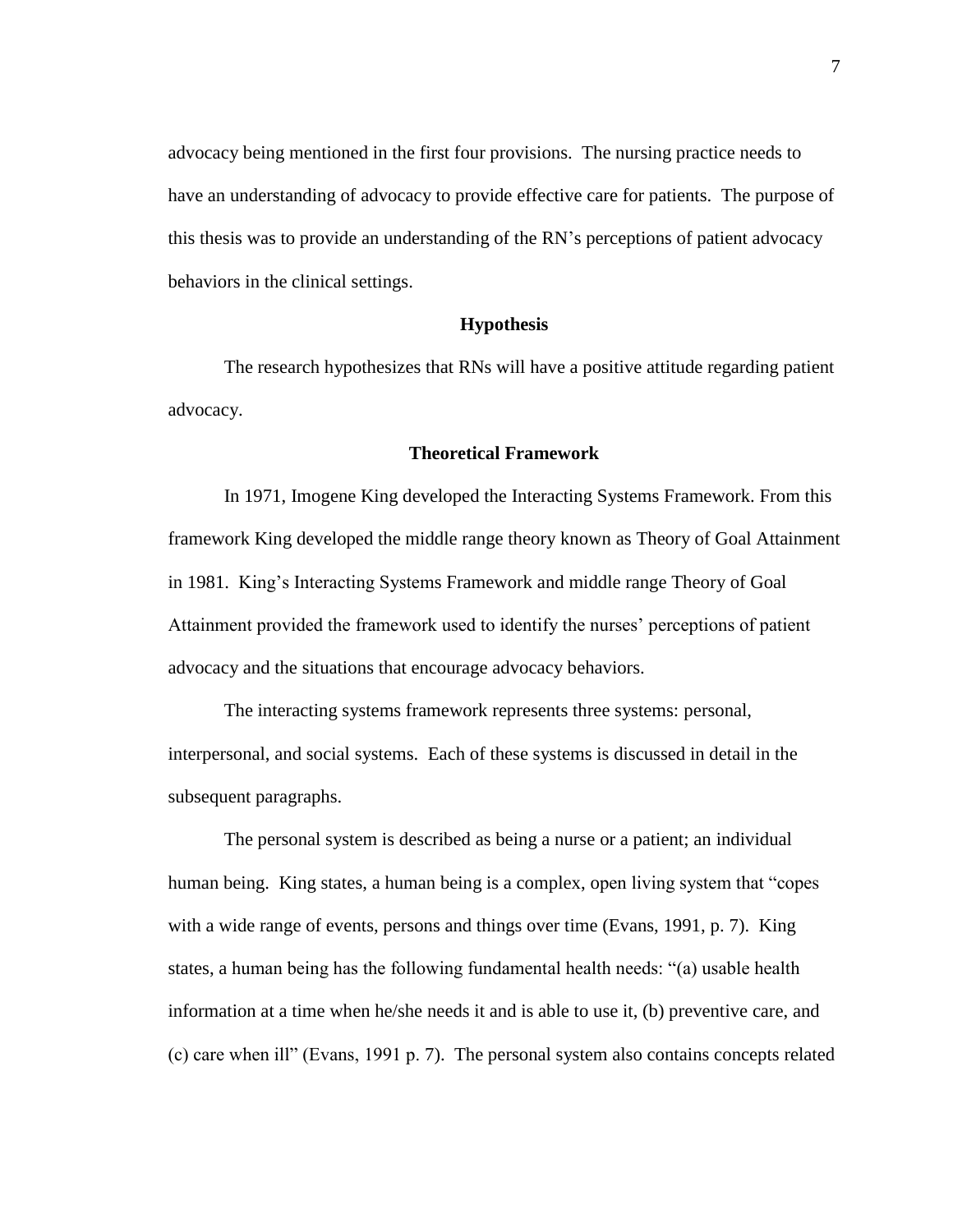to individuals. These concepts include body image, growth and development, perception, self, space, and time.

Tomey and Alligood (2006) describes that the interpersonal systems are formed when two or more individuals interact, forming dyads (two people) or triads (three people) (p. 301). Communication, interaction, role, stress and transaction are the concepts found within the interpersonal system. The nursing process, defined as a "series of acts that connote action, reaction, interaction, and transaction between nurse and health client" (as cited in Evans, 1991 p. 7) is contained within the interpersonal system.

The social system is groups that make up society. The social system includes family, educational, religious, and healthcare systems. Common goals and interest are shared among the individuals within the social system. The concepts of authority, decision making, organization, power, and status are found in the social system. Evans (1991) states, when nursing within a social system, practice focuses on the health needs and wants of the social system.

The 18 Propositions of King's interacting systems framework and middle-range Theory of Goal Attainment (Evans, 1991) is shown in Table 1.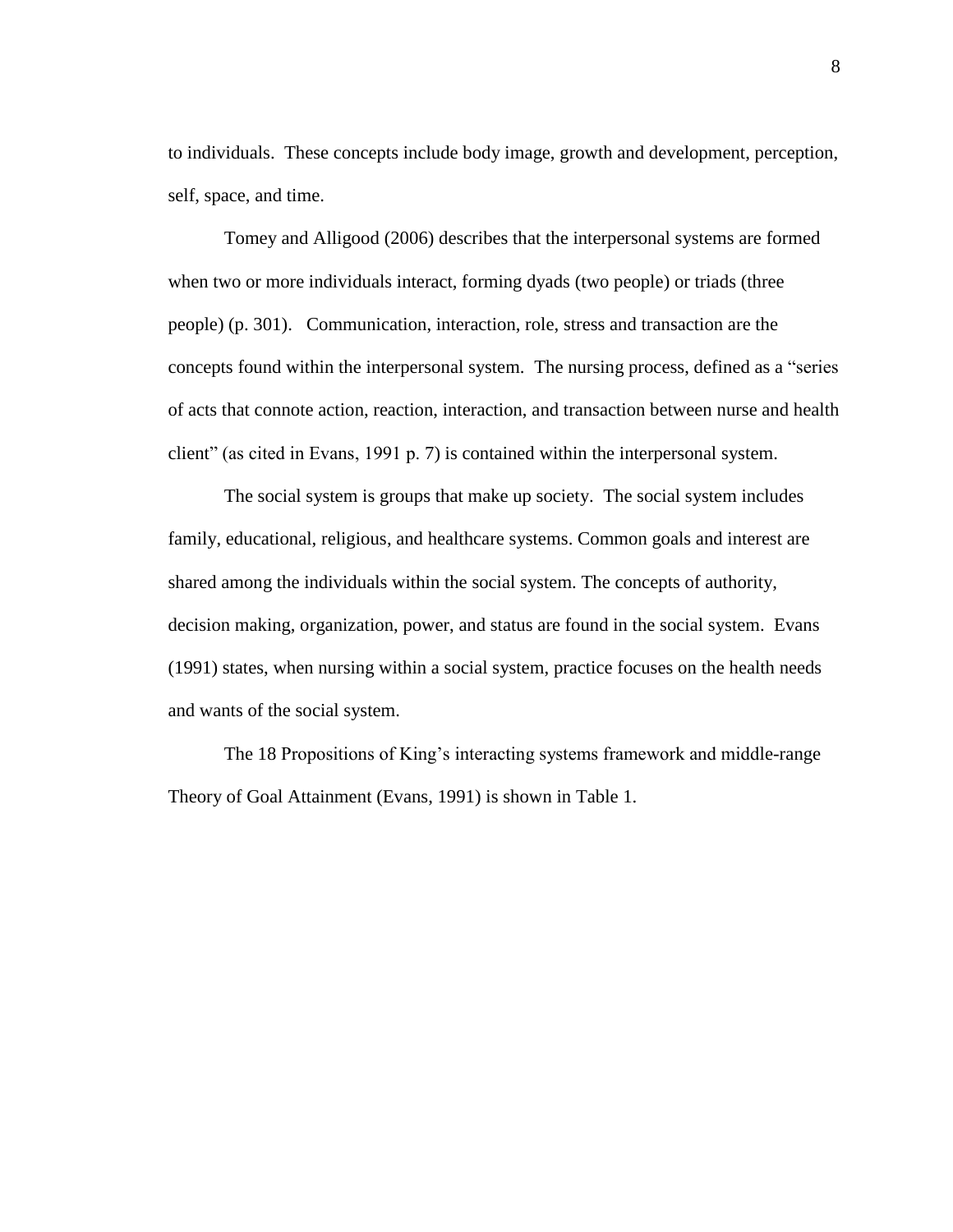### *King's 18 Propositions*

|    | King's 18 Propositions                                                                                                                                                                                                                                                                                                                                                                                                                                     |  |  |  |  |
|----|------------------------------------------------------------------------------------------------------------------------------------------------------------------------------------------------------------------------------------------------------------------------------------------------------------------------------------------------------------------------------------------------------------------------------------------------------------|--|--|--|--|
|    | 1) The nursing process is conducted within a social system. The five dimensions of the<br>social system are as follows:<br>a) the nursing process<br>b) the individuals involved in the nursing process<br>c) the individuals involved in the environment within which the nursing process is<br>activated<br>d) the social organization within which the nursing process is activated<br>e) the community within which the social organization functions. |  |  |  |  |
|    | 2) The nursing process will differ, dependent upon the individual nurse and each<br>recipient of nursing service.                                                                                                                                                                                                                                                                                                                                          |  |  |  |  |
|    | 3) The nursing process will differ relative to all individuals in the environment.                                                                                                                                                                                                                                                                                                                                                                         |  |  |  |  |
| 4) | The nursing process will differ relative to the social organization in which the nursing<br>process takes place.                                                                                                                                                                                                                                                                                                                                           |  |  |  |  |
|    | 5) The relationships among the dimensions have an effect upon the nursing process.                                                                                                                                                                                                                                                                                                                                                                         |  |  |  |  |
|    | 6) Nursing includes the following specific components:<br>a) nursing judgment<br>b) nurse action<br>c) communication<br>d) evaluation<br>e) coordination                                                                                                                                                                                                                                                                                                   |  |  |  |  |
|    | 7) The nursing judgment will vary relative to each nursing action.                                                                                                                                                                                                                                                                                                                                                                                         |  |  |  |  |
| 8) | The effectiveness of nursing action will vary with the extent to which it is<br>communicated to those responsible for its implementation.                                                                                                                                                                                                                                                                                                                  |  |  |  |  |
|    | 9) Nursing action is more effectively assured if the goals are communicated and<br>standards of nursing performance have been established.                                                                                                                                                                                                                                                                                                                 |  |  |  |  |

10) Nursing action is based on facts, which may change; thus, nursing judgments and action are evaluated and revised as the situation changes.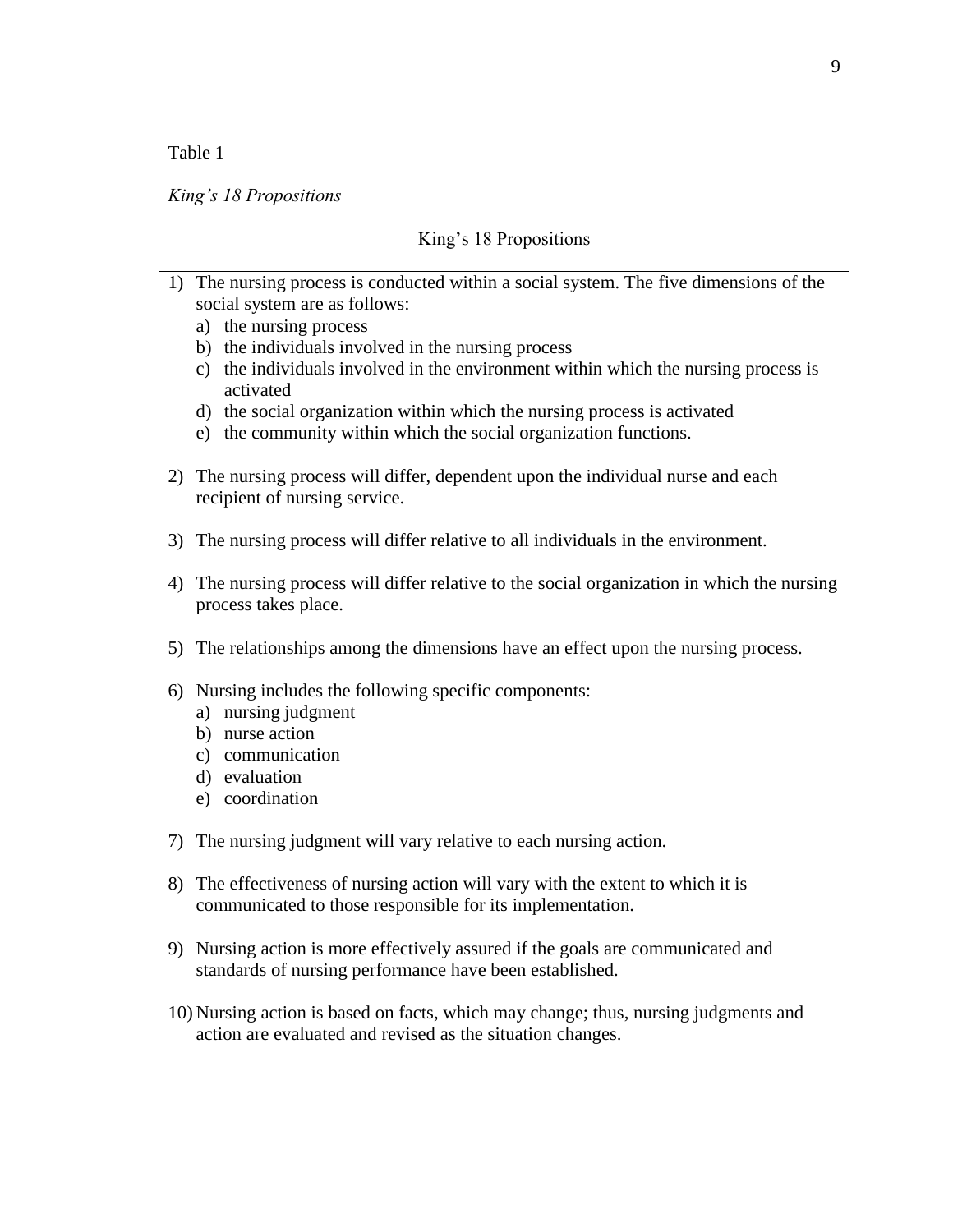- 11) Nursing is a component of health care; thus, health care is affected by the coordination of nursing with health services.
- 12) If perceptual accuracy is present in nurse-client interactions, transactions will occur.
- 13) If nurse and client make transactions, goals will be attained.
- 14) If goals are attained, satisfactions will occur.
- 15) If transactions are made in nurse-client interactions, growth and development will be enhanced.
- 16) If role expectations and role performance as perceived by nurse and client are congruent, transactions will occur.
- 17) If role conflict is experienced by nurse or client or both, stress in nurse-client interactions will occur.
- 18) If nurses with special knowledge and skills communicate appropriate information to clients, mutual goal setting and goal attainment will occur.

King's Interacting Systems Framework and Theory of Goal Attainment are "based on an overall assumption that the focus of nursing is human beings interacting with their environment leading to a state of health for individuals, which is an ability to function in social roles." (Tomey & Alligood, 2006, p. 303)

The Theory of Goal Attainment relies on the interaction between the nurse and patient/family member to obtain a mutual goal. The theory focuses on the concepts in the interpersonal system of King's conceptual framework. The concepts are communication, growth and development, interaction, perception, role, self, space, stress, time, and transaction. King stated the following (Tomey & Alligood, 2006):

Mutual goal setting [between a nurse and a client] is based on (a) nurses' assessment of a client's concerns, problems, and disturbances in health; (b)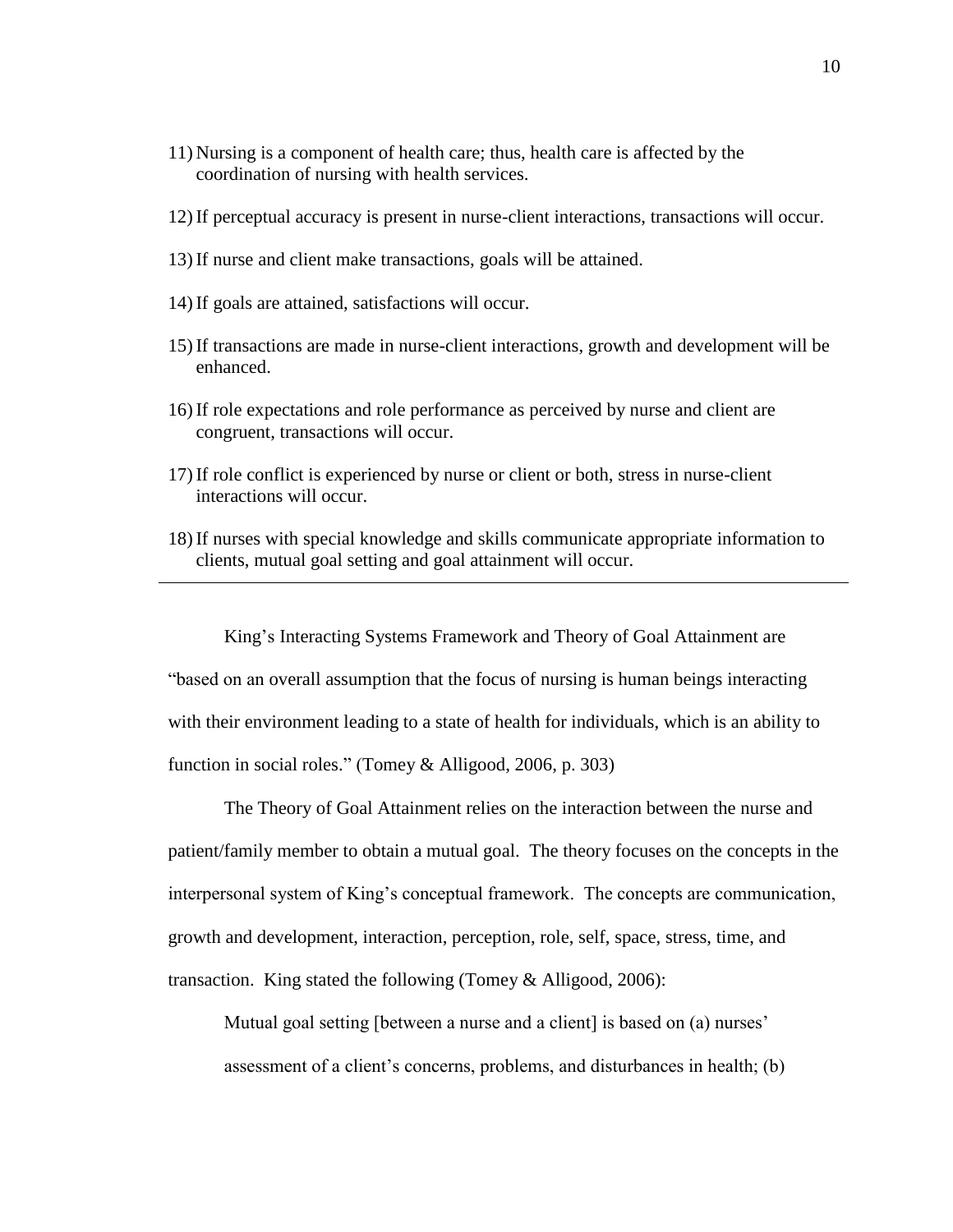nurse's and client's perceptions of the interference; and (c) their sharing of information whereby each functions to help the client attain the goals identified. In addition, nurses interact with family members when clients cannot verbally participate in the goal setting. (p. 302)

As previously stated, Imogene King's Interacting Systems Framework and middle range Theory of Goal Attainment provided the framework used to identify the nurses' perceptions of patient advocacy and the situations that encouraged advocacy behaviors. This study utilized the following six concepts from King's conceptual framework: (a) communication, (b) decision making, (c) interaction, (d) role, (e) transaction, and (f) perception. The theoretical definitions of the conceptual model are displayed in Table 2. Figure 1 represents the conceptual-theoretical-empirical diagram based on King's interacting systems theory.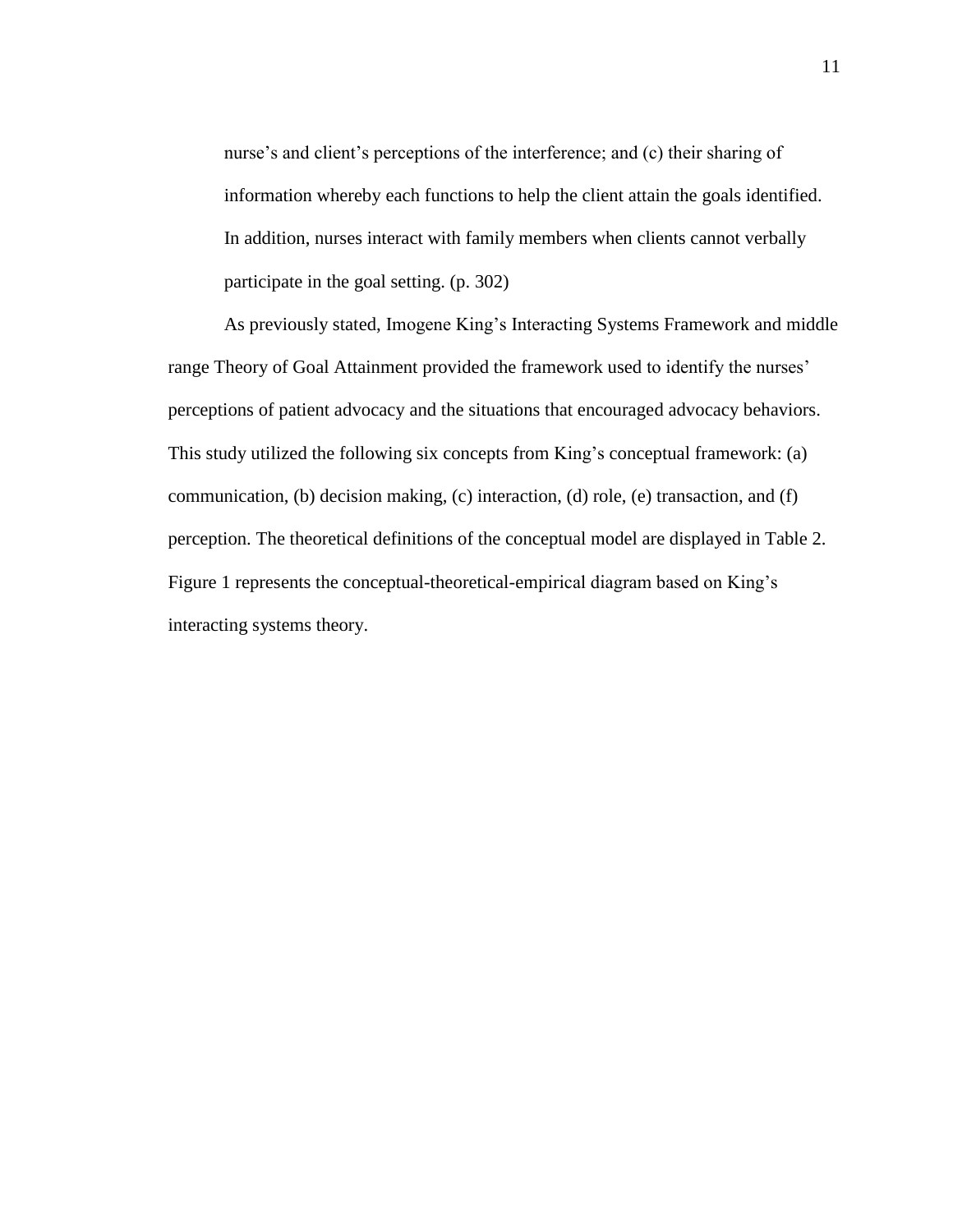# *Theoretical Definitions*

| <b>Conceptual Model Concepts</b> | <b>Theoretical Definitions</b>                                                                                                                                                                                                         | Mid-Range Theory Concept                |  |
|----------------------------------|----------------------------------------------------------------------------------------------------------------------------------------------------------------------------------------------------------------------------------------|-----------------------------------------|--|
| Communication                    | An interchange of thoughts<br>and opinions among<br>individuals                                                                                                                                                                        | King's Interacting Systems<br>Framework |  |
| <b>Decision Making</b>           | Choices are made and acted<br>upon by an individual                                                                                                                                                                                    | King's Interacting Systems<br>Framework |  |
| Interaction                      | Interaction that are verbal<br>and nonverbal between the<br>nurse and patient that are<br>goal-directed                                                                                                                                | King's Interacting Systems<br>Framework |  |
| Role                             | A set of purposeful<br>behaviors that are expected<br>when occupying a position                                                                                                                                                        | King's Interacting Systems<br>Framework |  |
| Transaction                      | Transactions of<br>communication that achieve<br>goals that are of value                                                                                                                                                               | King's Interacting Systems<br>Framework |  |
| Perception                       | Process of organizing,<br>interpreting and<br>transforming information<br>from an individuals or<br>groups education,<br>experiences, goals, needs,<br>physiology, self-concepts,<br>socioeconomic status,<br>relationships and values | King's Interacting Systems<br>Framework |  |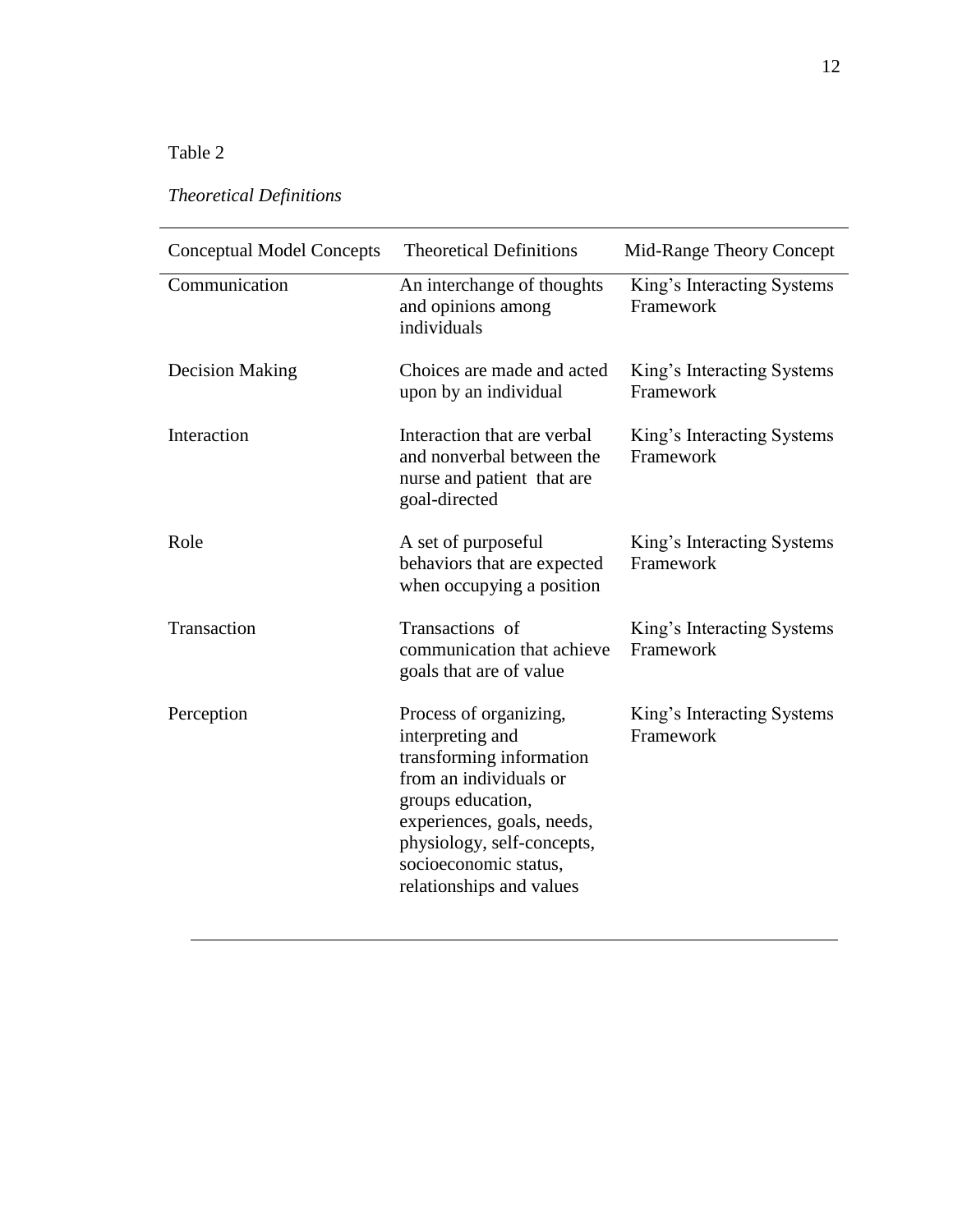

\* PNAS= Protective Nursing Advocacy Scale

*Figure 1:* Conceptual-Theoretical-Empirical Diagram: King's Interacting System Framework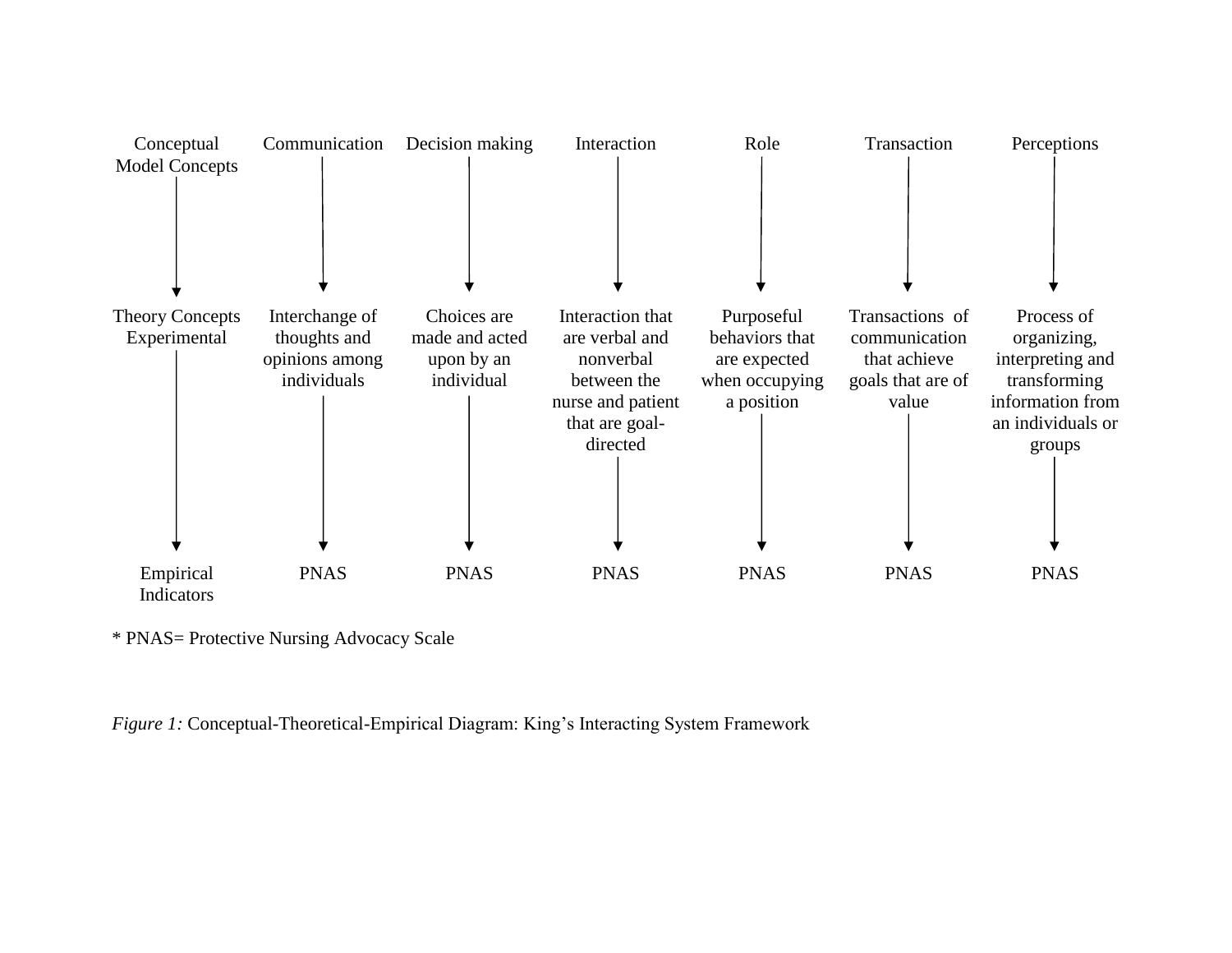King describes the concept of communication as information processing, a change of information from one state to another (Evans, 1991, p. 40). Communication can occur through verbal and nonverbal interactions. King states information is crucial in the care, cure, and recovery of clients (Evans, 1991, p. 12). RNs interactions between other nurses, physicians, providers, and family members involve communication. As stated by King, communication involves an interchange of thoughts and opinions among individuals and is a means whereby social interaction and learning take place (Evans, 1991, p. 11). The healthcare system and technology is continuously changing, thus leaving patients and society with limited knowledge. Communication is a vital part of relaying the information needed for patients and RNs to take an active role in providing the appropriate healthcare needs.

According to the interacting systems framework "decision making" is a process where choices are made and acted upon by an individual or group. King states, "decision" making affects the quality of care delivered throughout a health-care setting" (Evans, 1991, p. 13). Decisions are not only for the patients to make but also for the RN. RNs make decision that affect patient's care. The RN decides when information in needed, given, and appropriate for patients. They also decide when to intervene in patient care.

Interaction occurs when individual and groups react to each other. To achieve interaction the nurse and client must share information. King describes interaction as "acts of two or more persons in mutual presence" (Evans, 1991, p. 41). King defined interaction as "a process of perception and communication between person and environment and between person and person, represented by verbal and nonverbal behaviors that are goal-directed" (Evans, 1991, p. 41). King stated, "interaction are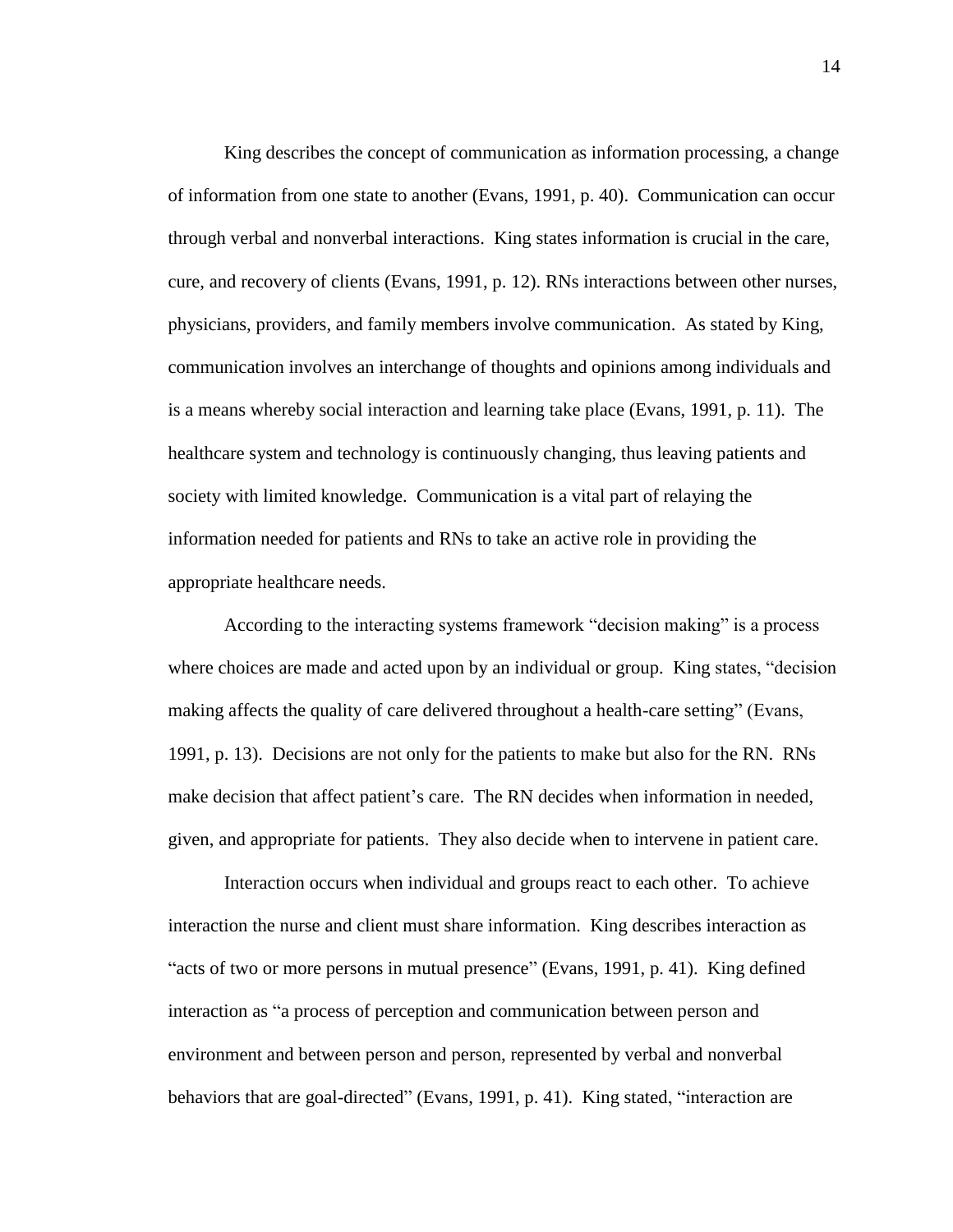accomplished by the complicated process of communication and are not only the exchange of information but also the processing of this information as well" (Goodwin, Kiehl, & Peterson, 2002, p. 239).

In order for RNs to perform effectively, they must define their role. King states, that the concept of roles requires individuals to communicate and to "interact in purposeful ways to achieve goals" (Evans, 1991, p. 18). The RN assumes the role of an advocator and protector to advocate for and protect the health, well-being, safety, values, and rights of patients. The patient acts as a partner to obtain these goals, through participation. King defines "role" as a set of behaviors expected when occupying position in a social system (Evans, 1991, p. 42).

King defines transaction as the "process of interaction in which human beings communicate with the environment to achieve goals that are of value" (Evans, 1991, p. 43). King states a transaction is affected by the actions, judgments, perceptions, and reactions of human beings (Evans, 1991, p. 22). When the need or actions are identified to provide patient advocacy and the RN and patient work together to achieve the goal, transaction occurs.

Every human being perceives, however, each person's perception is different. Perception is related to an individual's or group's education, experiences, goals, needs, physiology, self-concept, socioeconomic status, temporal-spatial relationships, and values (Evan's 1991, p.17). The RN can recognize when the patient's perception of what had been explained was incorrect from the information that was provided. King defines perception as a "process of organizing, interpreting, and transforming information from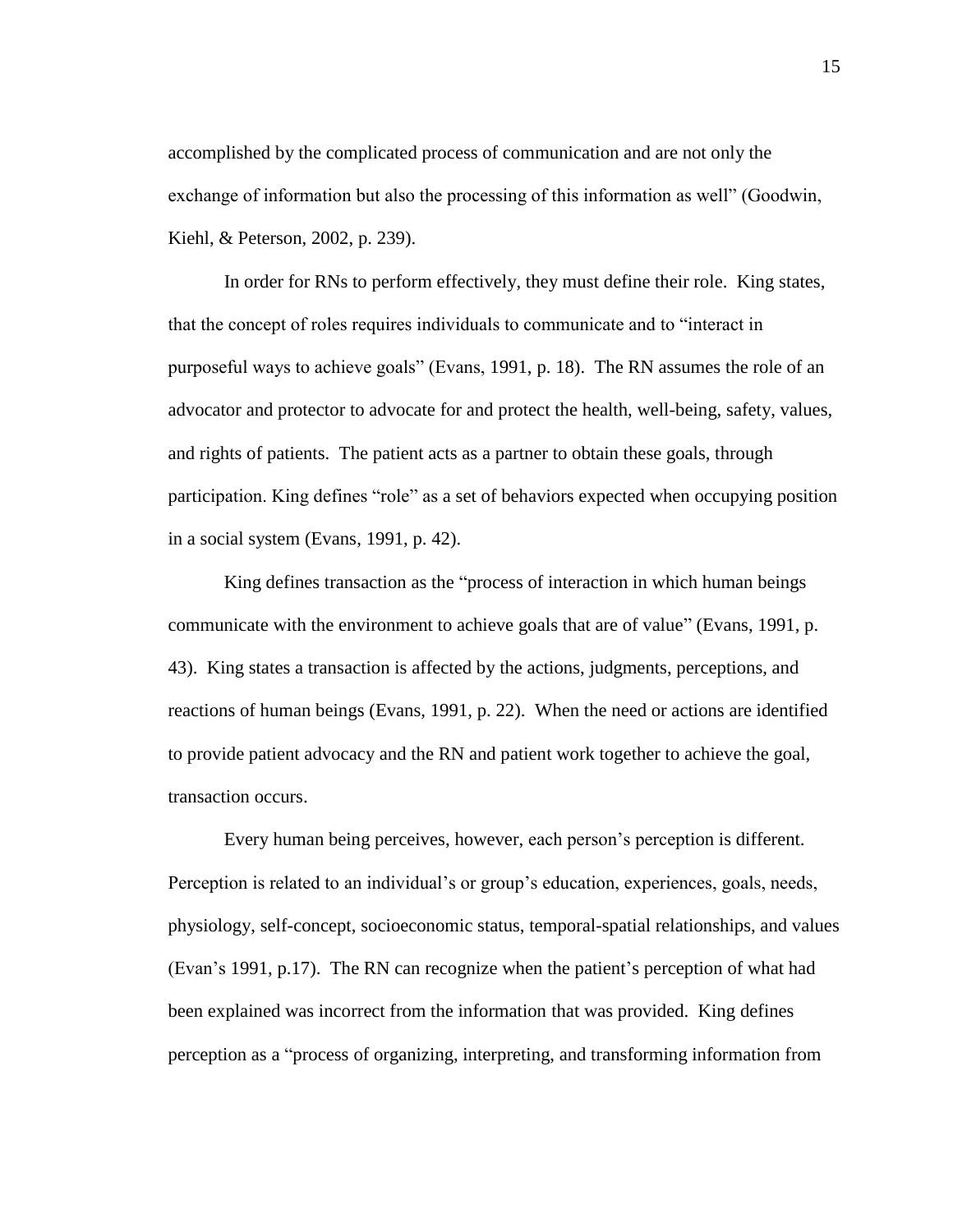sense data and memory" (Evans, 1991, p. 42).

### **Definition of Terms**

Advocacy is derived from the Latin word advocare 'call (to one's aid)' ("Advocate," n.d.). The Compact Oxford English dictionary (n.d.) describes advocate as a person who publicly supports or recommends a particular cause or policy, a person who pleads a case on some ones behalf. Merriam-Webster Dictionary (2009) defines advocacy as "the act or process of advocating or supporting a cause or proposal". Nursing advocacy is defined for this study as protecting patients, speaking out for patients, preserving patients' rights, acting for patients, and communicating and informing patients. Nursing advocacy is a representation of acting for and on behalf of patients and not for the nursing profession.

These definitions display actions or representation of another's interest through persuasion, as in the role of a lawyer or counselor. Advocacy in the nursing profession is viewed differently in the literature. Advocacy is not seen as a contract between the nurse and client. "It tends not to reflect directly a 'calling to' by the client, but a 'giving of' one's aid by the professional" (Mallik, 1997 p. 131).

### **Summary**

Several studies recommended further research in recognizing the situations and behaviors in which nurses engage in advocating roles. Research is needed to identify the factors that influence nurses' patient advocacy behaviors. Patients consistently report that nurses make a difference in their care. Patient advocacy can improve patient care and safety by identifying poor care and incompetent workers. Patient advocacy demonstrates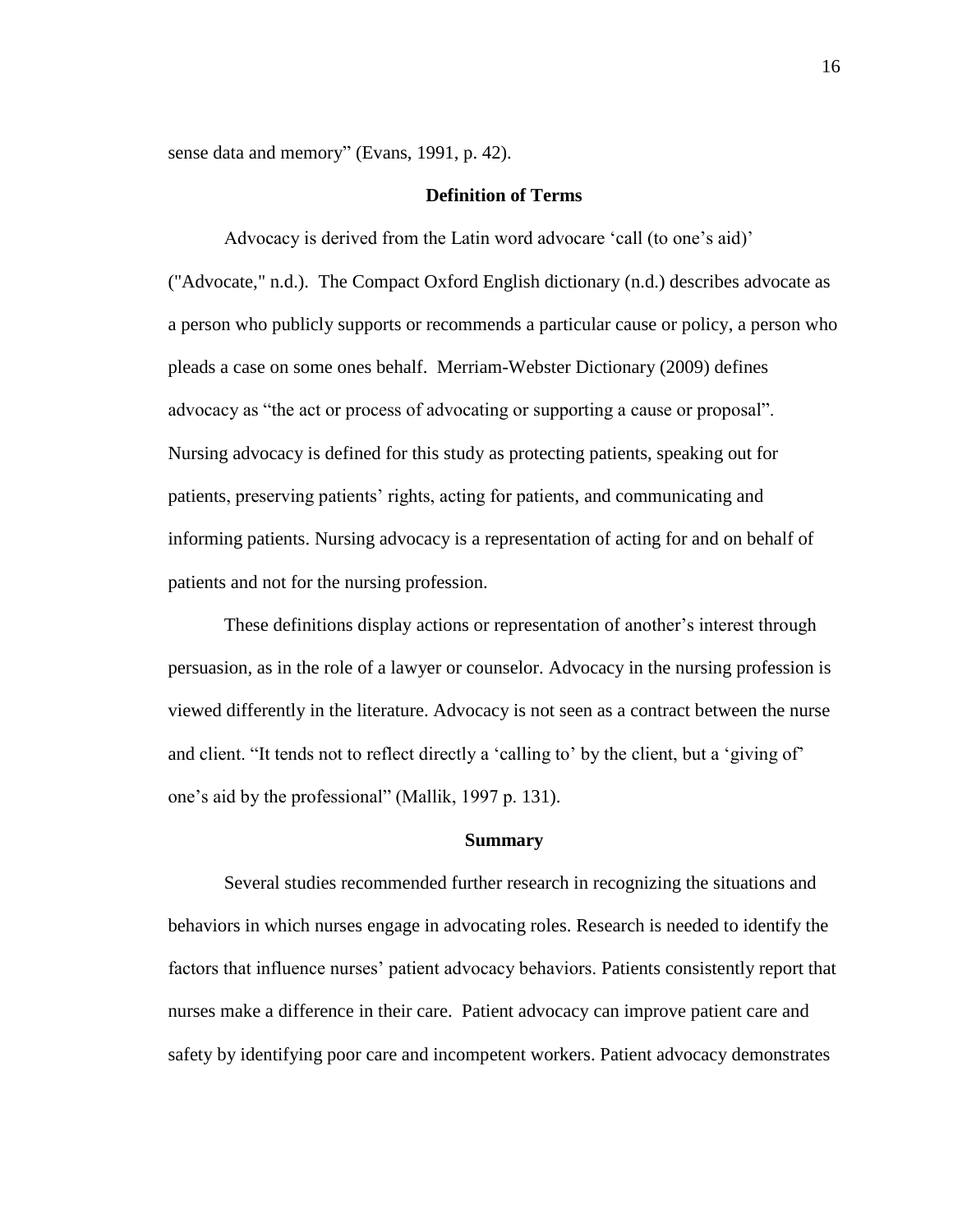actions that preserve, represent /protect patients' rights, best interests, and values. Further research is needed to assist in the future development of educating nurses on what situation requires nurses to advocate. Advocacy is viewed as an important part of the nursing profession and warrants further discussion of the nurses' perception and their role of patient advocacy to ensure effective patient outcomes.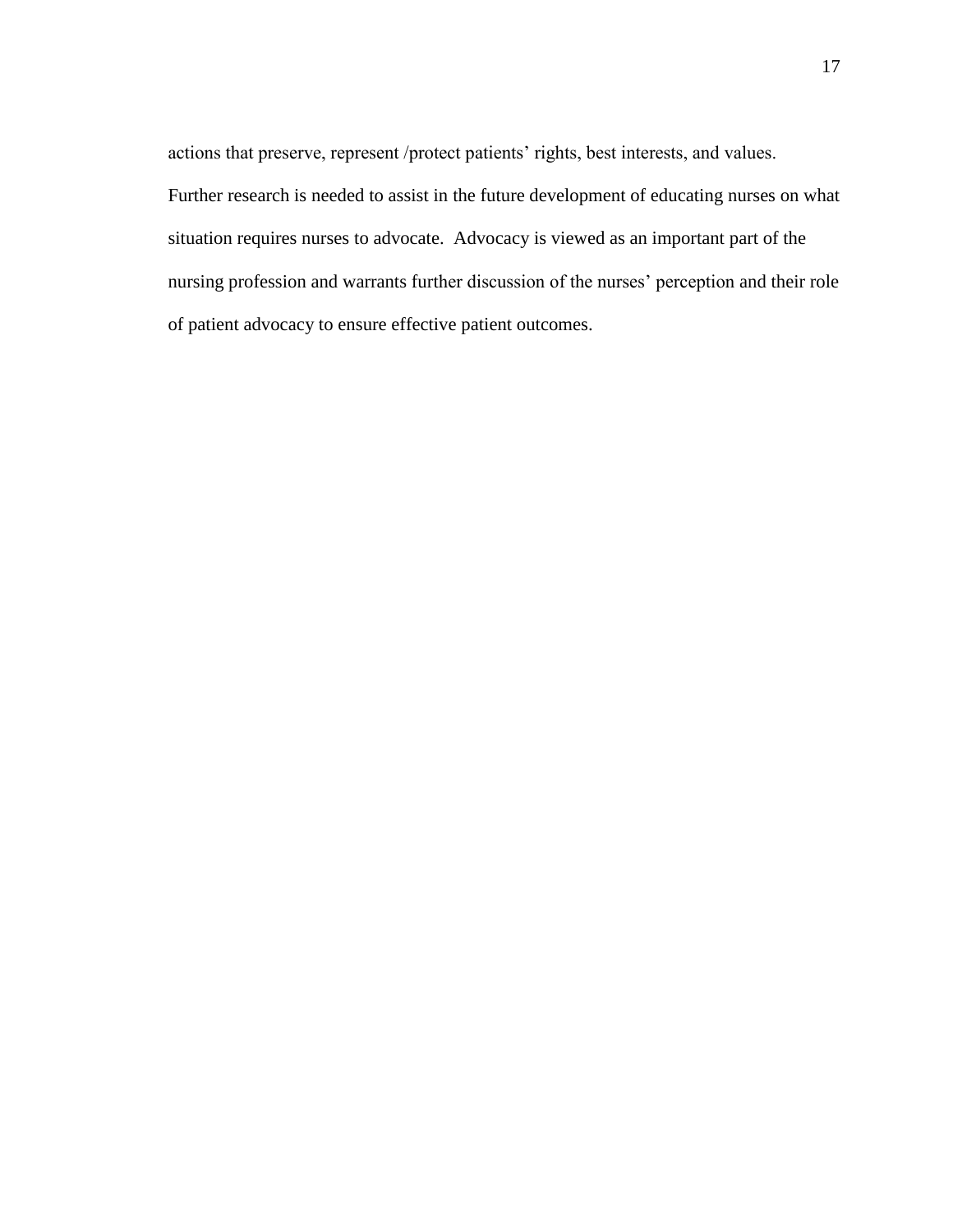### **CHAPTER II**

#### **Literature Review**

Throughout the nursing literature, advocacy for patients is seen as an essential component of nursing. Registered Nurses (RNs) are faced with many situations which challenge them every day. Each situation requires a decision to be made on how to avoid harm, provide care, and protect the patient they are caring for. Patient advocacy is viewed as a process or strategy of actions that promote the welfare, safe guarding, advocating and protecting patients. "Nurses do not act in the place of the patient; they assist the autonomous patient and family to make decisions with representation and communication" (Thacker, 2008 p.176). Over the last 20 years changes have occurred in the healthcare system, making the nurse advocacy role more significant. Nurses are in the ideal position to intervene on patient's behalf because of the experiences of constant interactions with patients, being able view patients as uniquely human and with individual strengths and beliefs (Thacker, 2008).

### **Literature Related to Statement of Purpose**

### **Advocacy**

The aim of Snowball's (1996) qualitative study was to look at the understanding of advocacy in a group of adult nurses from the medical and surgical wards. The participants consisted of 15 Registered Nurses from two medical and surgical floors who had practiced for at least one year. During the first phase, an exploratory study was performed to explore the perceptions, understanding, and experience of acting as a nursepatient advocate in a small group of registered nurses. Participants were instructed to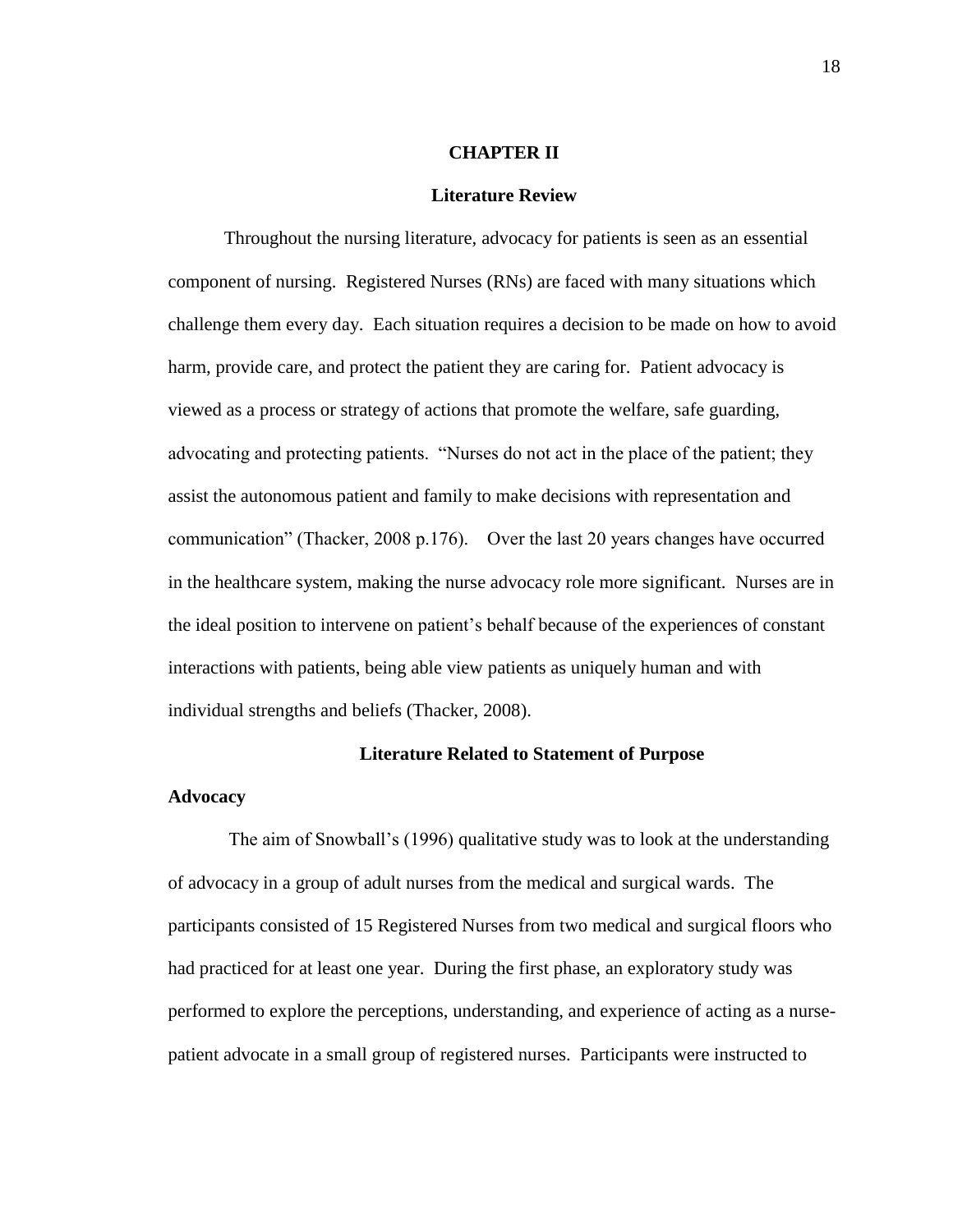give narrative accounts of their perceptions, beliefs, and values related to acting as an advocate through audio taped semi-structured interviews. Personal background data were collected because prior studies showed the data to have some influence on the willingness and ability of nurses to act as patient advocates.

Snowball's (1996) study descriptions revealed: (a) Ten participants talked about "respecting the rights of patients" and "representing" or "speaking up" and 12 participants discussed for the patient's point of view in the decision-making process if the patient was unable or unwilling to speak up for him or herself, and (b) six talked about ensuring that any decision was approached from the perspective of "informing the patient" of the care options and acting as a "protector" and nine of the dignity and privacy of the patient and "defending" them from interventions that might cause them distress (p. 70).

The findings also revealed nurses had developed a view of the concept of advocacy based on their philosophy of nursing; which appeared in the study as a therapeutic endeavor. Snowball (1996) chose this concept to present in this article. The article outlines: the therapeutic relationship, sharing a common humanity, and the cultural environment of care. Reactive and proactive advocacy were linked with the realities of caring and with enacting a human relationship role. The participants commented, "that acting in a reactive way to the immediate needs of patients who were their direct responsibility, or responding to a risk type clinical situation, was the predominant mode of advocating because of the immediacy of clinical situations" (Snowball, 1996 p. 73). Limitations of this study were that a teaching hospital was used for data collection and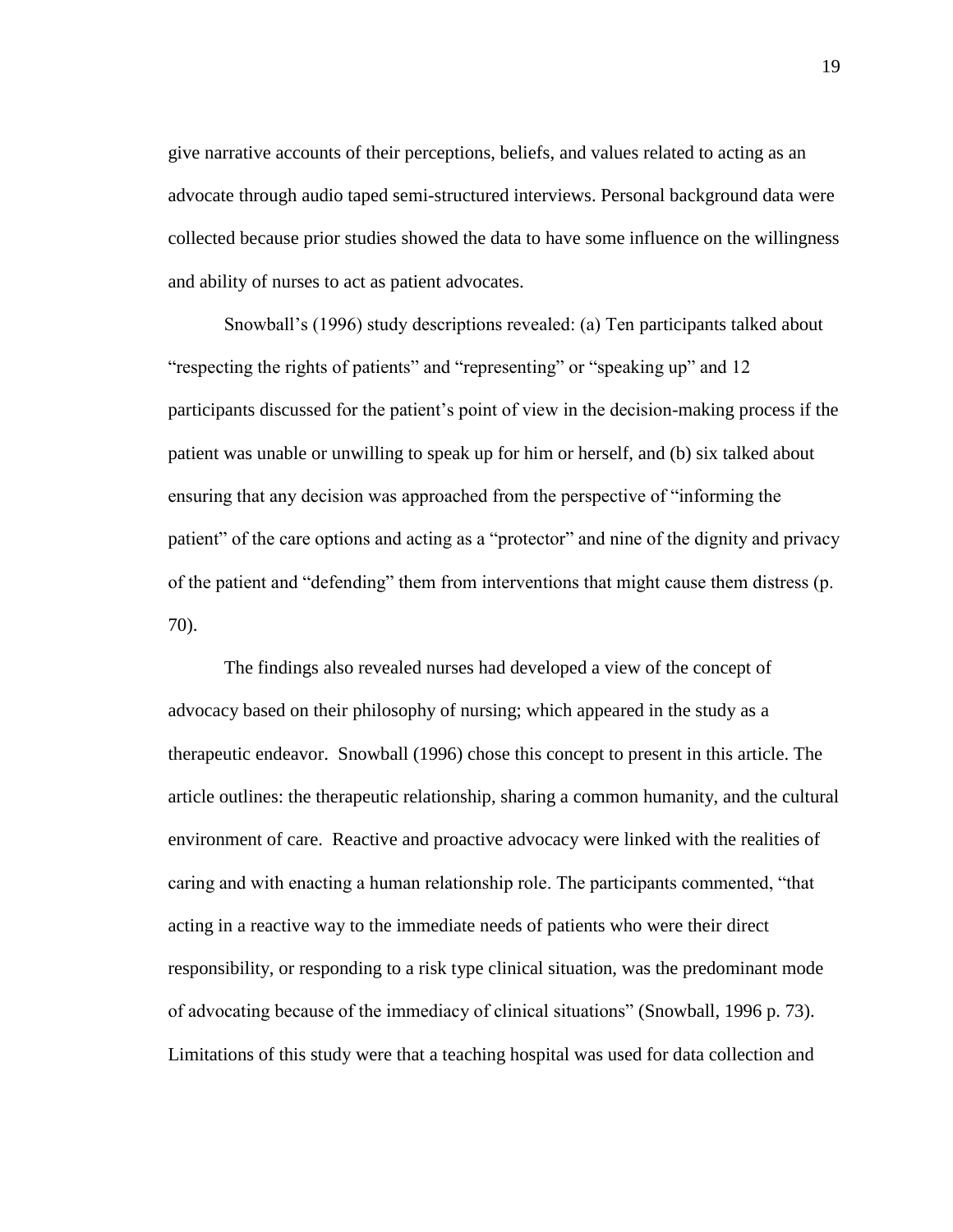most of the participants had or were pursuing academic studies.

A qualitative grounded theory-type study performed by Negarandeh, Oskouie, Ahmadi, and Nikravesh (2008) conducted a qualitative grounded theory-type study aimed to inquire into the meaning of patient advocacy from Iranian nurses' perspective in a large university hospital (p. 458). The participants consisted of 24 nurses ranging in ages 23-50 years working in different clinical settings. The participants were scheduled for semi-structured interviews at a date and time of their preference.

Negarandeh et al. (2008) study revealed categories and subcategories explaining the meaning of patient advocacy and the role of advocacy for Iranian nurses. The categories are as follows: (a) informing and educating, (b) valuing and respecting, (c) supporting physically, emotionally, and financially, (d) protecting and representing, and (e) promoting continuity of care.

Negarandeh et al. (2008) states, "how nurses view life, the world, and their roles may determine much of what they do in the name of patient advocacy" (p. 465). It is suggested that if nurses know these ways, it would be easy for them to judge when patients need them to act as advocates and what actions should be performed. Negarandeh et al. (2008) suggests that, to advocate optimally for patients, nurses need to know which kinds of situations in which patients will require an advocate, what patients' best interests are in particular situations, and what kind of actions need to be taken to preserve, represent and/or safeguard patients (p. 465).

Boyle (2005) conducted a qualitative study to research the perceptions of lived experiences in the preoperative setting. The study consisted of two objectives: (a) to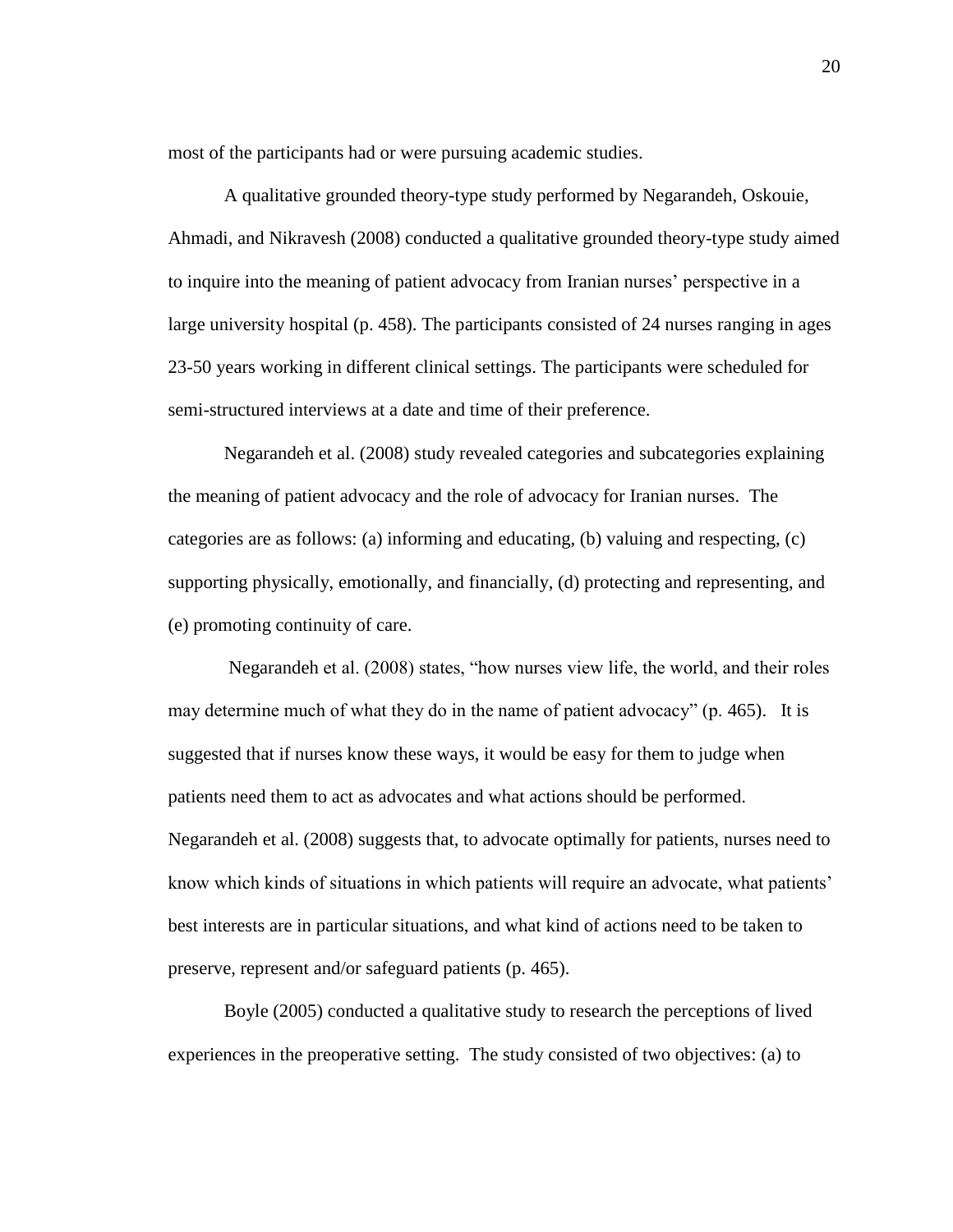define the patient advocacy role of the preoperative nurse, and (b) to investigate the perioperative nurses' perceptions of advocacy behaviors. The study had 33 participants who were asked three individual open-ended questions through an interview process that consisted of audiotaping and handwritten notes for data collection.

The results revealed several common themes and perceptions of the concept of patient advocacy. The responses of the first research question were categorized into three common themes: (a) protection, (b) communication/giving voice, and (c) doing. The three common themes of the second question were: (a) protection, (b) communication/giving voice, and (c) comfort and caring. The last question had overlapping themes with the first two questions. The themes included (a) protection, (b) communication/giving voice, (c) doing, and (d) comfort and caring.

Limitations in the study were the small sample size, the nurses represented one area, which suggest the research findings may not be generalized and the researcher worked with some of the participants. According to Boyle (2005) the research findings suggest that data from this study could be used to support development of the patient advocate role by promoting recognition of situations in which perioperatvie nurses engage in advocating practices with patients.

O'Connor and Kelly (2005) performed a qualitative study to investigate nurses' perceptions of being patient advocates and how they enact this role. The interview study consisted of 20 participant, seven staff nurses, seven clinical nurse managers and six administration nurses and clinical nurse specialists from a general hospital in Dublin, who were audio taped and then later the taping was transcribed verbatim.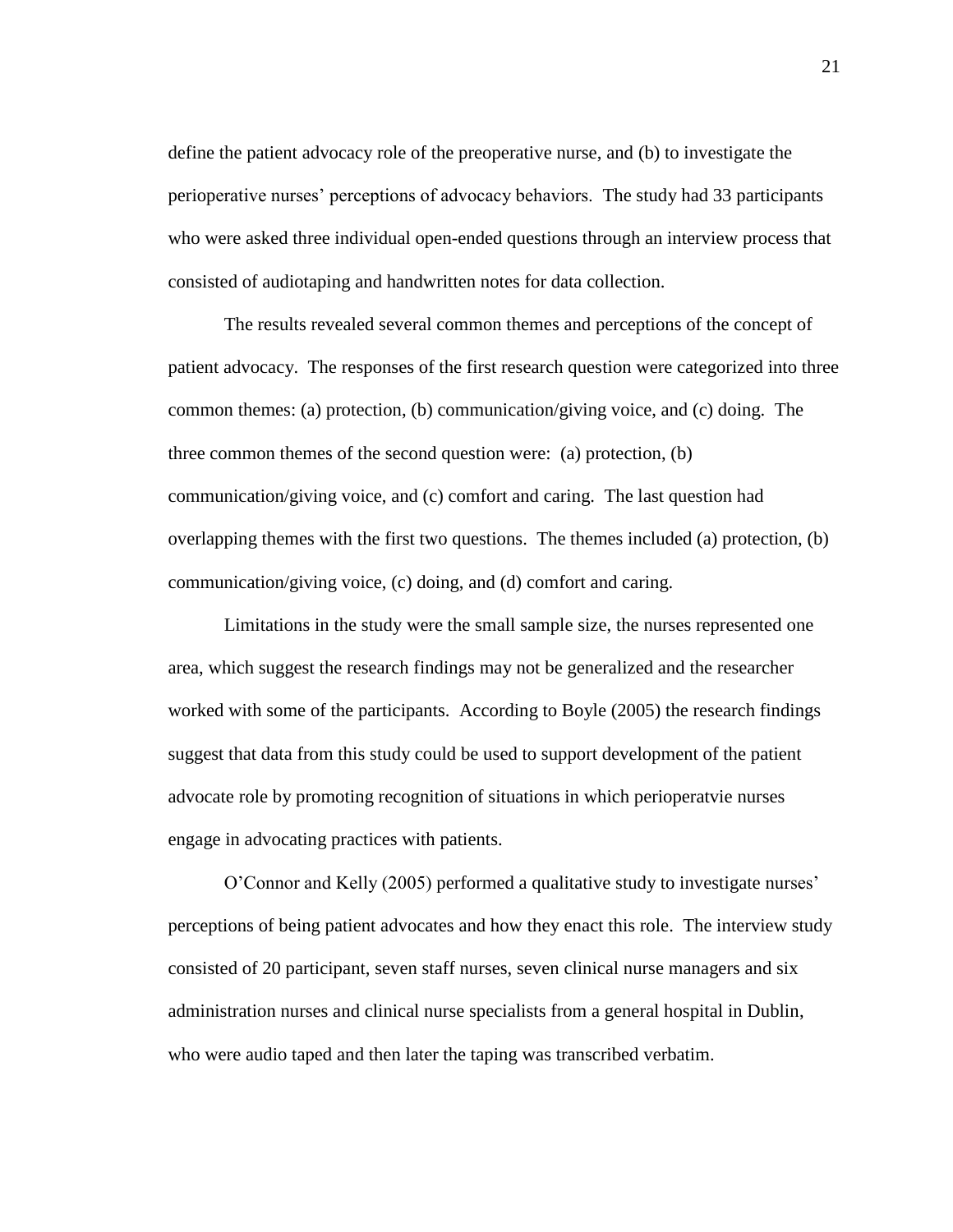O'Connor and Kelly's (2005) findings indicate that "the principal role of the nurse advocate is to act as an intermediary between the patient and the health care environment" (p. 453). The study revealed that nurses advocate when there is vulnerability and a need to intervene between patients, other disciplines, and the system in order to make a beneficial change. The limitation of the study was the number of participants. The researchers made recommendations to research the patients' perspectives on the role of nurses as advocates, educating nurses on their role as advocates and potential for conflict and confrontation of advocacy.

### **Concept**

Bu and Jezewski (2007) aim of their study was to explore, clarify, refine, and develop a middle-range theory for future studies on patient advocacy. Bu and Jezewksi (2007) middle-range theory developed from the review of literature proposed, "patient advocacy is viewed as a process or strategy consisting of a series of specific actions for preserving, representing and/or safeguarding patients' rights, best interests, and values in the healthcare system" (p. 104). The researchers suggested that nurses need to know the situation that calls for them to advocate; what kind of actions are needed to preserve, represent, and/or safeguard patients and; the patients' best interests and that there is a need for an instrument related to the role of patient advocacy.

Thacker (2008) performed a comparative descriptive study to reveal acute care nurses' perceptions of advocacy behaviors in end-of-life nursing care. Thacker (2008) states, "there is little description in the literature of how nurses learn the advocacy role" (p. 175). The study consisted of Benner's novice to expert framework and used the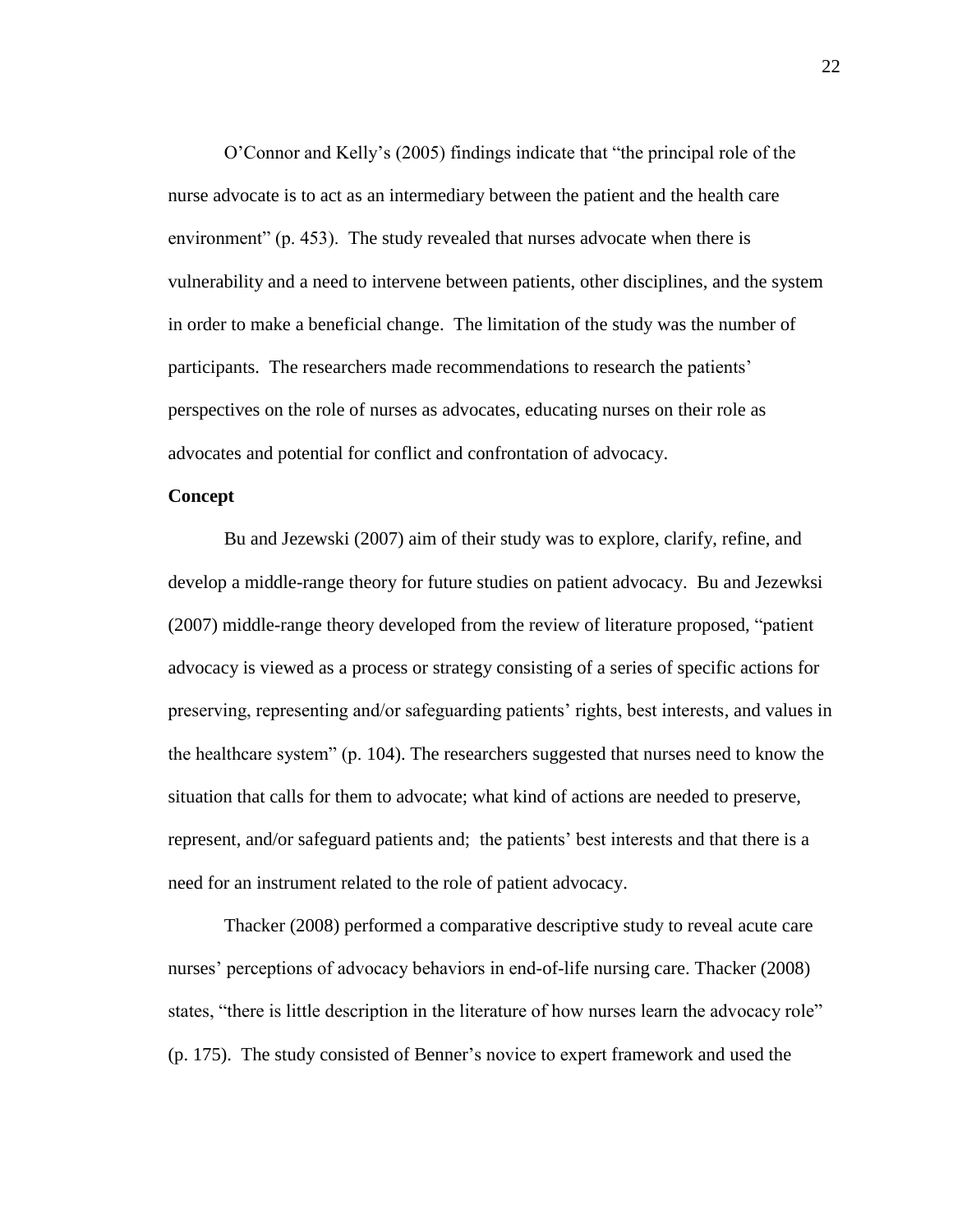Ethics Advocacy Instrument (EAI) to gather data for the study from three hospitals in an urban setting. The purpose of the EAI instrument is to explore the perceptions and behaviors of nurses, identify advocacy behaviors and how the educational systems and health care infrastructures support or do not support those behaviors (Thacker, 2008, p. 177).

The instrument revealed that participants who received education of end-of-life caring scored significantly higher than those who did not. The advocacy behaviors displayed are consistent with nursing's professional practice acts, ethical practice statements, social policy recommendations, and definitions of professional practice. Experienced and expert nurses relay that communication, relationship with patients, nurse beliefs and compassion, and the family support advocacy. The literature supports that advocacy is an essential component of the nurses' role; however, one quarter of the participants did not acknowledge advocacy education (Thacker, 2008).

The study was found to have limitation in the instrument reliability measure which was below generally acceptable levels. Thacker (2008) decision to use the data from the instrument was based on the changing nature of advocacy. Thacker (2008) recommended using a larger sample and an instrument demonstrating acceptable reliability measures.

Hanks (2008) performed a phenomenological qualitative pilot study to explore the meaning and essence of nursing advocacy through registered nurses' lived experiences of advocacy. The pilot study consisted of three medical-surgical nurses who were employed at a large university medical center in southwest United States. Data was collected using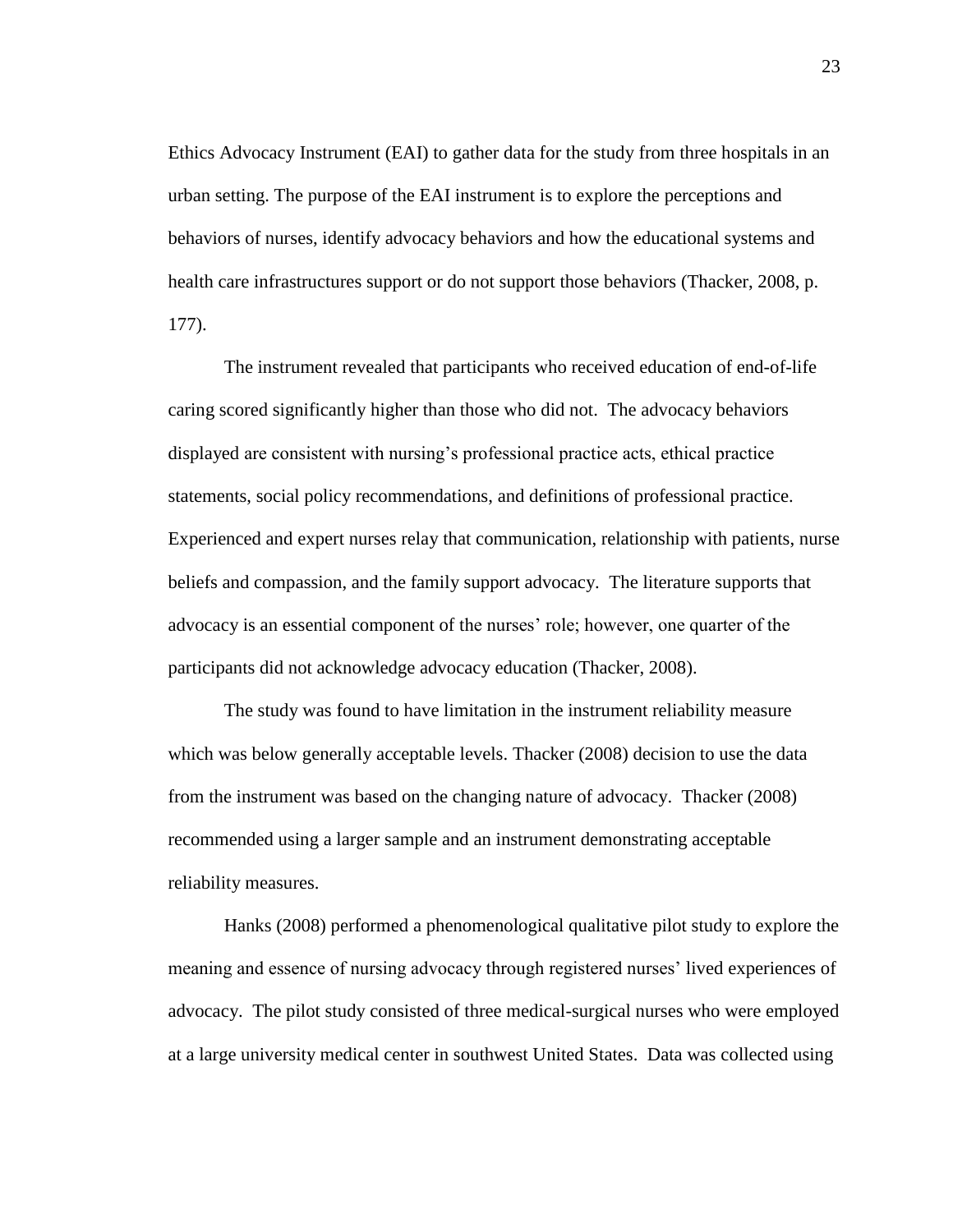90-minute semi-structured audiotaped interviews that were transcribed by a trained transcriptionist and a one-paged bio-demographic profile was completed. Included in the data was a description of the researchers experience with nursing advocacy. The description of the researcher and the participants were examined for all the possible meaning and essence of patient advocacy.

The study showed similar findings in the literature which are as follows: (a) nurses felt compelled to act on the unmet needs of patients, (b) speaking out and speaking for patients, and (c) education enhanced their ability to advocate for patients. The study revealed that advocacy behaviors are learned on the job; therefore, suggests that education in advocacy can be improved in the nursing programs and benefit patients. The sample sizes were small and differing cultures, therefore, the study cannot be concluded as having strong similarities.

Hanks (2010) conducted a study in the medical-surgical unit to explore actions and workplace support for nursing advocacy. Narrative responses from medical-surgical nurses were explored through a content analysis as a part of a larger instrument development study. The researcher received 325 fully or partially completed narrative questions, which were transcribed into a word-processing program and the demographic forms were entered into a statistical program. The participants met the study criteria of one year fulltime experience in an acute-care setting, recognized to practice nursing as a registered nurse in Texas, and work in the medical-surgical area. Included in the packets were other advocacy instruments and a bio-demographic form that was part of a larger study. The respondents were instructed to complete and return the surveys within two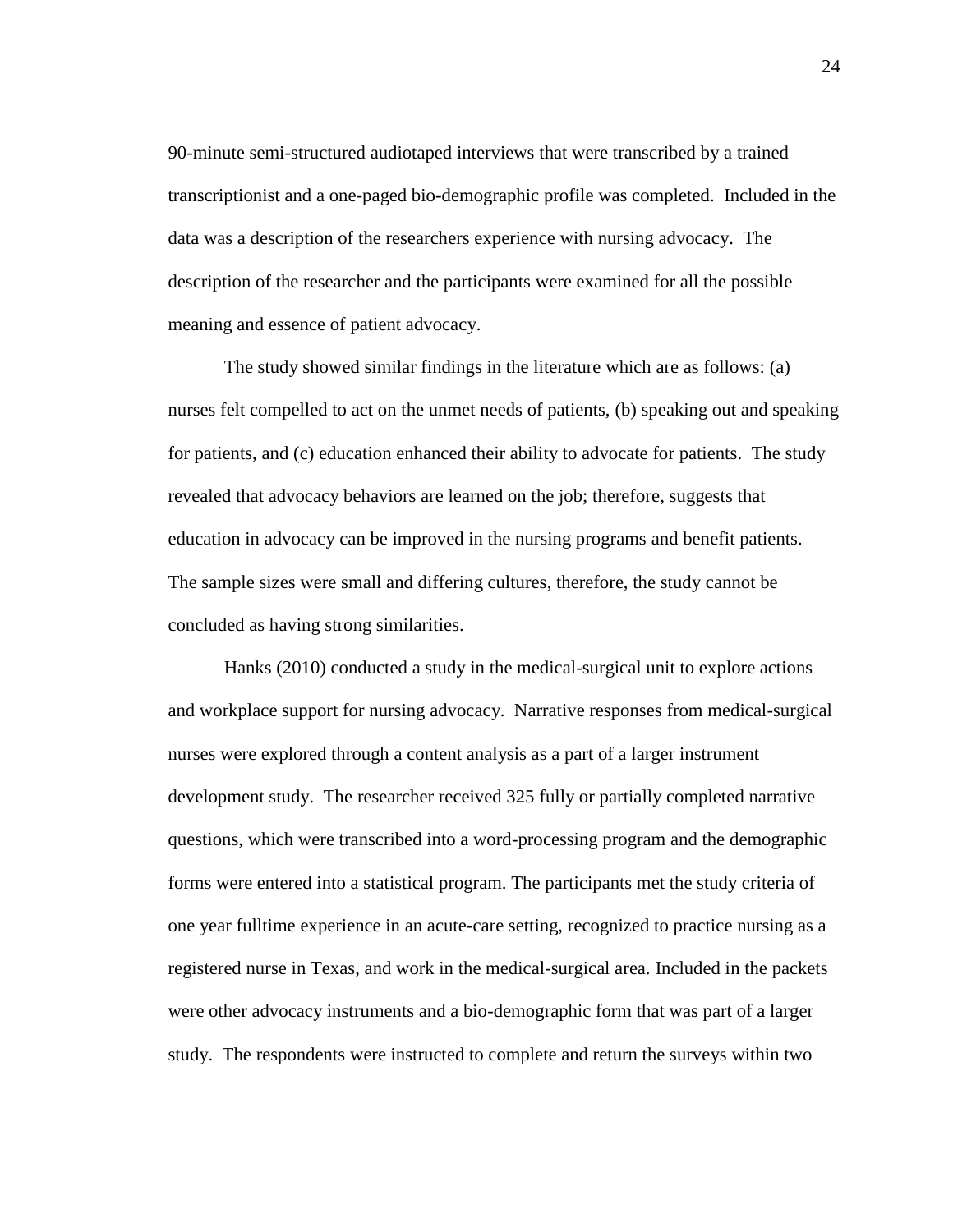weeks. The written responses were transcribed into a word-processing program and the demographic forms were entered into a statistical program.

The majority of the participants was female and had a BSN level of education. The study revealed the following results regarding nursing advocacy; advocacy actions were educating patients and families and communicating with other healthcare workers and with patients, poor support for advocacy was shown from the institution, and nurses are compelled to advocate by moral obligation and following patient wishes.

The limitations noted in the study were the length and time the survey took to complete, which could have affected nurses from completing and returning the forms. The article provided useful information to help build the knowledge regarding nursing advocacy and be helpful in including the findings into educational programs.

### **Protective Nursing Advocacy Scale**

Hanks (2010) conducted a study to support the validity of the newly developed Protective nursing Advocacy Scale (PNAS) and to determine psychometric properties. The purpose of developing the PNAS was to give nursing an instrument to measure advocacy from the actions and beliefs of nurses. To measure the validity and psychometric properties Hanks mailed 5000 packets that included the PNAS, the Nursing Professional Values Scale Revised (NPVSR) and the Attitude toward Patient Advocacy Scale (APAS). Of the 5000 packets, 419 completed packets were returned with a 9% return rate. The analysis of data found four components of the PNAS, which are as follows; (a) acting as advocate,( b) work status and advocacy actions, (c) environment and educational influences, and (d) support and barriers to advocacy. The study showed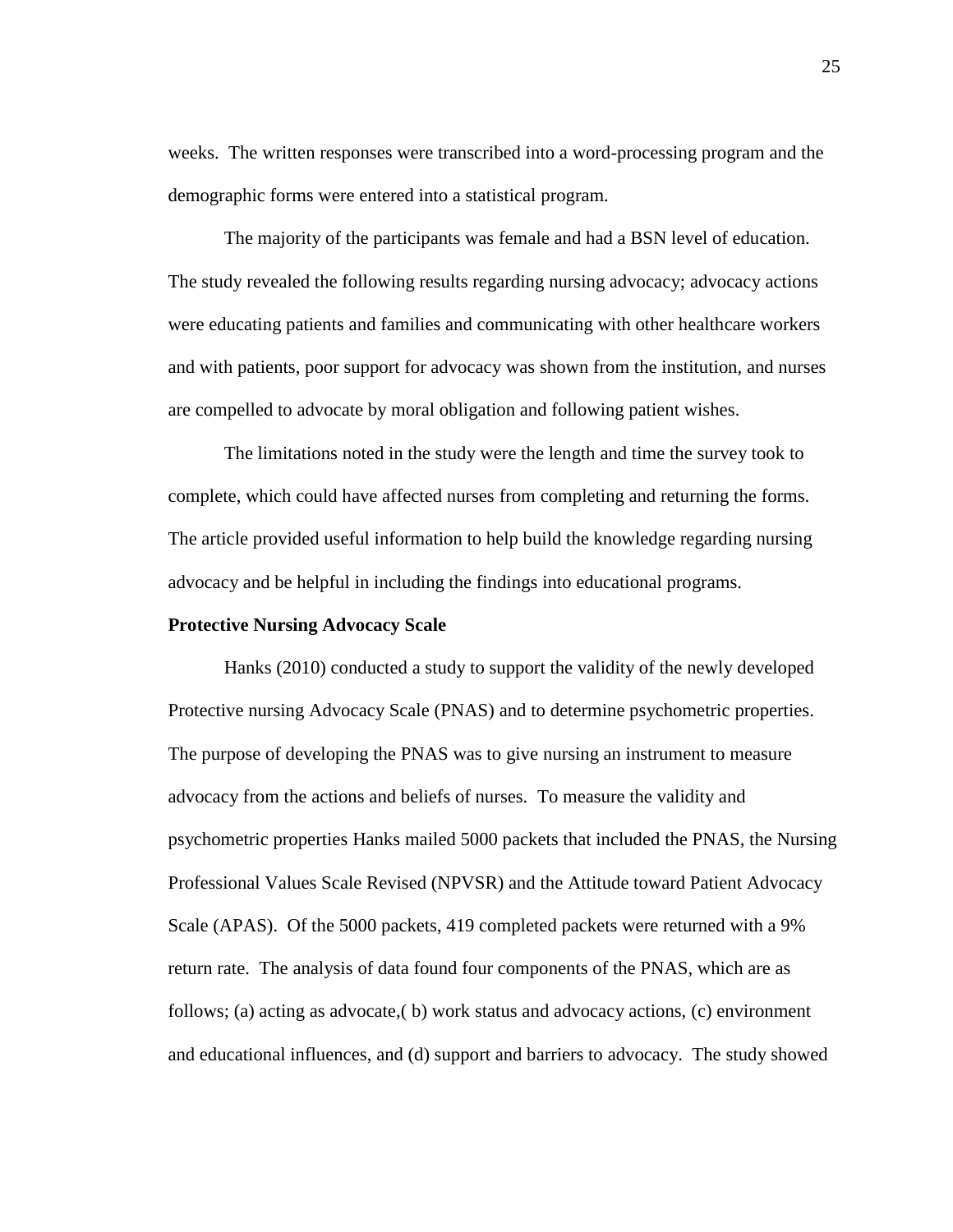a positive correlation between the NPVSR supporting convergent validity. The APAS is a broad instrument used to measure attitudes of nursing advocacy, not specifically protective advocacy like the PNAS and the correlation of fair reflects the differences.

Several limitations were found in the study which are: the study consisted of only medical-surgical nurses in geographic region; the scale is limited to the nursing profession; and the length and content of the three instruments. The study revealed that the PNAS is a new tool that can be used to measure protective nursing advocacy. The measurements of the tool can be used to help determine the progress in nursing educational and improve the quality of nursing advocacy (Hanks, 2010).

### **Theoretical Framework**

Khowaja used King's Interacting Systems Framework and Theory of Goal Attainment in a study to investigate clinical pathways for patients who underwent a transurethral resection of prostate (TURP). The purpose of the study was to see if a TURP clinical pathway was beneficial in clinical quality, cost, and patient and staff satisfaction. Data was collected from 200 patients who received a TURP and had a clinical pathway.

The results showed that TURP clinical pathways serve the purpose of using the nurses' ability for critical thinking, decision making, and observation of behaviors to meet the individual needs which are qualities of King's framework. Nurses are able to think and take actions by monitoring patient outcomes to prevent variances in the pathway. Goal attainment is obtained through nurse-patient interactions and ongoing evaluation; the pathways serve as the tool. Khowaja, (2006) stated, according to King,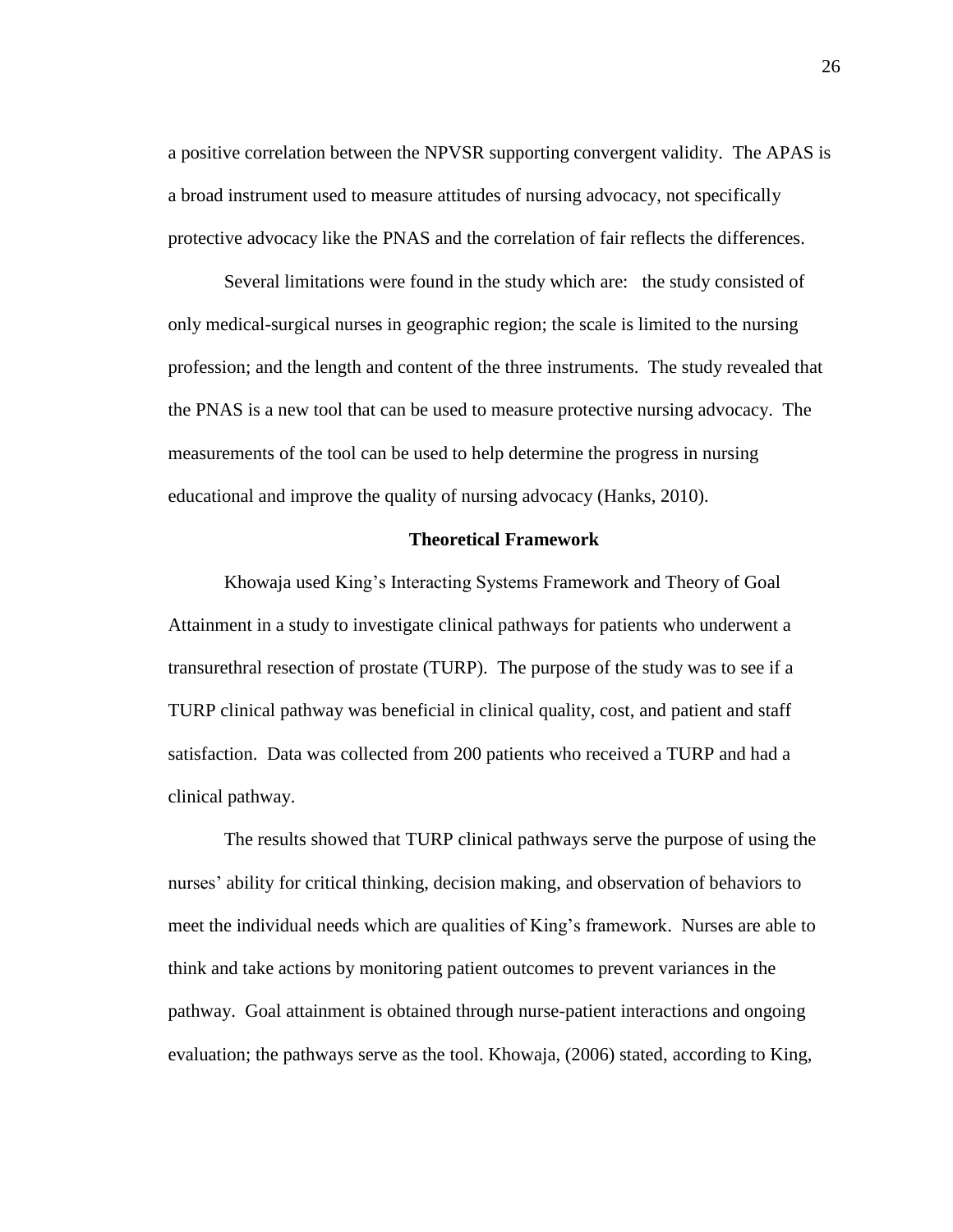goal attainment can improve or maintain health, control illness, or lead to a peaceful death (p. 47). King's interaction process, which involves bargaining and negotiating, is evident in the clinical pathway by the nurse and patient collaborating to obtain goals. When King's personal, interpersonal, and social system operate as a whole, communicate, interact, and use critical thinking a clinical pathway is formed to improve patient outcomes reaching the maximum benefits as shown in the study.

### **Strengths and Limitations of Literature**

The studies support how important advocacy is to the nursing profession. Nurses were consistently found to have a desire to protect and speak out on behalf of patients. Nurses' behaviors were found to be consistent to professional acts and ethical practice statements.

Several studies recommended further research in recognizing the situations and behaviors in which nurses engage in advocating roles. Research is needed to identify the factors that influence nurses' patient advocacy behaviors. Also, the literature review revealed qualitative studies, but there were no quantitative studies identified. The literature proposes the need for quantitative research related to patient advocacy roles.

### **Summary**

The literature supports the vital role which nursing advocacy has in healthcare. Nurses have sense of duty and moral obligations to protect, act, and speak out for patients. Nurses are willing, able, and do perform advocacy act throughout their day. More studies need to be conducted to give nurses a better understanding on what triggers advocacy actions. New research and knowledge can better educate nurses, which will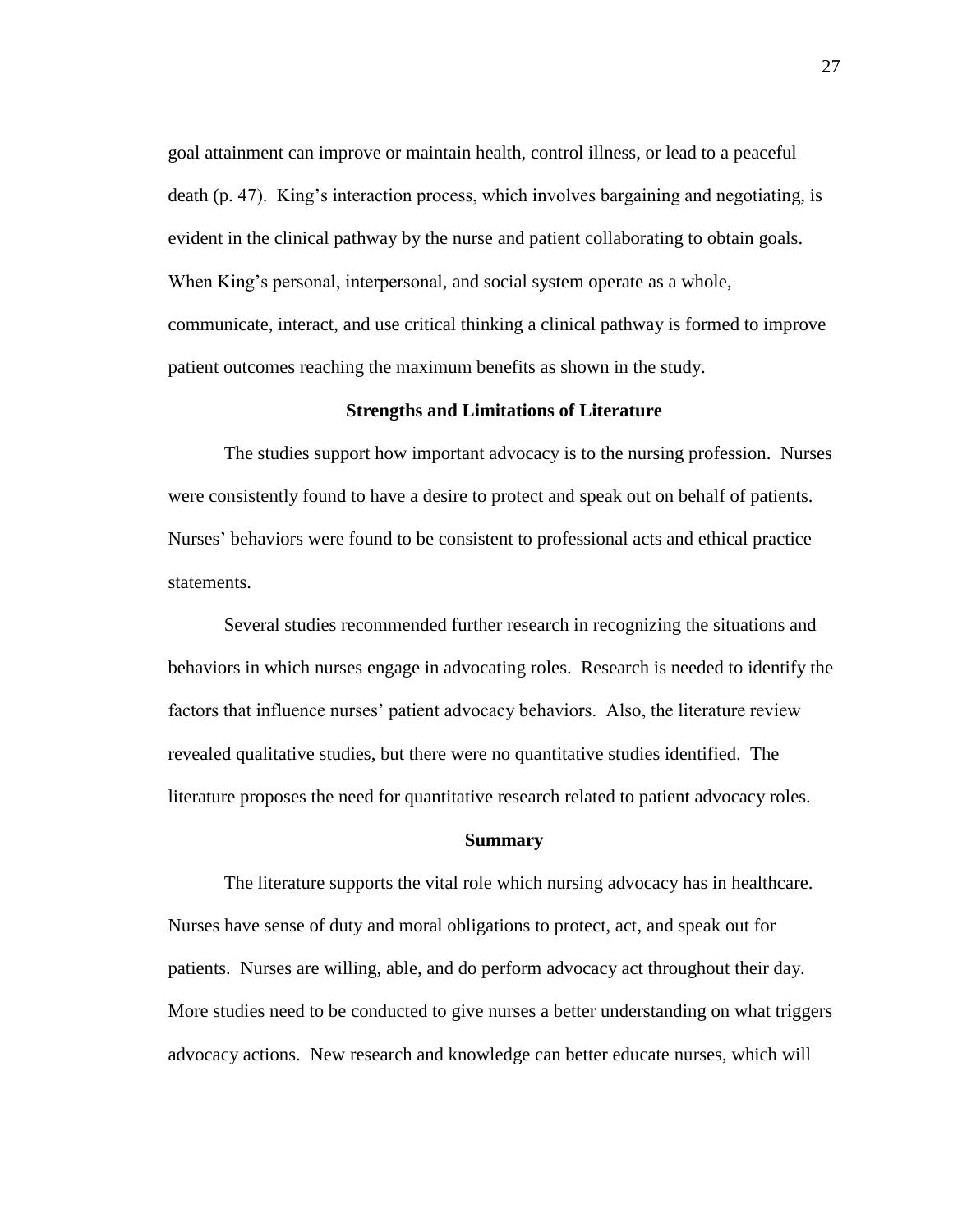lead to improved patient care and better outcomes for patients, which is the ultimate goal of nursing.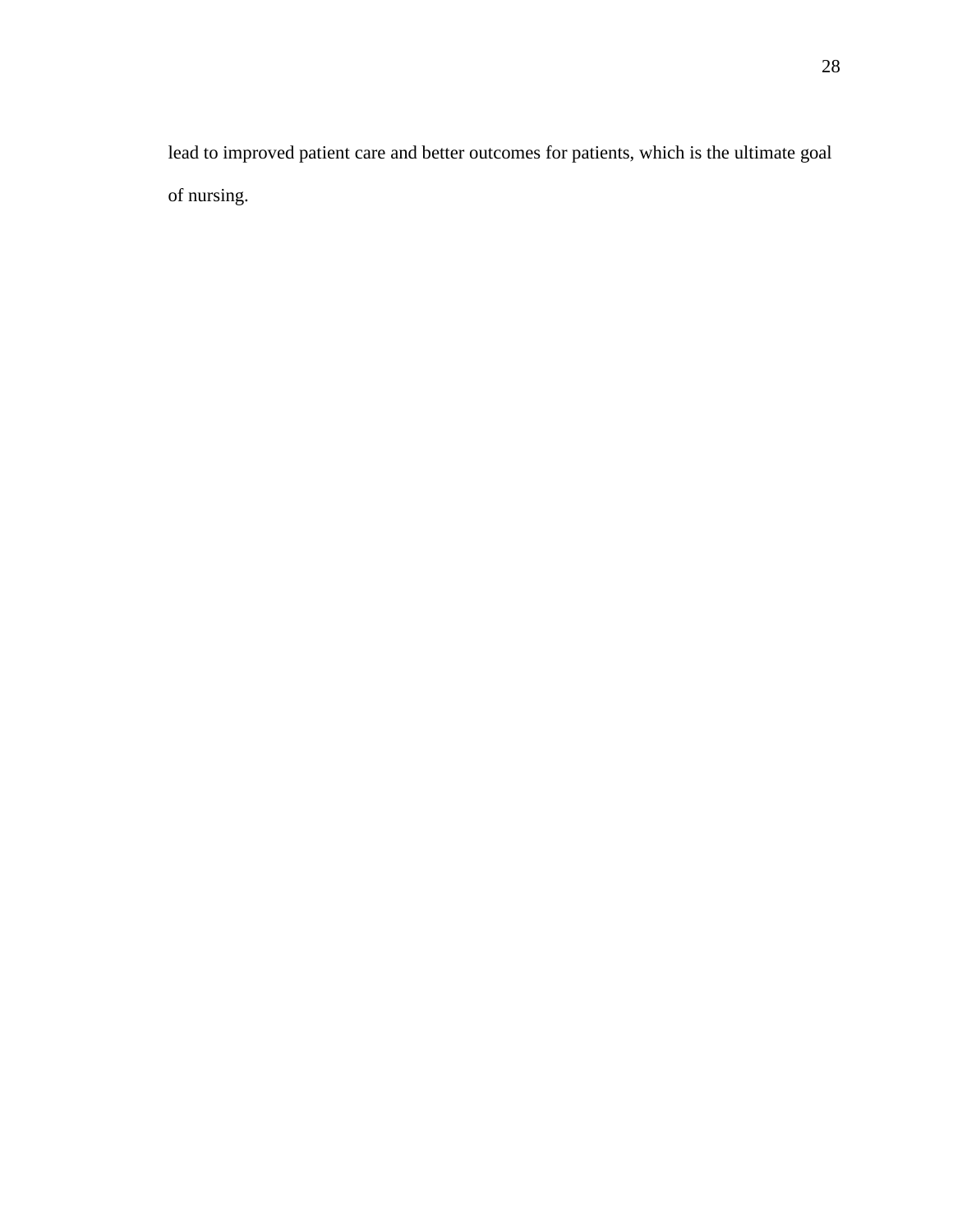### **CHAPTER III**

### **Methodology**

The profession of nursing is viewed as being ideal for patient advocacy and advocacy is considered to be an important part of nursing. Advocacy for patients is found in the ANA Code of Ethics; these imperative statements require nurses to be advocates and state that advocacy is a moral obligation with many definitions. Therefore, this leads to confusion among Registered Nurses (RNs) and their role as patient advocates.

The purpose of this research study was to examine the RN's perceptions of patient advocacy behaviors in the clinical setting. The need for advocacy arises from various conditions which include vulnerability, lack of or need for health information, complexity of the health care systems, and the risks for loss of basic human rights through informed consent and self-determination. Another way nurses show advocacy is by protecting patients by intervening when a colleague is in the wrong or there is a system problem. This research study was beneficial by gaining knowledge and a thorough understanding of why nurses make advocacy choices.

### **Implementation**

Prior to distributing the questionnaire, the researcher obtained permission from the Internal Review Board (IRB) from a small, private college in the Southeastern United States. The participants provided informed consent by submission of their completed questionnaire to the researcher. The questionnaires were confidential and the ethical rights of the participants were protected. Participants had the right to withdrawal from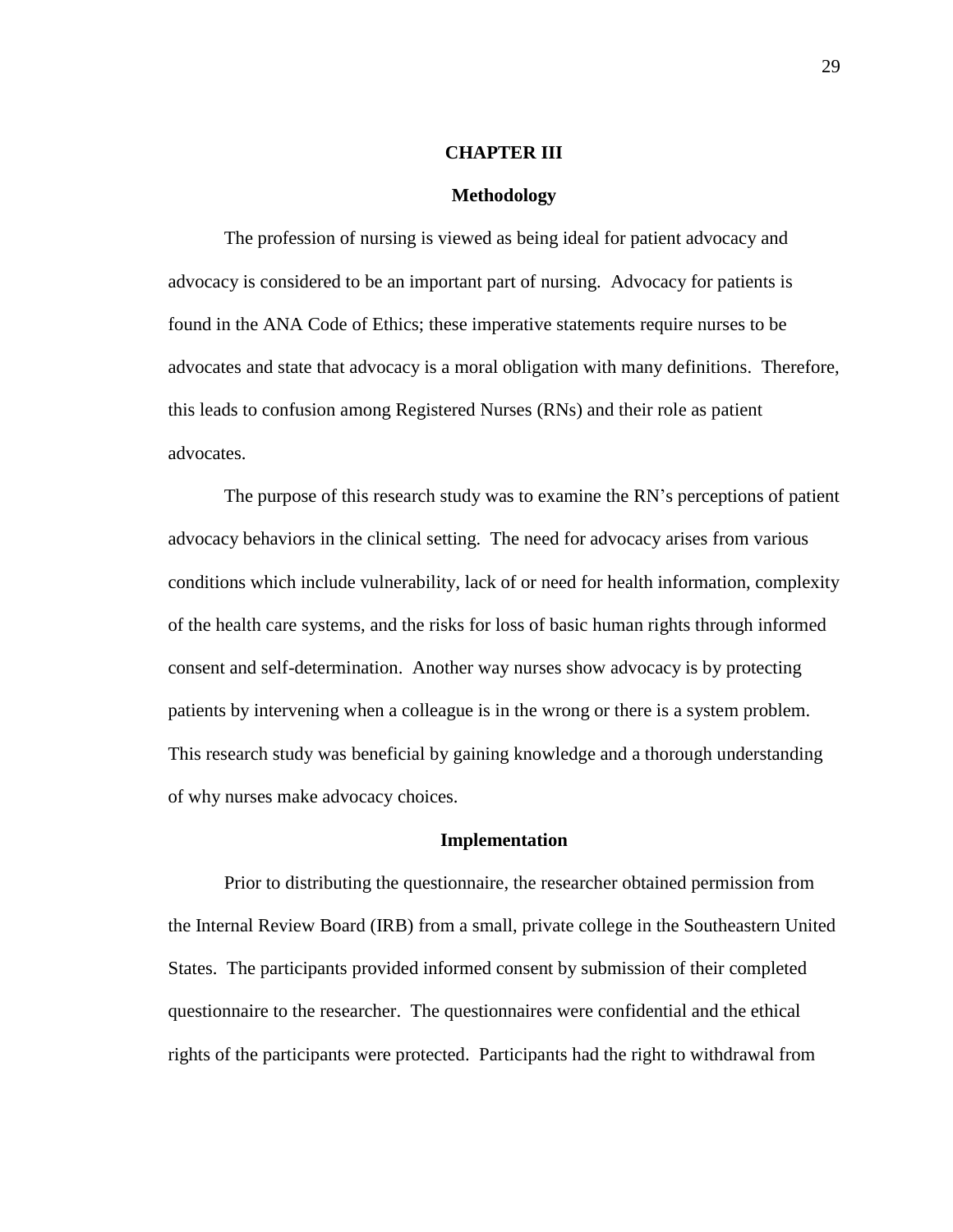the research study at any time. To ensure anonymity there were no identifying data collected on the measuring instruments.

### **Setting and Sample**

The sample consisted of 38 RNs with a current North Carolina nursing license that were currently working in a hospital setting. Criteria for the study included: (a) one year of nursing experience, (b) working part-time or full-time, and (c) nurses who work in ancillary departments or in manager positions. The non-probability sampling technique of snowballing was used to recruit participants. There were no exclusions used in the research study.

### **Design**

Prior to administering the questionnaire to participating RNs, informed consent will be shown by the participants returning the questionnaire. At any time during the research study the participant may decline to further participate in the study. The form will provide the participant with contact numbers of the primary investigator (PI) and the associated Internal Review Board (IRB). The detailed consent will provide information concerning the potential risks and benefits of the study. The participants will be able to fill out the questionnaire at a time convenient for them and in a familiar environment. The questionnaire was created through ©Survey Monkey. The participants received an invitation to participate in the questionnaire via personal email, facebook messaging or through a posting on the social networking site, Facebook. After the questionnaire was completed, the participants submitted the questionnaire electronically through survey monkey. A method of identifying and organizing will be developed before the data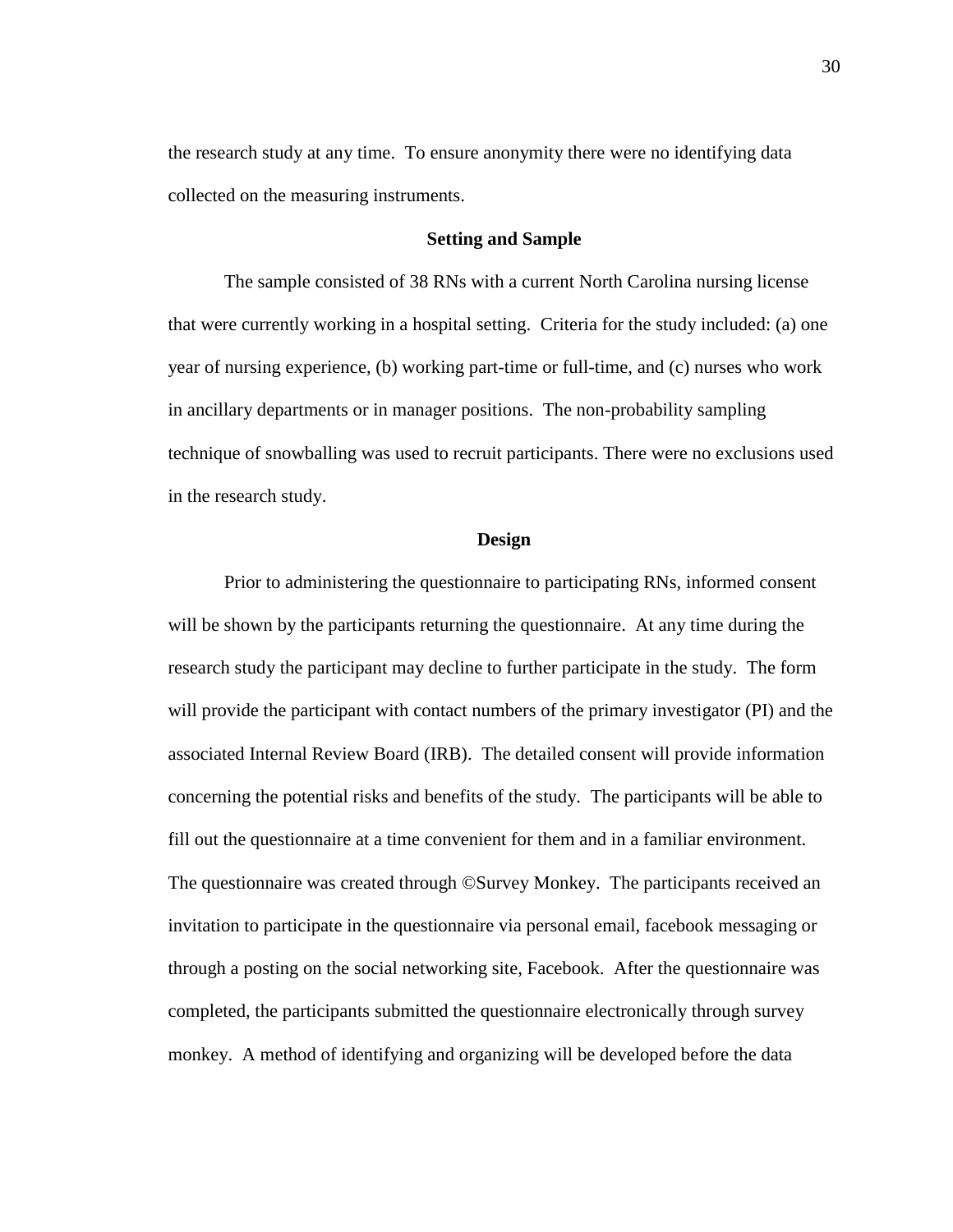collected. After the data is collected it will be entered into excel.

#### **Protection of Human Subjects**

Prior to administering the questionnaire, the researcher obtained permission from the Internal Review Board (IRB) for the researcher's University affiliation. Permission was also obtained to use the Protective Nursing Advocacy Scale (PNAS). (Appendix A) After obtaining IRB approval the researcher started the data collection procedures. The questionnaire was given to RNs working in a hospital setting, through the snowball sampling technique. The participants anonymously completed and returned the questionnaire; therefore, it was not known who decided to participate and who did not wish to participate. At any time prior to submitting their questionnaire, the participants had the opportunity to decline to participate further in the study. There were no penalties or consequences of any kind if the participant does not wish to participate. The survey questionnaires will be confidential and the ethical rights of the participants will be protected. To ensure anonymity there was no identifying data collected on the measuring instruments.

### **Instrument**

The quantitative Protective Nursing Advocacy Scale (PNAS) (Appendix B) was used to measure advocacy from the perspective of protecting patients in an acute care environment. The PNAS tool was developed to measure advocacy from the beliefs and actions of nurses protecting patients in the clinical setting. The tool consisted of 43-items (Table 3) scored on a five-point Likert scale ranging from 5 (strongly agree) to 1 (strongly disagree) for each question. The PNAS questionnaire consisted of the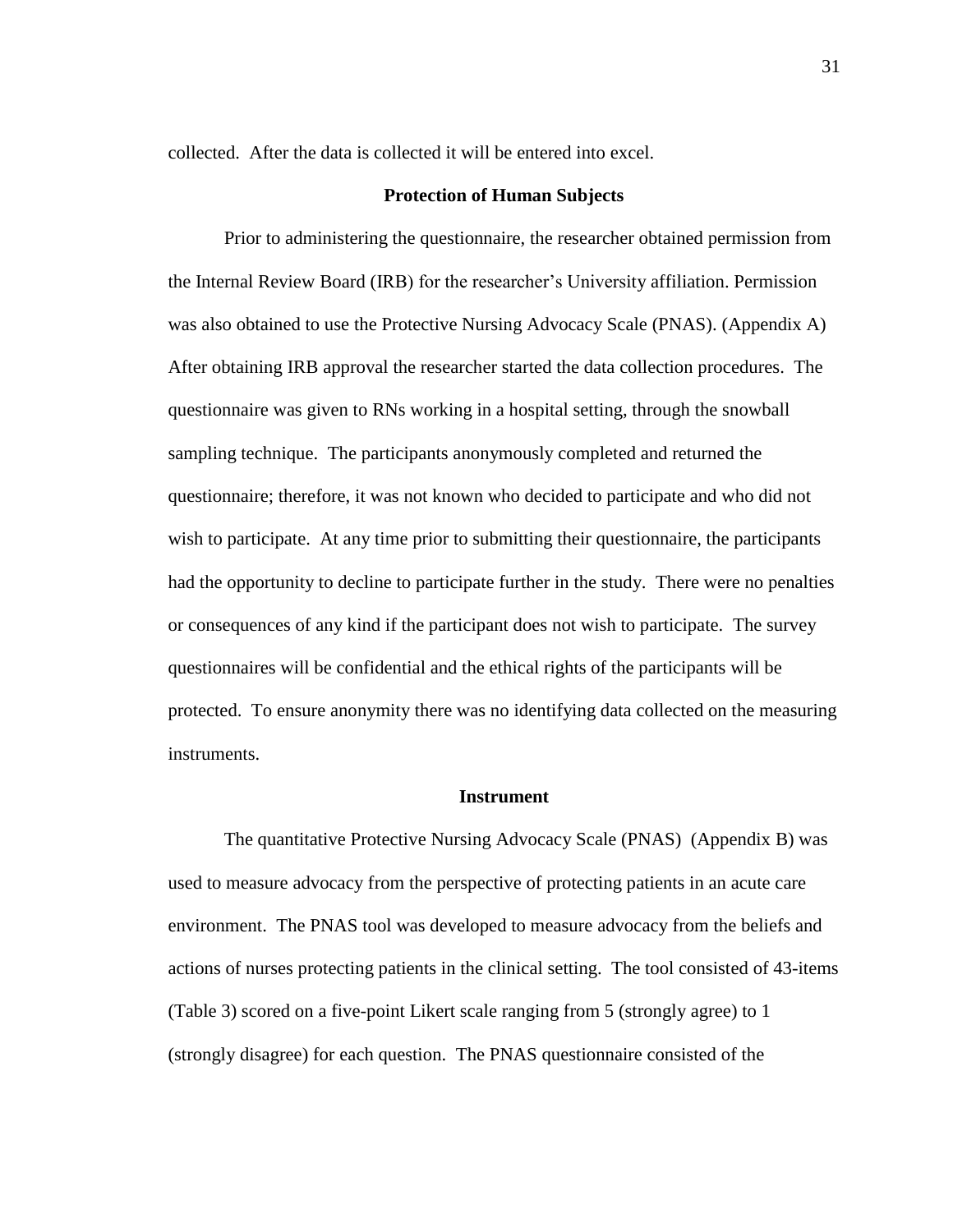following four nurse advocacy components: (a) acting as advocate, (b) work status and advocacy actions, (c) environment and educational influences, and (d) support and barriers to advocacy each component is reliable.

There were 16 items in the first component of the questionnaire that reflected actions nurses took when acting as a patient advocate; actions of advocacy include protecting vulnerable patients, acting on patients' behalf, providing patients with information, and ethical and legal requirements. The second component contains five items that are labeled as possible consequences of advocating for patients in the work setting, work status, and advocacy actions. Eight items make up the third component of environment and educational influences; these items measure the use of personal knowledge, which included nurses' confidence, personal values, and beliefs. Support and barriers to advocacy is the fourth component and consists of influences that support nurses to advocate; influence of physician support and work environment are examples of external support for nurses.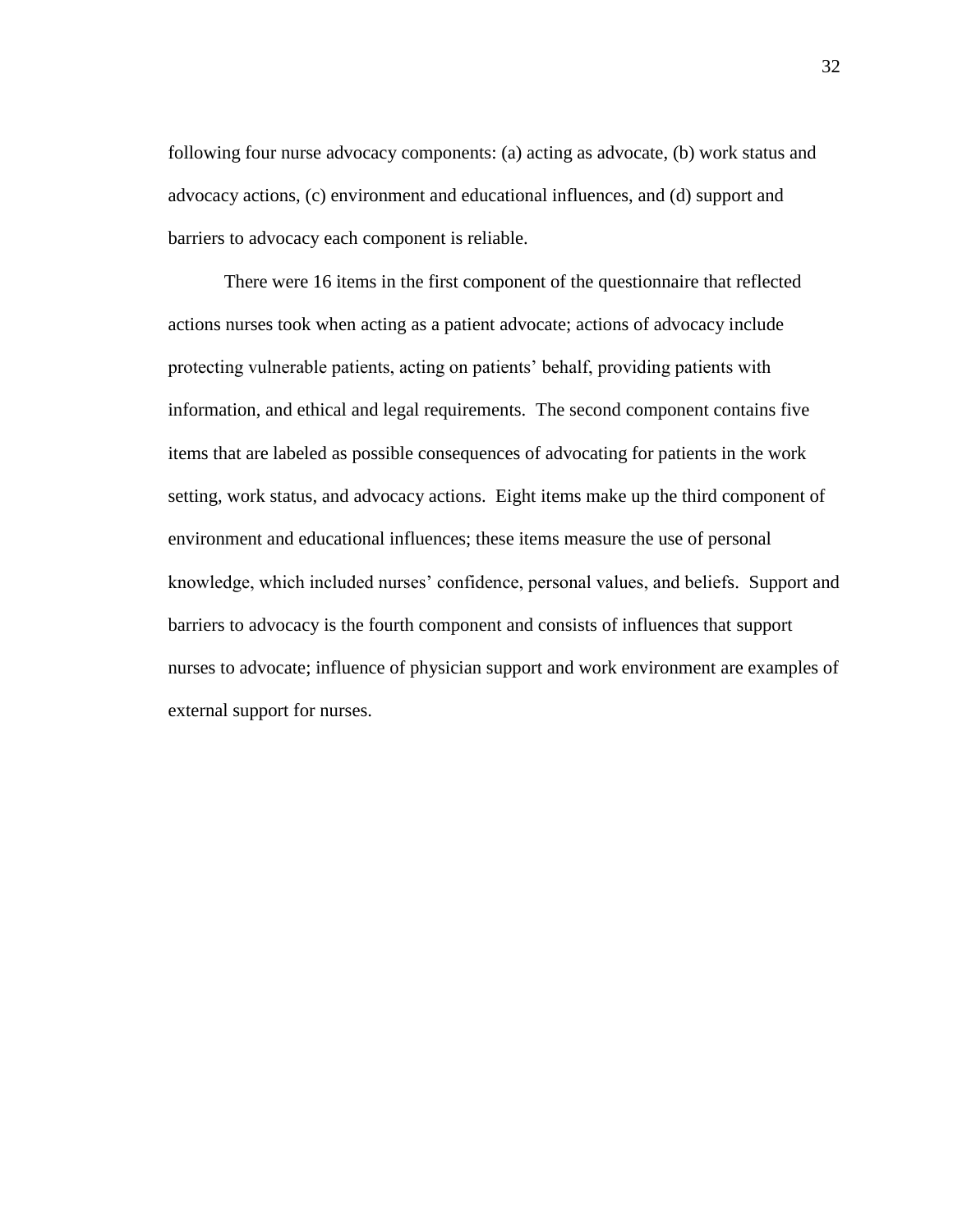### *Protective Nursing Advocacy Scale Items*

|                | <b>Protective Nursing Advocacy Scale items</b>                                                         |
|----------------|--------------------------------------------------------------------------------------------------------|
| Item no.       | Item                                                                                                   |
| 1              | Patients need nurses to act on the patients' behalf                                                    |
| $\mathbf{2}$   | Nurses are legally required to act as patient advocates when patients are perceived to be in danger    |
| 3              | As the nurse, I keep my patient's best interest as the main focus of nursing advocacy                  |
| $\overline{4}$ | Nurses who understand the benefits of patient advocacy are better patient advocates                    |
| 5              | I am acting on my patient's behalf when I am acting as my patient's advocate                           |
| 6              | I speak out on my patient's behalf when I am acting as my patient's advocate                           |
| 7              | I am acting as my patient's voice when I am advocating for my patient                                  |
| 8              | I am acting as the patient's representative when I am acting as the patient's advocate                 |
| 9              | I am advocating for my patient when I protect my patient's rights in the health care environment       |
| 10             | I am acting as a patient advocate when I am protecting vulnerable patients from harm                   |
| 11             | I provide patient advocacy to protect my patients only when necessary in the health care environment   |
| 12             | Nurses that act on a patient's behalf are preserving the patient's dignity                             |
| 13             | I scrutinize circumstances that cause me to act as a patient advocate                                  |
| 14             | I utilize organizational channels to act as a patient advocate                                         |
| 15             | I would benefit from the advice of ethics committees to be a more effective patient advocate           |
| 16             | Lack of time inhibits my ability to act as a patient advocate                                          |
| 17             | Nurses practice patient advocacy more when they are working in a tolerant work environment             |
| 18             | Nurses who are supported by physicians are better patient advocates                                    |
| 19             | I am able to be a better patient advocate because I have more self-confidence                          |
| 20             | Nurses that are committed to providing good patient care are better patient advocates                  |
| 21             | Increased dedication to nursing increases the nurse's ability to act as a patient advocate             |
| 22             | Increased nursing education enhances the nurse's effectiveness in patient advocacy                     |
| 23             | I doubt my own abilities to provide advocacy for my patients                                           |
| 24             | Nurses do not provide advocacy for their patients in the clinical setting                              |
| 25             | I am ethically obligated to speak out for my patients when they are threatened by harm                 |
| 26             | Nurses that provide information to patients about patient care are acting as patient advocates         |
| 27             | Patients have varying degrees of ability to advocate for themselves                                    |
| 28             | Vulnerable patients need my protection in harmful situations                                           |
| 29             | Increased nursing experience does not increase the nurse's ability to act as a patient advocate        |
| 30             | I may suffer risks to my employment when acting as a patient advocate                                  |
| 31             | Nurses that speak out on behalf of patients may face retribution from employers                        |
| 32             | I may be punished for my actions by my employer when I inform my patients of their own rights          |
| 33             | Nurses that speak out on behalf of vulnerable patients may be labeled as disruptive by employers       |
| 34             | When nurses inform and educate patients about patients' rights in the clinical setting, the nurses may |
|                | place their employment at risk                                                                         |
| 35             | When nurses act as patient advocates, they are not supporting patients                                 |
| 36             | Nurses can protect patients from harmful situations by physically barring a procedure from occurring   |
| 37             | Nurses are acting as advocates when nurses protect the right of patients to make their own decisions   |
| 38             | Nurses should not advocate for patients when treatments cause suffering without patient benefit        |
| 39             | The more years that I work in nursing, the less effective I am at advocating for my patients           |
| 40             | I am less effective at speaking out for my patients when I am tired                                    |
| 41             | I am not an effective advocate because I am suffering burnout                                          |
| 42             | Because I don't like working as a nurse, I am less willing to act as a patient advocate                |
| 43             | I lack the dedication to the nursing profession to act as a patient advocate                           |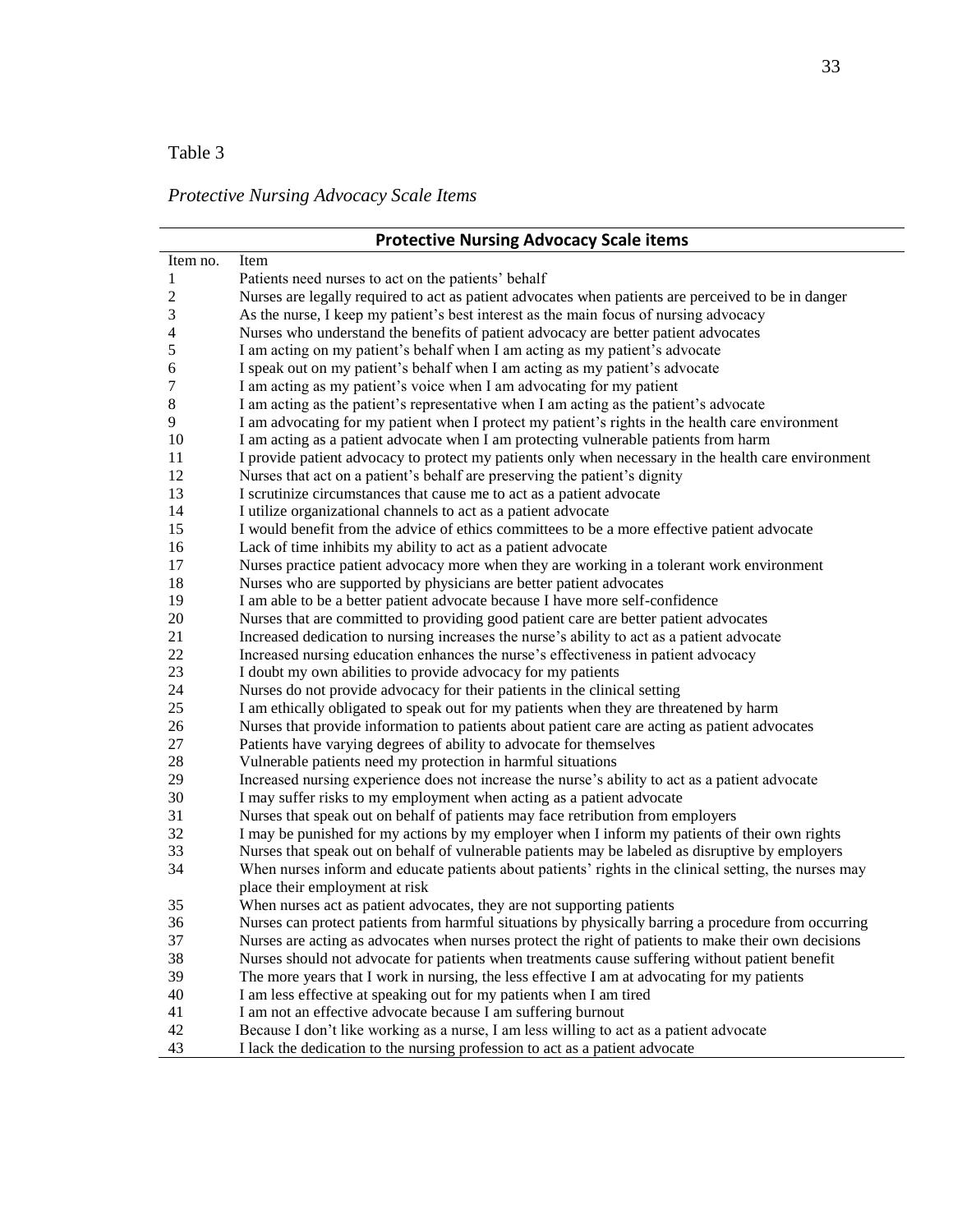### **Data Collection**

The researcher organized the data collected from the submitted questionnaire. Once the variables were coded, the process of collecting the data began. The participants were able to fill out the questionnaire at a time convenient for them and in a familiar environment. After the participants completed the questionnaire, the questionnaires were collected and stored anonymously and electronically on survey monkey. The process of completing the questionnaire took the participants approximately eight minutes.

### **Data Analysis**

All data collected was entered into the computer using Excel. The data was reviewed and checked for accuracy. After the entry of data was completed, the researchers backed up the data by storing the information on a flash drive. The information for the study will be stored for 10 years after the completion of the study. The analysis yielded the results of standard deviations, mean, and error of the study.

### **Summary**

In order to understand the RN's perception of patient advocacy there must be an understanding behind the actions that are performed from nurses' attitude toward advocacy. Nurses' attitude is a reflection of their perceptions. Bu and Wu (2007) states:

Integrating Ajzen and Fishbein's definition of attitude and Bu and Jezewski's definition of patient advocacy, attitude toward patient advocacy refers to a nurse's personal judgment that he or she is in favor of or against performing a series of specific actions r preserving, representing, and safeguarding patients' rights best interests, and values when they are involved in the health care system. (p. 65)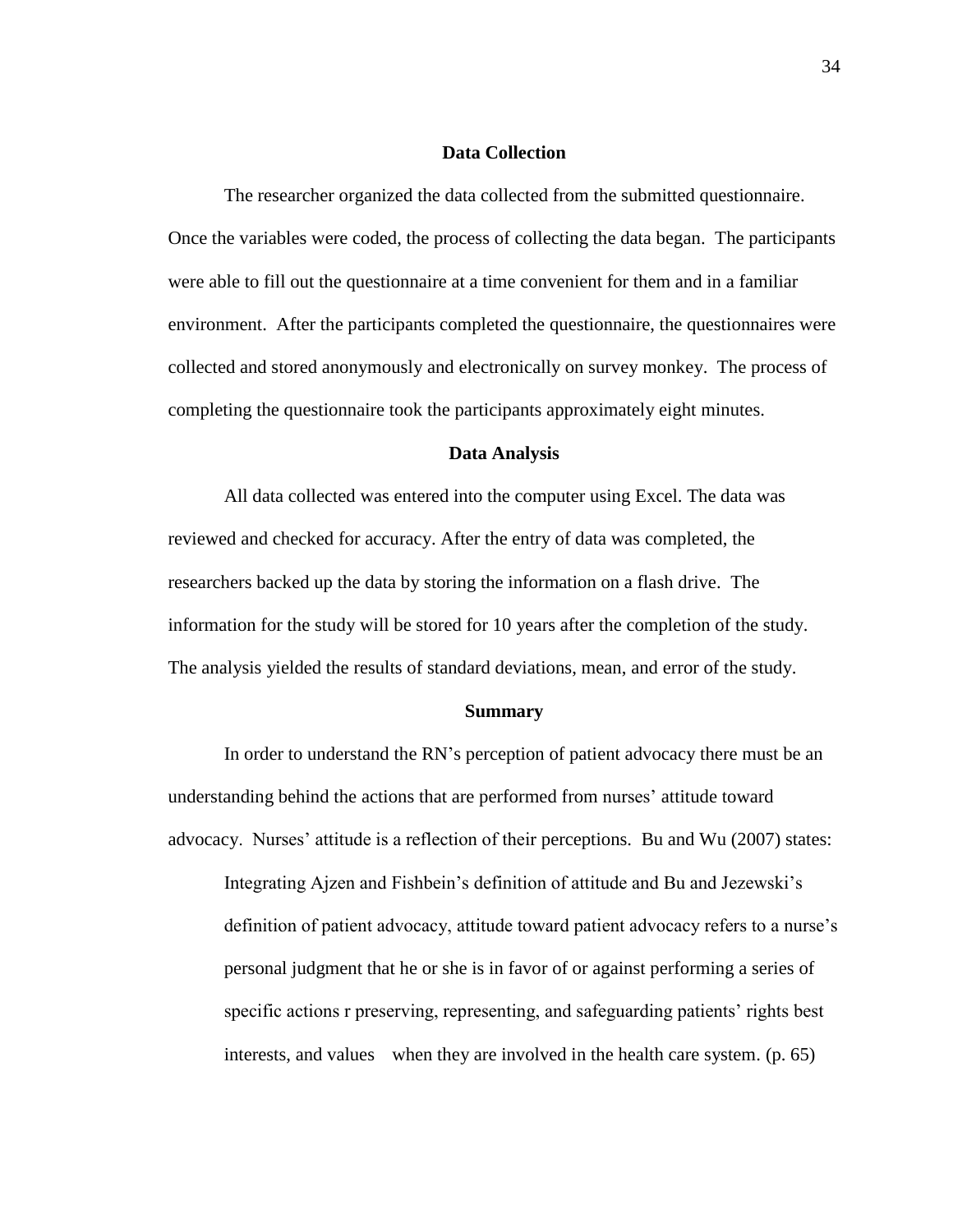The healthcare system is constantly changing therefore making patient advocacy more important. Patient advocacy is a vital role in healthcare. If there are perceptions of advocacy, the appropriate help and care will be given by the RN and received by the patients. The RN's attitude toward advocacy and perceptions will determine the ability of the RN to be an effective patient advocate. The goal of patient advocacy is for the end result to be positive. An understanding of the process of interactions can better prepare the RN to address the issues that arise.

The healthcare system is constantly changing; therefore, making patient advocacy more important. Patient advocacy is a vital role in healthcare. If there are perceptions of advocacy, then the appropriate help and care will be given by the RN and received by the patients. The RN's attitude toward advocacy and perceptions will determine the ability of the RN to be an effective patient advocate. The goal of patient advocacy is for the end result to be positive. An understanding of the process of interactions can better prepare the RN to address the issues that arise.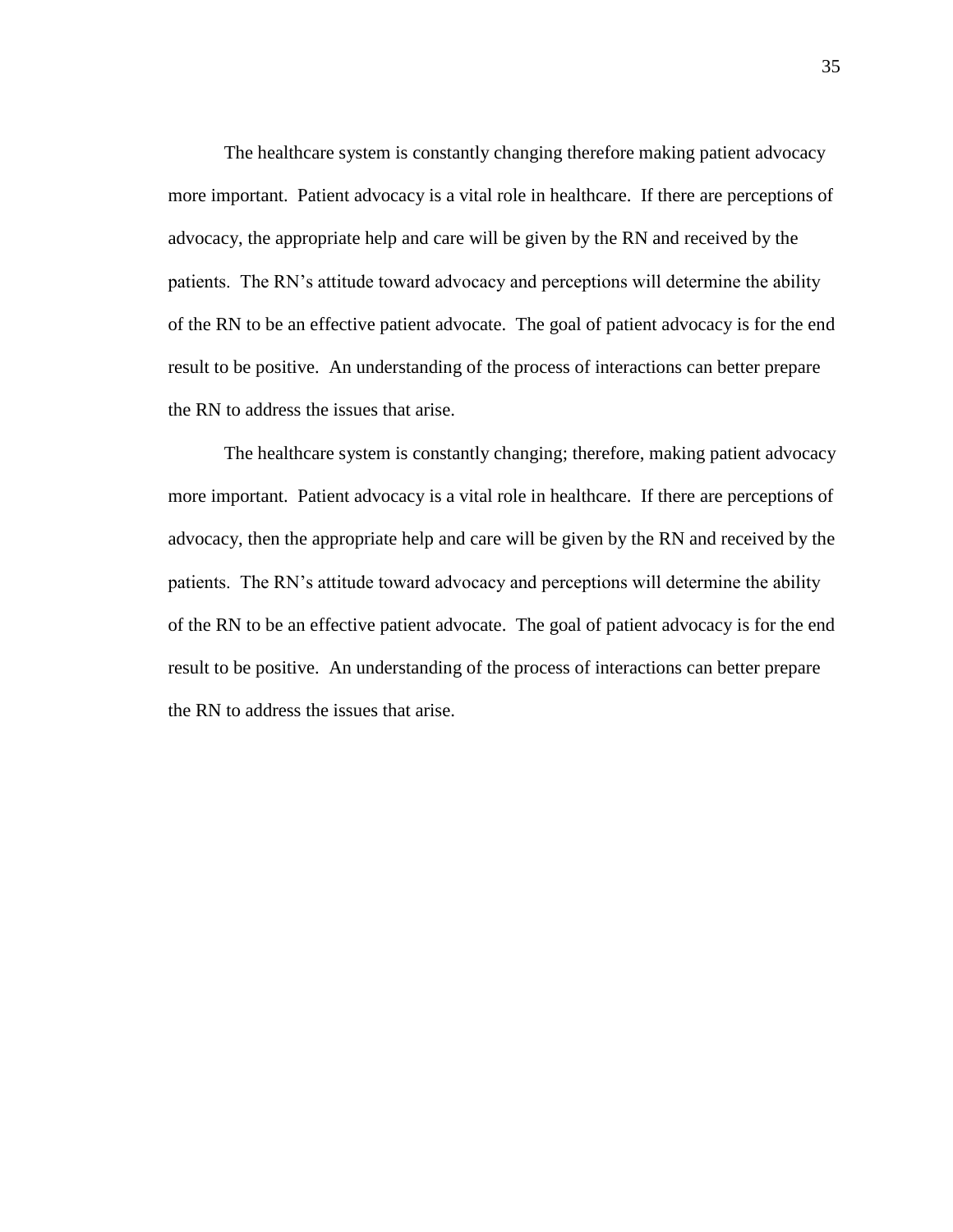#### **CHAPTER IV**

#### **Results**

The purpose of the study was to examine the perceptions of Registered Nurses (RNs) toward patient advocacy. The PNAS tool was used to help understand the RN's perception of patient advocacy by measuring advocacy from the beliefs and actions of RNs. An invitation to participate in the research study with a link to complete the PNAS questionnaire was posted on an internet social networking website requesting participants to complete the survey.

### **Sample Characteristics**

The PNAS questionnaire link was sent though a personal message through the social networking website to 79 people, six of which were not nurses and 28 questionnaires was sent to RNs through personal email. All recipients' of the questionnaire were asked to share and invite nursing friends and colleagues to participate in the questionnaire. A total of 37 questionnaires were returned, 24 participants from Facebook and 13 participants through personal email invitations. Out of the 37 returned questionnaires, 26 were completed. The questionnaire link was available for the participant to complete for 1 month. Table 4 displays the percentage that each question was answered.

The study participants included 94.59% female  $(n=35)$  and 5.51% male  $(n=2)$ . Eighty percent worked full-time  $(n=35)$  with an age range from 22 to 61 years.

### **Major Findings**

The PNAS questionnaire used in the study consisted of 43 questions that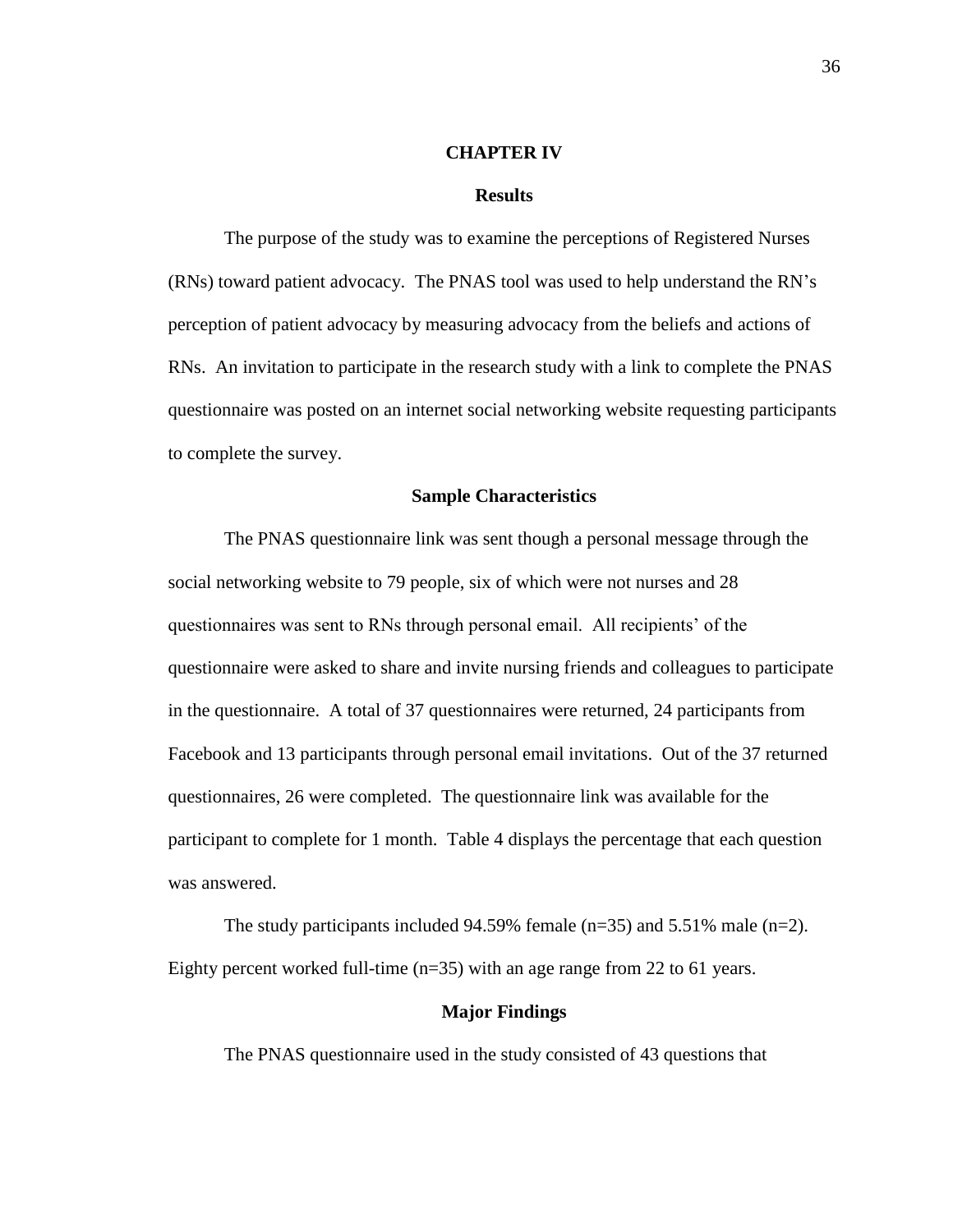measuring advocacy from the beliefs and actions of nurses that protect patients in healthcare settings. The 43 (Table 4) questions were scored on a five point Likert scare ranging from 5 (strongly agree) to 1 (strongly disagree).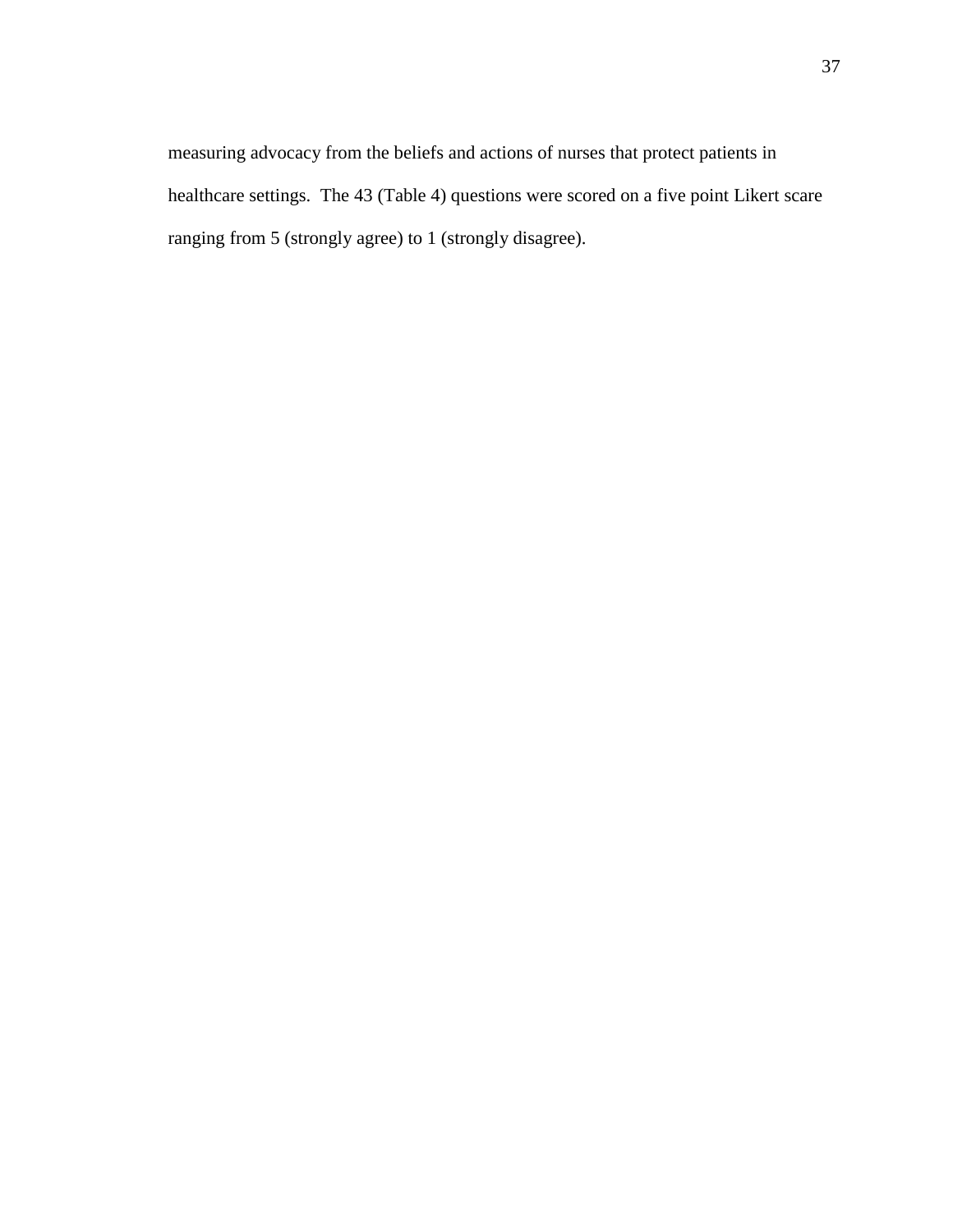### *Questionnaire Summary*

| Item                        | <b>Response Percent</b> | Answered | Skipped          |
|-----------------------------|-------------------------|----------|------------------|
| Gender                      | 100%                    | 36       | $\boldsymbol{0}$ |
| Age                         | 97.2%                   | 35       | $\,1\,$          |
| Work status                 | 94.4%                   | 34       | $\overline{c}$   |
| $\mathbf{1}$                | 77.8%                   | 28       | $\,8$            |
| $\boldsymbol{2}$            | 77.8%                   | $28\,$   | $\,8$            |
| $\ensuremath{\mathfrak{Z}}$ | 77.8%                   | $28\,$   | $\,8$            |
| 4                           | 77.8%                   | $28\,$   | $\,8\,$          |
| 5                           | 75%                     | $27\,$   | 9                |
| 6                           | 77.8%                   | $28\,$   | $\,8\,$          |
| $\overline{7}$              | 77.8%                   | $28\,$   | $\,8\,$          |
| $\,8\,$                     | 75%                     | 27       | $\mathbf{9}$     |
| $\overline{9}$              | 77.8%                   | $28\,$   | $\,8$            |
| 10                          | 77.8%                   | 28       | $\,8$            |
| $11\,$                      | 75%                     | 27       | 9                |
| 12                          | 77.8%                   | 28       | $\,8$            |
|                             |                         |          |                  |
| 13                          | 77.8%                   | $28\,$   | $\,8$            |
| 14                          | 77.8%                   | $28\,$   | $\,8$            |
| 15                          | 77.8%                   | $28\,$   | $\,8$            |
| 16                          | 77.8%                   | $28\,$   | $\,8\,$          |
| 17                          | 75%                     | $27\,$   | $\mathbf{9}$     |
| 18                          | 77.8%                   | 28       | $\,8\,$          |
| 19                          | 77.8%                   | $28\,$   | $\,8\,$          |
| 20                          | 75%                     | 27       | $\mathbf{9}$     |
| $21\,$                      | 75%                     | 27       | 9                |
| $22\,$                      | 75%                     | 27       | $\mathbf{9}$     |
| 23                          | 75%                     | 27       | $\mathbf{9}$     |
| 24                          | 75%                     | 27       | 9                |
| $25\,$                      | 75%                     | 27       | 9                |
| $26\,$                      | 75%                     | $27\,$   | $\mathbf{9}$     |
| $27\,$                      | 72.2%                   | $26\,$   | $10\,$           |
| 28                          | 75%                     | $27\,$   | $\overline{9}$   |
| 29                          | 75%                     | 27       | 9                |
| 30                          | 75%                     | 27       | $\mathbf{9}$     |
| 31                          | 75%                     | 27       | $\mathbf{9}$     |
| 32                          | 75%                     | 27       | $\mathbf{9}$     |
| 33                          | 75%                     | 27       | 9                |
| 34                          | 75%                     | 27       | 9                |
| 35                          | 75%                     | $27\,$   | $\overline{9}$   |
| 36                          | 75%                     | $27\,$   | $\mathbf{9}$     |
| 37                          | 75%                     | $27\,$   | $\mathbf{9}$     |
| 38                          | 75%                     | $27\,$   | 9                |
| 39                          | 75%                     | 27       | $\mathbf{9}$     |
| 40                          | 75%                     | 27       | 9                |
| 41                          | 75%                     | 27       | $\mathbf{9}$     |
|                             |                         |          |                  |
| $42\,$                      | 75%                     | $27\,$   | $\mathbf{9}$     |
| 43                          | 75%                     | $27\,$   | 9                |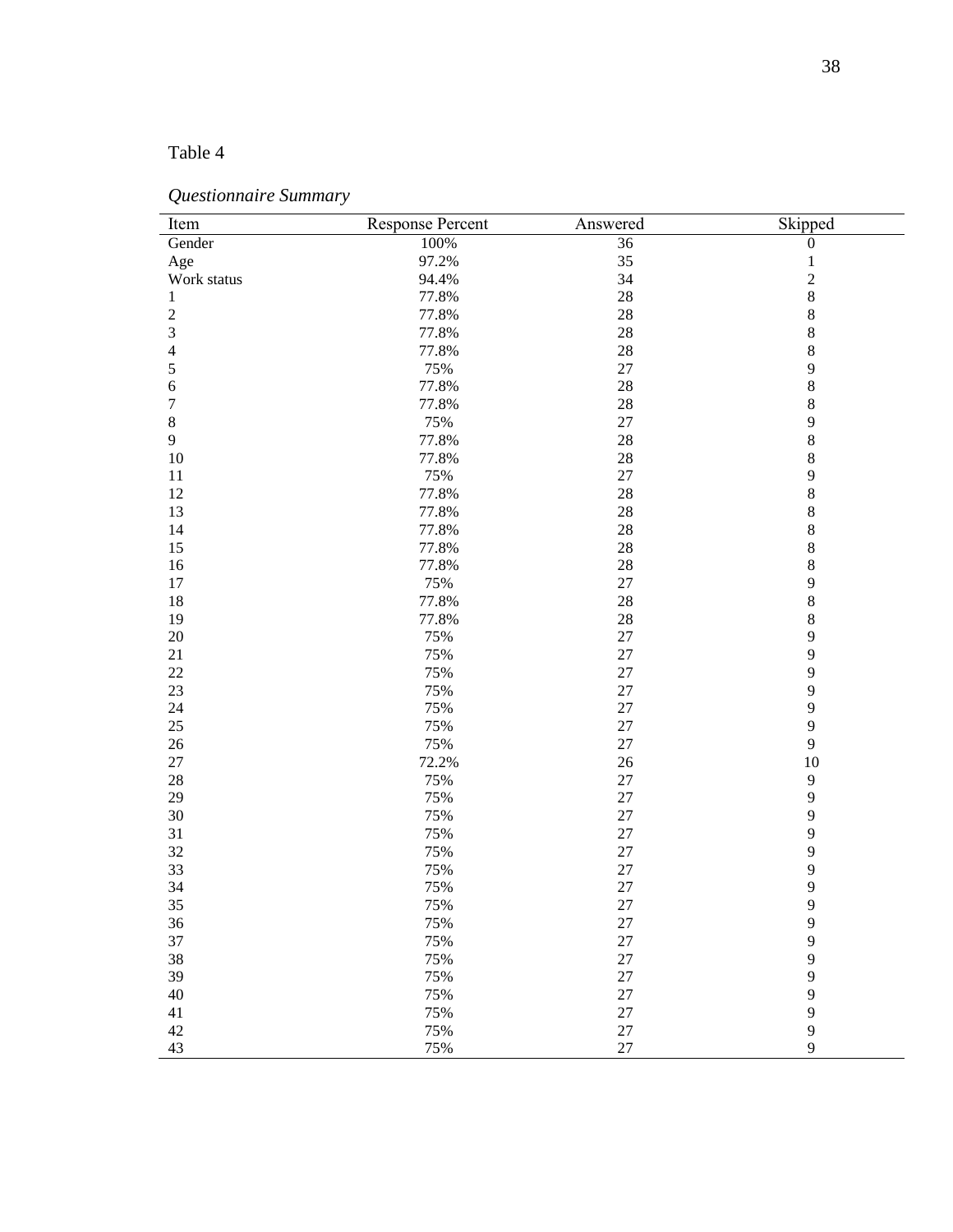The PNAS has four components (Table 5). Table 6, 7, 8 and 9 contains the

results of the items in each of the four components of the PNAS.

Table 5

*Four Components of the PNAS* 

| Four components of the PNAS                          |                                            |  |  |  |
|------------------------------------------------------|--------------------------------------------|--|--|--|
| Component                                            | Item number                                |  |  |  |
| I Acting as advocate                                 | 1,2,3,4,5,6,7,8,9,10,12,25,26,27,28 and 37 |  |  |  |
| II Work status and advocacy<br>actions               | 30, 31, 32, 33 and 34                      |  |  |  |
| <b>III</b> Environment and educational<br>influences | 11, 13, 14, 15, 19, 20, 21 and 22          |  |  |  |
| IV Support and barriers to<br>advocacy               | 16,17,18,23,40,41,42 and 43                |  |  |  |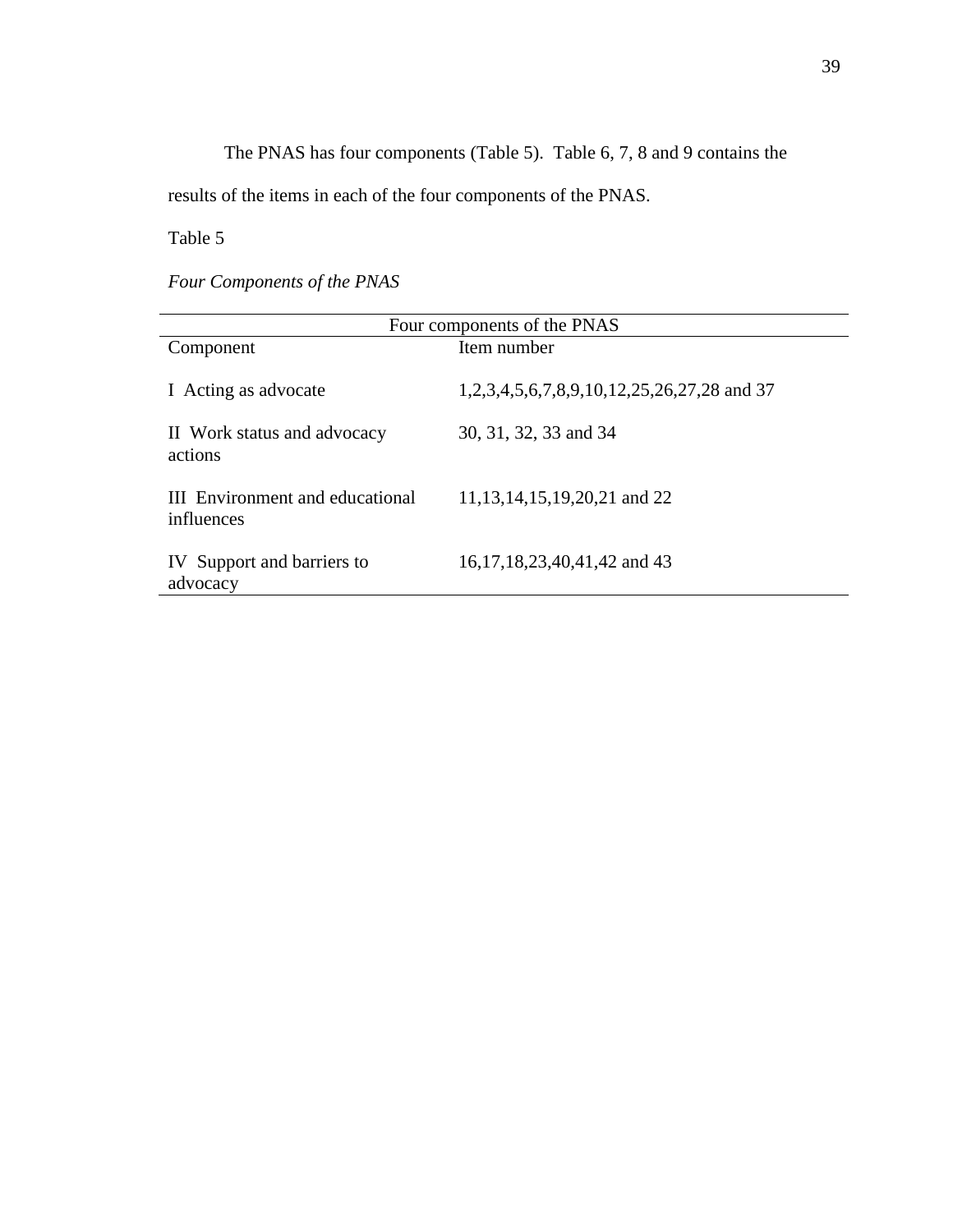| Component I: Acting as Advocate Results |            |                  |            |          |  |
|-----------------------------------------|------------|------------------|------------|----------|--|
| Strongly                                | Moderately | Neither Agree or | Moderately | Strongly |  |
| Disagree                                | Disagree   | Disagree         | Agree      | Agree    |  |
| 7.14%                                   | 0%         | 3.51%            | 0%         | 89.29%   |  |
| 0%                                      | 0%         | 3.57%            | 3.57%      | 89.29%   |  |
| 0%                                      | $0\%$      | $0\%$            | 14.29%     | 82.14%   |  |
| 0%                                      | 0%         | $0\%$            | 21.43%     | 78.57%   |  |
| 0%                                      | $0\%$      | $0\%$            | 14.29%     | 82.14%   |  |
| 0%                                      | 3.57%      | $0\%$            | 17.86%     | 78.57%   |  |
| 3.57%                                   | 3.57%      | 0%               | 25%        | 67.86%   |  |
| 3.70%                                   | 3.70%      | 11.11%           | 22.22%     | 59.26%   |  |
| 0%                                      | $0\%$      | $0\%$            | 14.29%     | 85.71%   |  |
| 0%                                      | 0%         | 0%               | 3.57%      | 96.43%   |  |
| 0%                                      | 7.14%      | 14.29%           | 25%        | 53.57%   |  |
| 0%                                      | 0%         | 0%               | 3.70%      | 96.30%   |  |
| 0%                                      | $0\%$      | $0\%$            | 22.22%     | 77.78%   |  |
| 0%                                      | 7.69%      | 0%               | 26.92%     | 65.38%   |  |
| 3.70%                                   | $0\%$      | 3.70%            | 11.11%     | 81.48%   |  |
| 0%                                      | 3.70%      | 7.41%            | 18.52%     | 70.37%   |  |

### *Component I: Acting as Advocate Results*

### Table 7

# *Component II: Work Status and Advocacy Actions Results*

| Component II: Work Status and Advocacy actions |                      |                        |                                 |                     |                   |
|------------------------------------------------|----------------------|------------------------|---------------------------------|---------------------|-------------------|
| Item                                           | Strongly<br>Disagree | Moderately<br>Disagree | Neither<br>Agree or<br>Disagree | Moderately<br>Agree | Strongly<br>Agree |
| 30                                             | 29.63%               | 33.33%                 | 7.41%                           | 25.93%              | 3.70%             |
| 31                                             | 25.93%               | 25.93%                 | 11.11%                          | 25.93%              | 11.11%            |
| 32                                             | 59.26%               | 11.11%                 | 11.11%                          | 18.52%              | $0\%$             |
| 33                                             | 25.93%               | 14.81%                 | 18.52%                          | 33.33%              | 7.41%             |
| 34                                             | 48.15%               | 18.52%                 | 18.52%                          | 14.81%              | 0%                |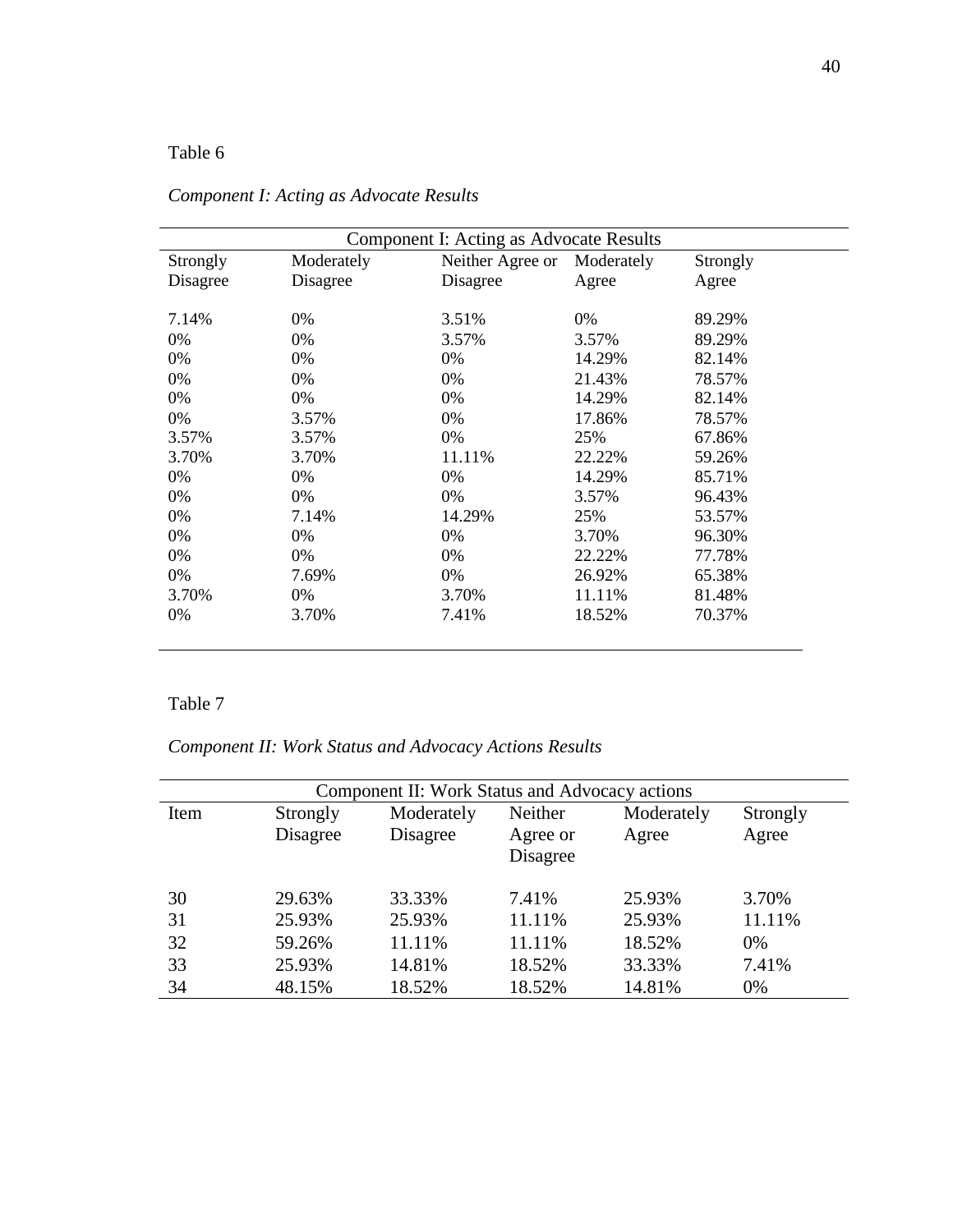| Component III: Environment and Educational Influences |          |            |               |            |          |
|-------------------------------------------------------|----------|------------|---------------|------------|----------|
| Item                                                  | Strongly | Moderately | Neither Agree | Moderately | Strongly |
|                                                       | Disagree | Disagree   | or Disagree   | Agree      | Agree    |
|                                                       |          |            |               |            |          |
| 11                                                    | 22.22%   | 22.22%     | 3.70%         | 29.63%     | 22.22%   |
| 13                                                    | 7.14%    | 14.29%     | 7.14%         | 39.29%     | 32.14%   |
| 14                                                    | $0\%$    | 3.57%      | $0\%$         | 21.43%     | 75%      |
| 15                                                    | $0\%$    | $0\%$      | 14.29%        | 28.51%     | 57.14%   |
| 19                                                    | $0\%$    | $0\%$      | 3.57%         | 39.29%     | 57.14%   |
| 20                                                    | $0\%$    | 0%         | 7.41%         | 7.41%      | 85.19%   |
| 21                                                    | $0\%$    | $0\%$      | 14.81%        | 14.81%     | 70.37%   |
| 22                                                    | 0%       | 3.70%      | 18.52%        | 29.63%     | 48.15%   |

### *Component III: Environment and Educational Influences*

### Table 9

# *Component IV: Support and Barriers to Advocacy*

|      | Component IV: Support and Barriers to Advocacy |            |          |            |          |  |  |  |
|------|------------------------------------------------|------------|----------|------------|----------|--|--|--|
| Item | Strongly                                       | Moderately | Neither  | Moderately | Strongly |  |  |  |
|      | Disagree                                       | Disagree   | Agree or | Agree      | Agree    |  |  |  |
|      |                                                |            | Disagree |            |          |  |  |  |
| 16   | 7.14%                                          | 32.14%     | 3.57%    | 50%        | 7.14%    |  |  |  |
| 17   | $0\%$                                          | $0\%$      | 18.52%   | 25.93%     | 55.56%   |  |  |  |
| 18   | 0%                                             | $0\%$      | 0%       | 7.14%      | 92.86%   |  |  |  |
| 23   | 37.04%                                         | 48.15%     | 3.70%    | 7.41%      | 3.70%    |  |  |  |
| 40   | 14.81%                                         | 18.52%     | 11.11%   | 44.44%     | 11.11%   |  |  |  |
| 41   | 37.04%                                         | 29.63%     | 11.11%   | 14.81%     | 7.41%    |  |  |  |
| 42   | 81.48%                                         | $0\%$      | 14.81%   | 0%         | 3.70%    |  |  |  |
| 43   | 74.07%                                         | 0%         | 11.11%   | 7.41%      | 7.41%    |  |  |  |

The highest percentage of questions that were answered with strongly agrees are

in Table 10. Four out of the five were from component I, acting as advocate.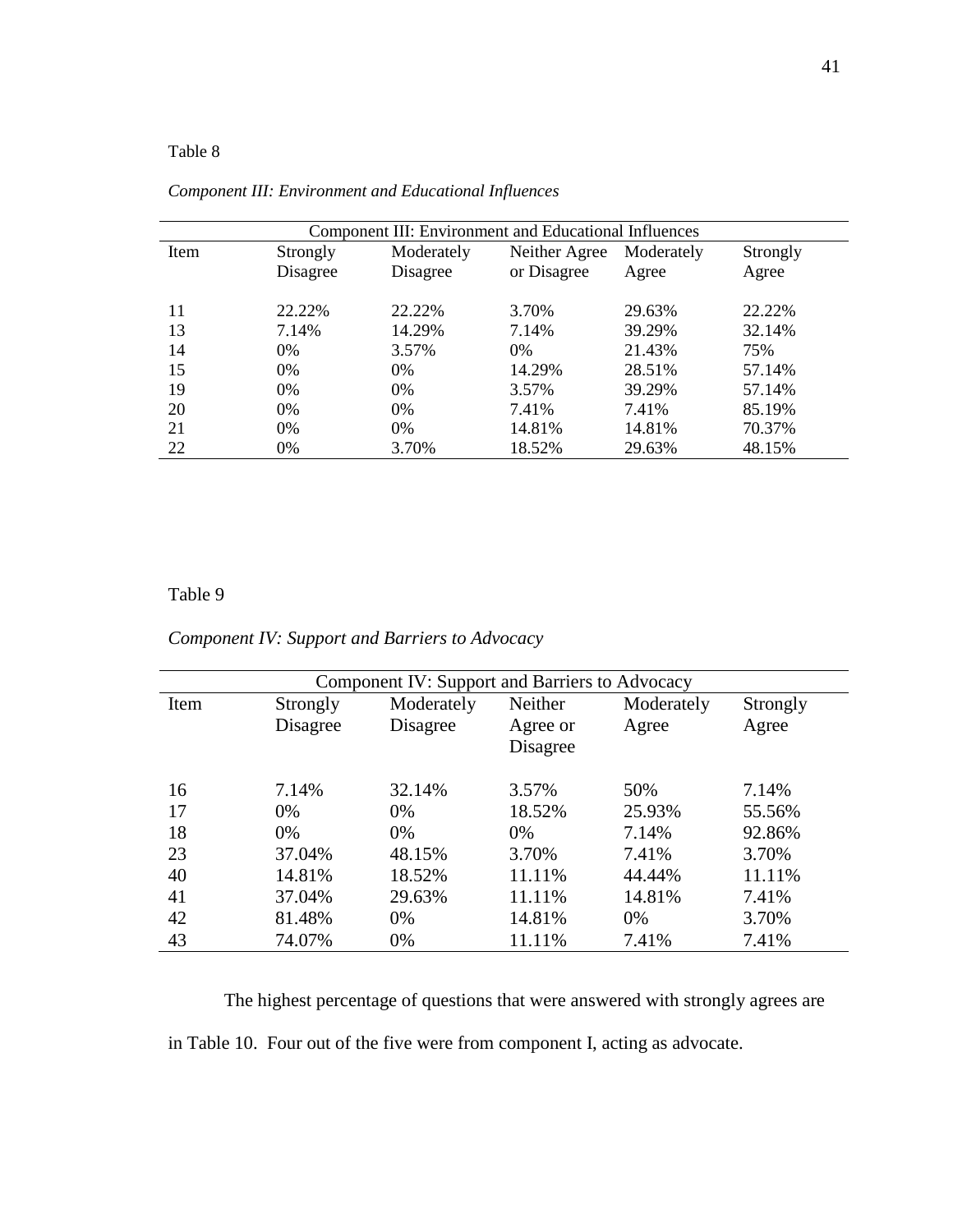*The Five Highest Percentage Questions Answered with Strongly Agree*

| Question                                                                                                     | Percentage answered with strongly agree |
|--------------------------------------------------------------------------------------------------------------|-----------------------------------------|
| 10. I am acting as a patient advocate when<br>I am protecting vulnerable patients from<br>harm               | 96.43%                                  |
| 25. I am ethically obligated to speak out<br>for my patients when my patients are<br>threatened by harm      | 96.30%                                  |
| 18. Nurses who are supported by<br>physicians are better patient advocates                                   | 92.86%                                  |
| 1. Patients need nurses to act on the<br>patient's behalf                                                    | 89.29%                                  |
| 2. Nurses are legally required to act as<br>patient advocates when patients are<br>perceived to be in danger | 89.29%                                  |

The study found three main perceptions for RNs to act as a patient advocate. The participants indicated the reasons RNs act as patient advocates were as follows: (a) vulnerability, (b) being ethically obligated to act for patients when threatened by harm, and (c) patient's need for RNs to act on their behalf.

### **Conclusion**

Patient advocacy is an important part of healthcare. RNs are at the forefront of healthcare to insure quality, safe, and appropriate care is given. The results of the perceptions of RNs displays that they are ethically obligated to protect patients threatened by harm and to act on their behalf in order to ensure a positive healthcare outcome for patients.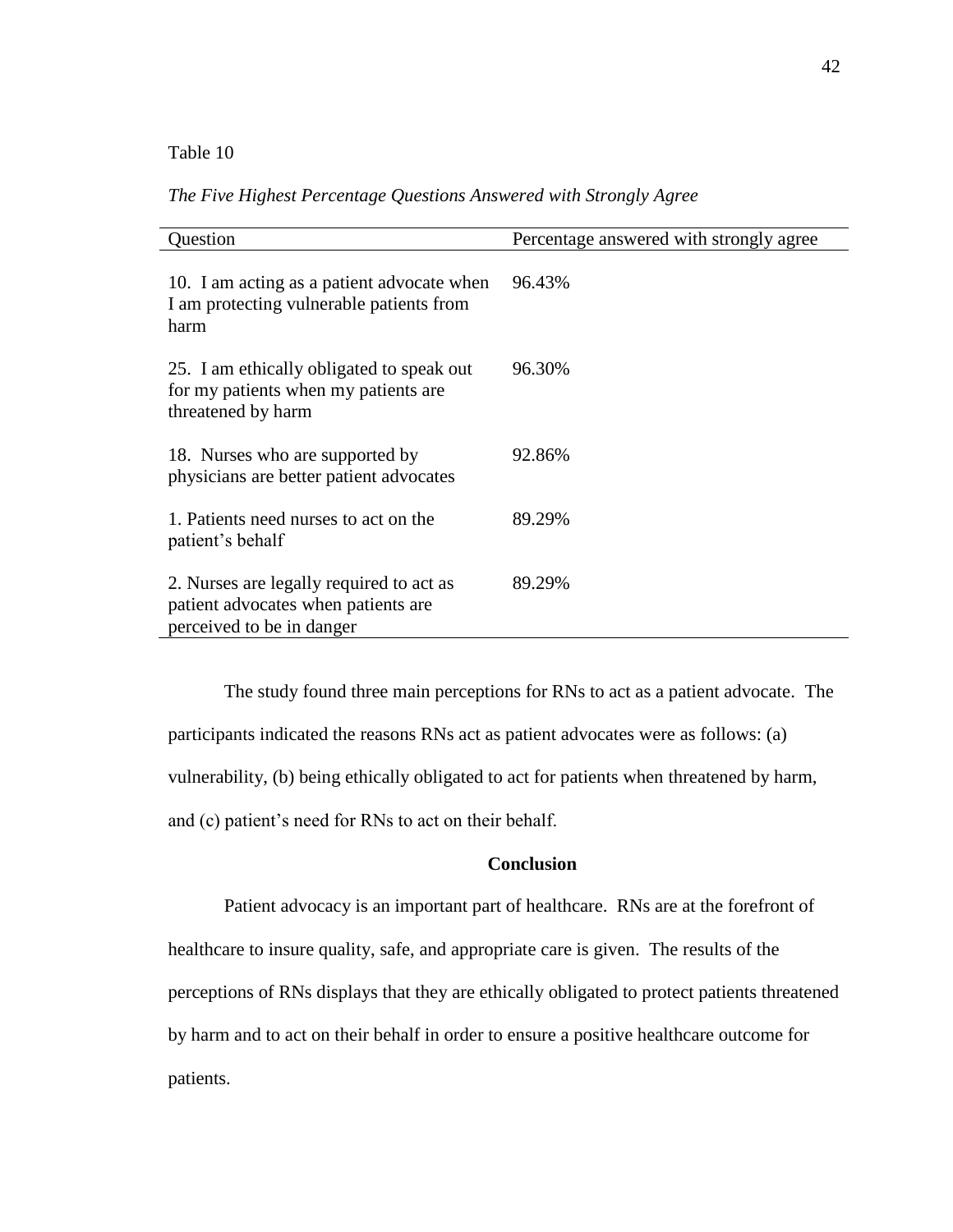#### **CHAPTER V**

#### **Discussion**

The RNs who participated in the research study did so voluntarily, thus not all RNs who received the questionnaire, completed or returned the questionnaire. The participant sample consisted of RNs currently licensed in North Carolina and may not be generalized to other regions. The PNAS instrument used for the research measured nursing advocacy beliefs and actions from the perspective of RNs. The 43 item questionnaire included four components: (a) acting as advocate, (b) work status and advocacy actions, (c) environment and educational influences, and (d) support and barriers to advocacy each component is reliable.

### **Implication of Findings**

The study found that the perceptions of nursing advocacy were consistent with the literature. Vulnerability is the most common condition cited and supported in literature for patient advocacy. Patients' medical conditions can cause vulnerability, limited knowledge of healthcare, resources, and increasing costs (Negarandeh et al., 2008). The feeling of being obligated to advocate for patients is supported in literature. At times during a patients' healthcare families are not available, patients are unable to speak for themselves, and the only person available to advocate for them are registered Nurses (RNs). RNs believe that they are obligated to advocate for patients when the qualities of care and services declines, patients do not receive adequate or quality care, and to ensure patients receive proper and safe care (Negarandeh et al., 2008). These findings may help develop a more defined common definition of advocacy for the nurse to use a guideline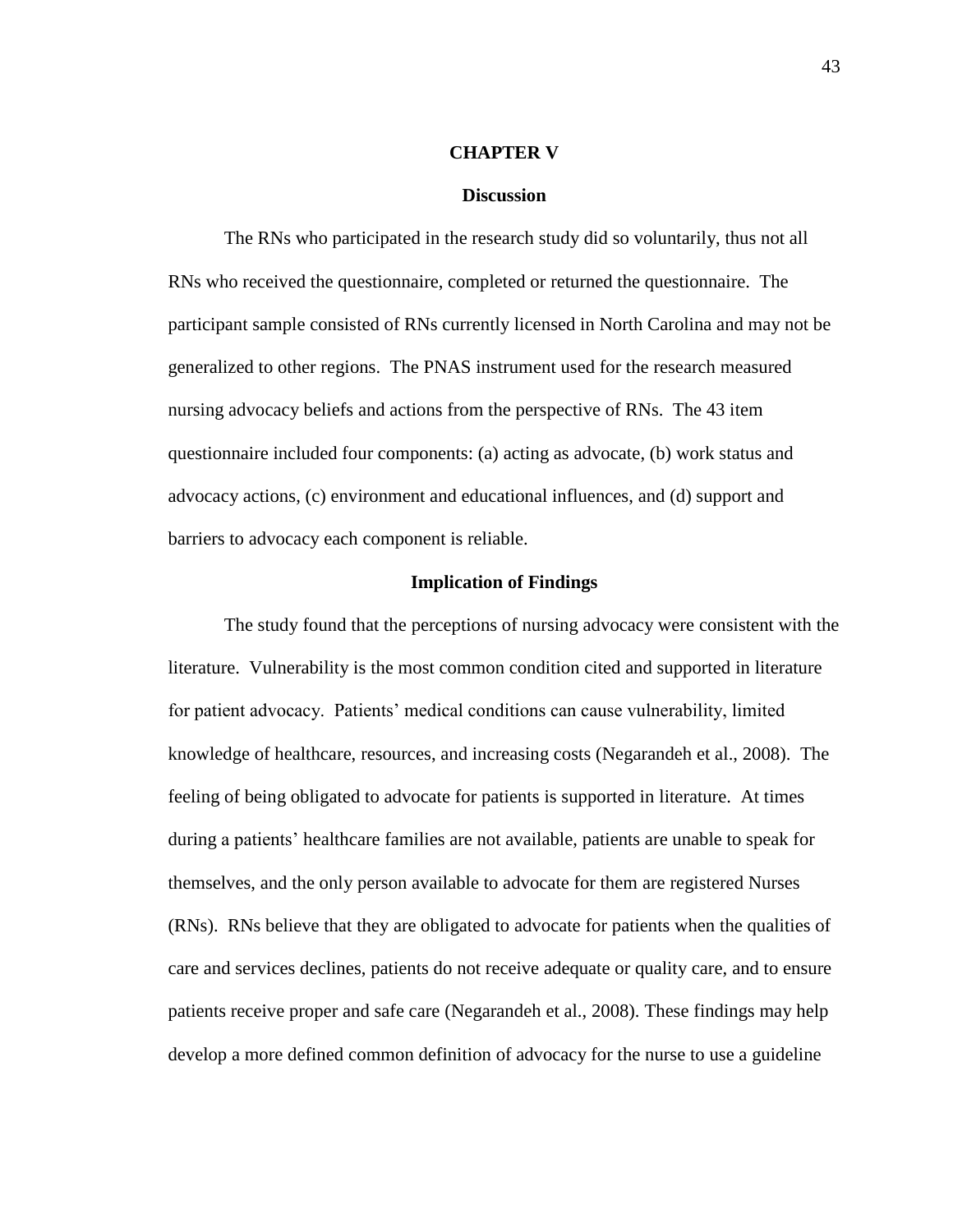to advocate.

### **Application to Theoretical Framework**

King's framework is associated with the holistic care provided to patients. The RN's perception forms their attitude toward advocacy and helps develop their ability to react to issues encountered while providing nursing care. When King's framework of personal systems, interpersonal, and social systems is used in nursing practice settings, it leads to goal attainment (King, 1999). The goal-directed actions perceived by RNs are protecting and preventing harm from occurring to vulnerable patients and fulfilling their ethical obligations. King (1999) states "an act of perceiving is a function of the human organism in which a transaction occurs between the perceiver and the event, person or object being perceived" (p. 293). RNs interact with patients, the environment, and families. These interactions create an environment in which needs, values, and wants are observed by RNs, creating a situation where an advocacy action is needed.

#### **Limitations**

The study consisted of a small sample size of 36 participants. It would be beneficial to have a larger participant sample size to allow for more generalization of the results. The PNAS questionnaire was only available for a limited timeframe. This limited timeframe restricted the amount of participants that could be reached by the researcher and partake in the study.

### **Implications to Nursing**

RNs have a strong sense of ethical obligations to advocate and protect patients from harm. Patient advocacy is a vital role in healthcare. RNs view advocacy as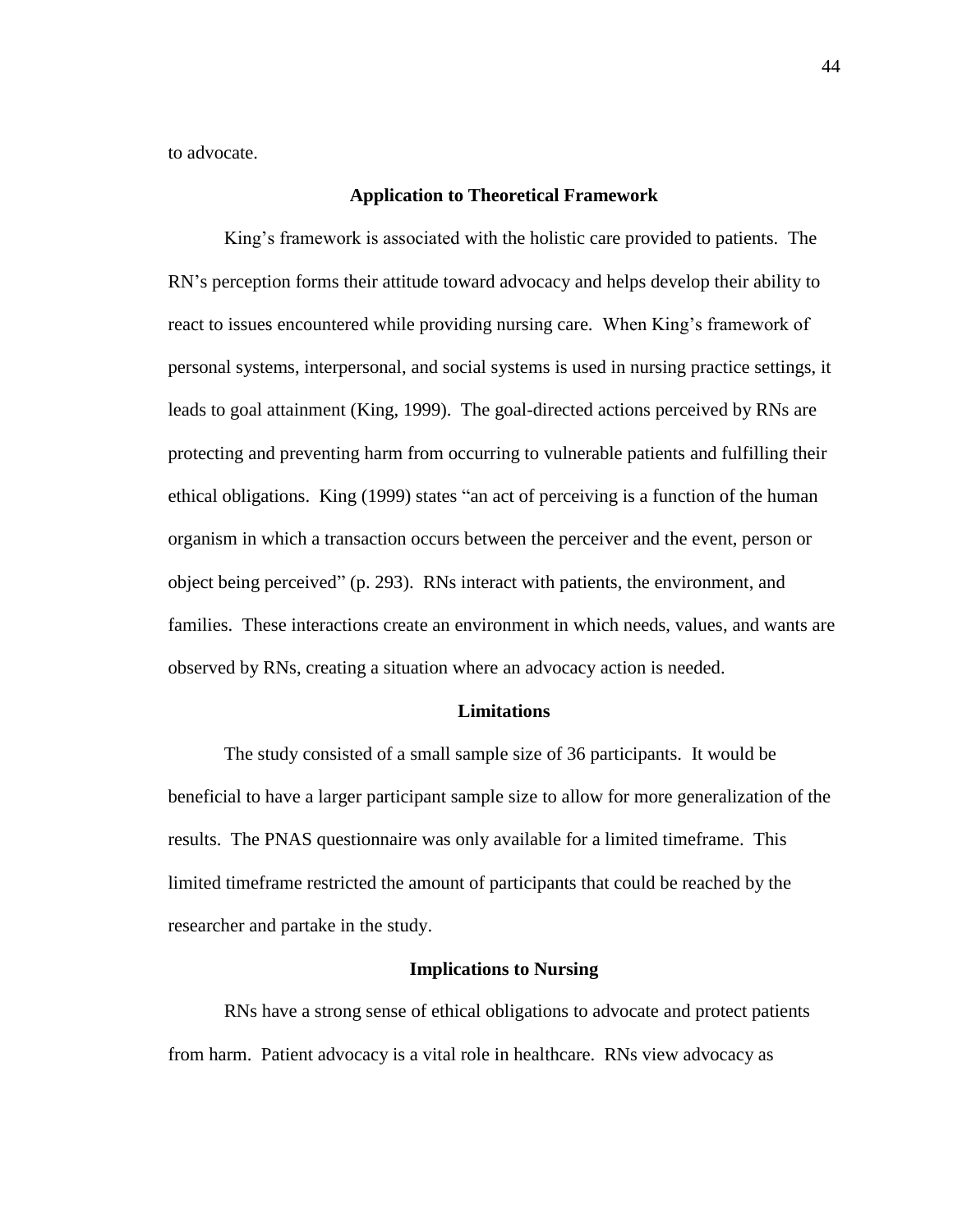protecting vulnerable patients from harm. The RN's perceptions will determine their ability to be an effective patient advocate. Perceptions can be formed from learning, memory, and expectations. If nurses can recognize and categorize the advocacy behaviors, then advocacy become easier for nurses to judge situations in which patients need a nurse to advocate for them. Understanding RNs perceptions can help improve patient advocacy in healthcare. The goal of patient advocacy is for the end result to be positive and provide the needed quality care for patients. An understanding of the process of interactions can better prepare the RN to address the issues that arise, and the appropriate help and care will be given by the RN and received by the patients.

### **Recommendations**

Further research and areas that could be explored are the barriers that prevent nurses to advocate for a patient, which has not been addressed a lot in the literature. By identifying the potential for conflicts and confrontation will lead to an increase in the quality of care provided to patients. Another area that needs to be explored further is the effect nursing education curriculums have on patient advocacy in relation to the extent the content is taught to nursing students.

### **Conclusion**

Patient advocacy is an important part of nursing and the role is becoming increasingly more imperative for RNs. The results of the study revealed the RN's perceptions of patient advocacy is the result of vulnerable patients, feelings of being ethically obligated when patients are in danger of harm, and the need to act on their behalf. By understanding the RN's perception of advocacy, RNs can be better prepared

45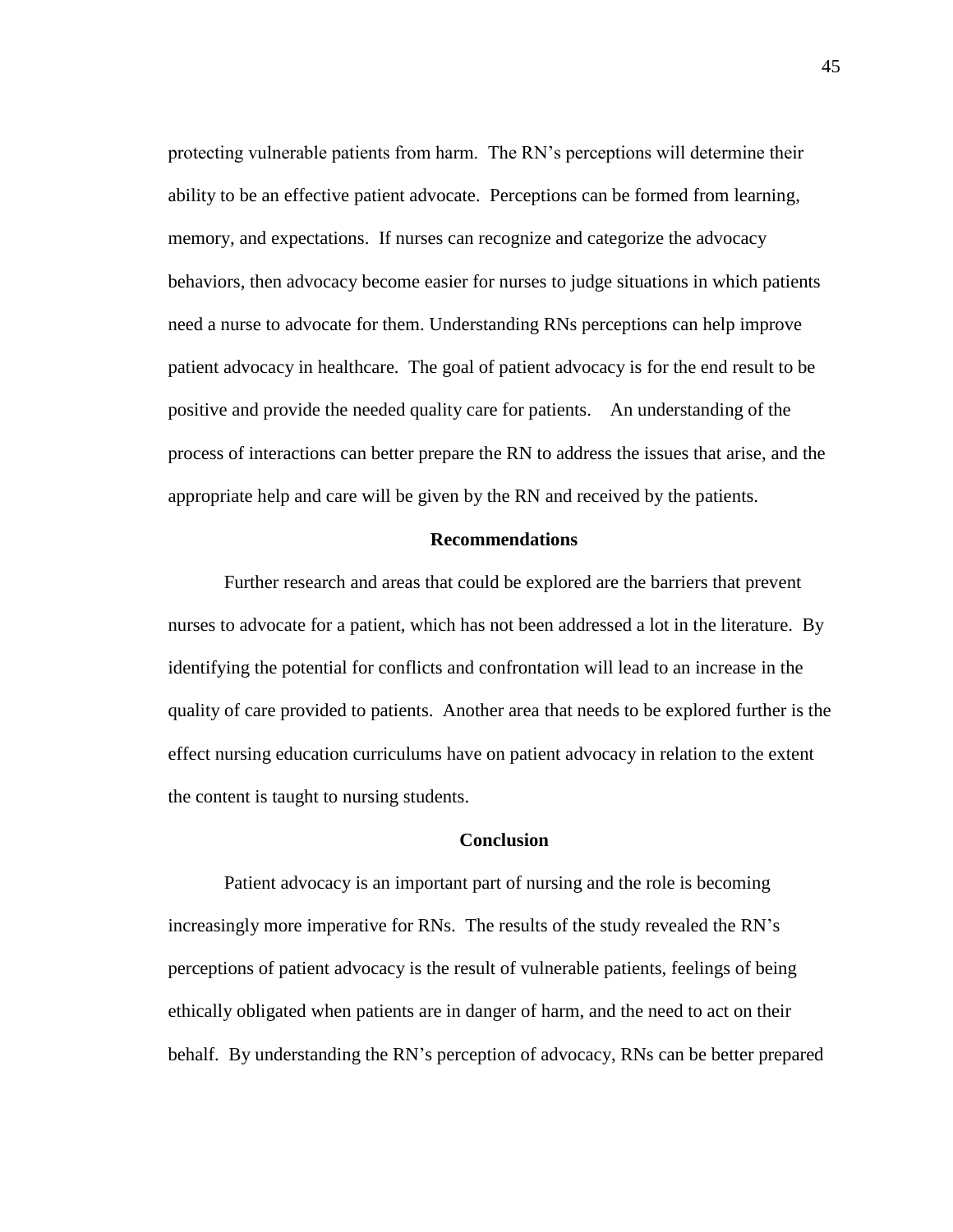to give the appropriate help and care that is needed for patients to have a positive end result.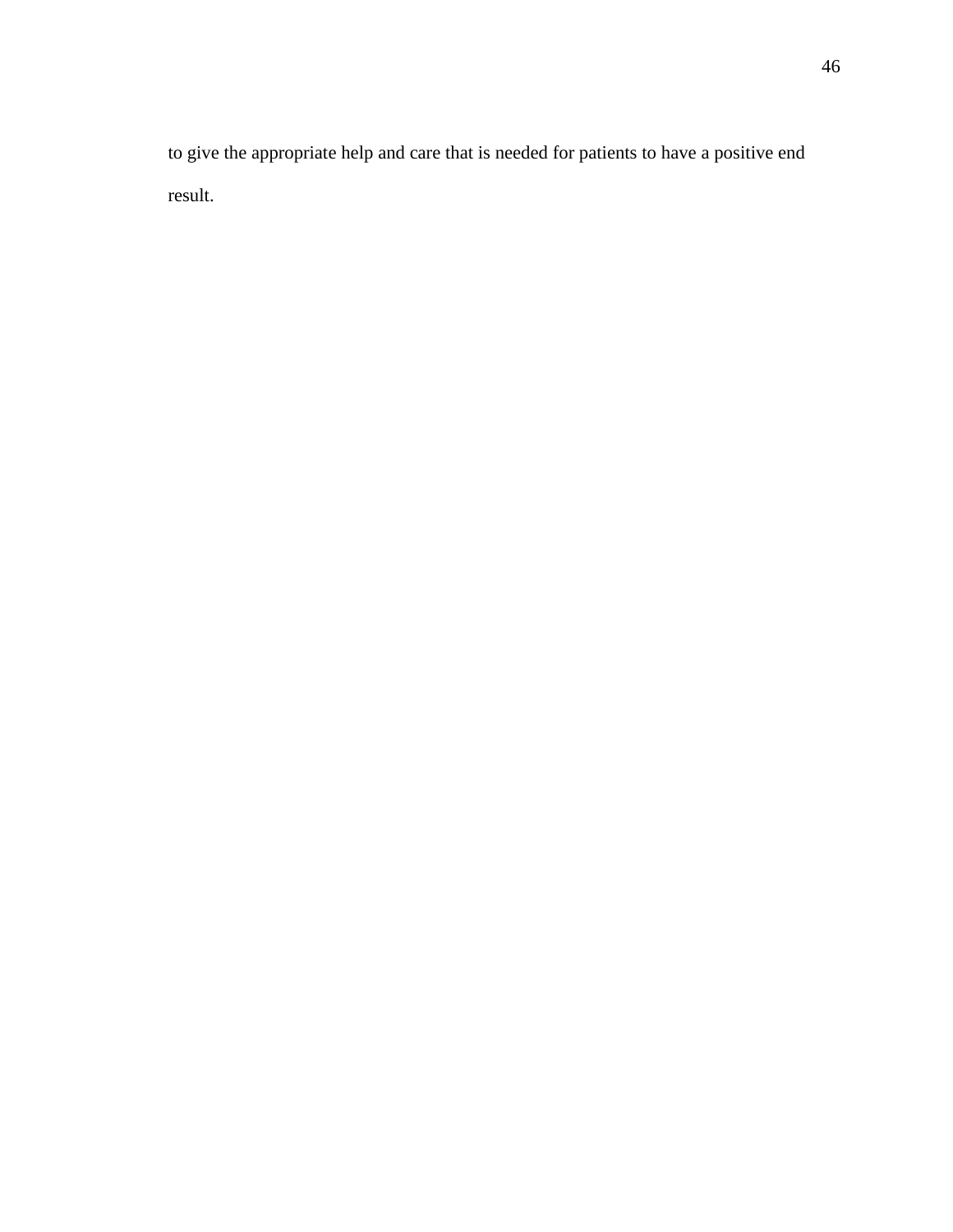### References

- *Advocacy* [Merriam-Webster Online Dictionary]. (2009). Retrieved September 2, 2009, from http://www.merriam-webster.com/dictionary/advocacy
- Advocate [Compact Oxford English Dictionary]. (n.d.). In *Askoxford.com*. Retrieved September 2, 2009, from Oxford University Press:

http://www.askoxford.com/concise

- Boyle, H. J. (2005, August). Patient advocacy in the perioperative setting. *AORN Journal, 82*(2), 250-262.
- Bu, X., & Jezewski, M. A. (2007). Developing a mid-range theory of patient advocacy through concept analysis. *Journal of Advanced Nursing, 57*(1), 101-110.
- Bu, X., & Wu, Y.-w. B. (2008). Development and psychometric evaluation of the instrument: Attitude toward patient advocacy. *Research in Nursing & Health, 31,* 63-75.
- Evans, C. L. S. (1991). *Imogene King a conceptual framework for nursing.* Newbury Park, California: Sage publications.
- Fowler, M. D. M. (2008). *Guide to the code of ethics for nurses interpretation and application.* Silver Spring, MD: American Nurses Association.
- Goodwin, Z. J., Kiehl, E. M., & Peterson, J. Z. (2002, July). King's theory as foundation for an advance directive decision-Making model. *Nursing Science Quarterly, 15*(3), 237-241.
- Grace, P. J. (2001). Professional advocacy: Widening the scope of accountability. *Nursing Philosophy, 2,* 151-162.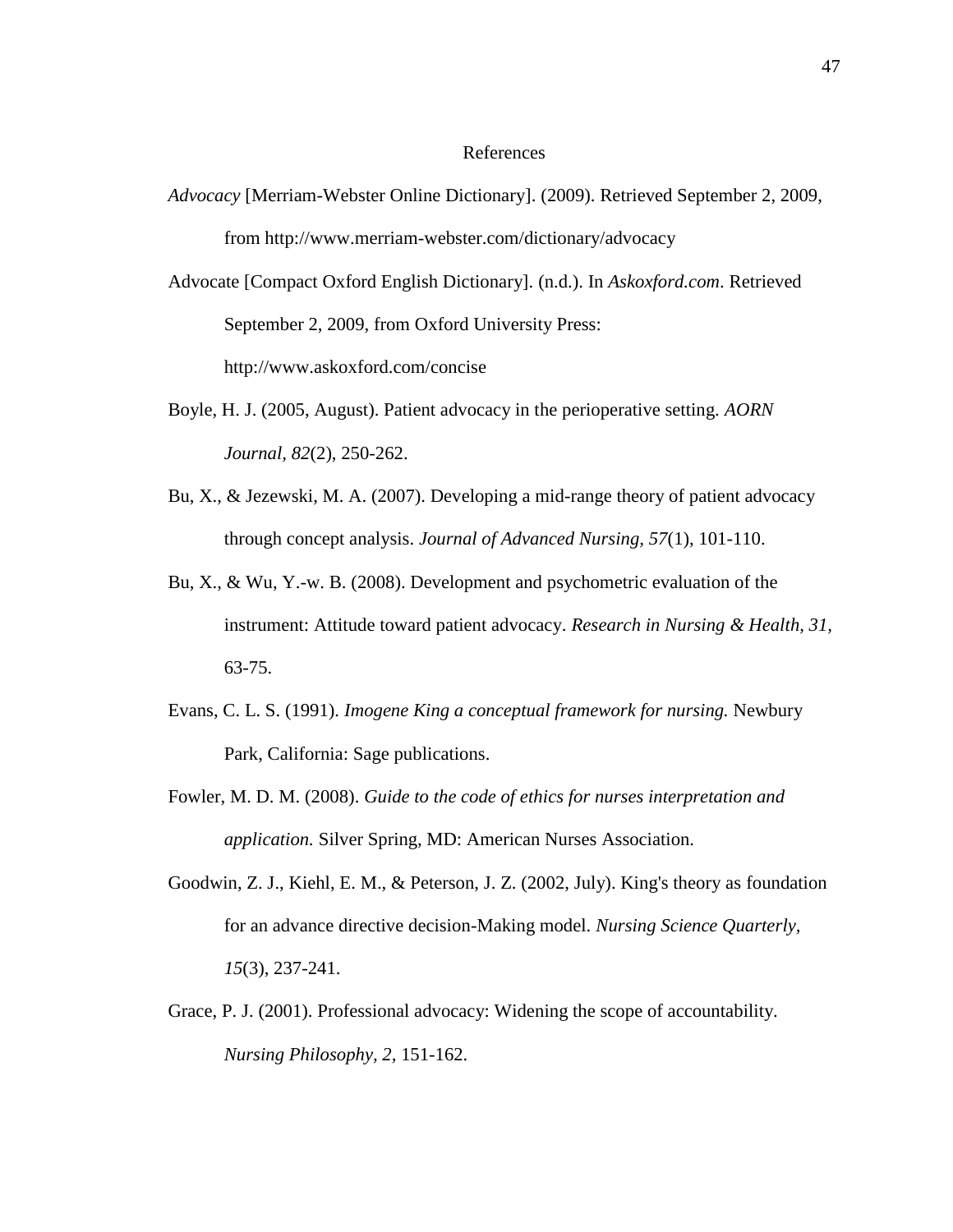- Hanks, R. (2008). The lived experience of nursing advocacy. *Nursing Ethics, 15*(4), 468- 477.
- Hanks, R. G. (2010, June 1). The medical-surgical nurse perspective of advocate role. *Nursing Forum, 45*(2), 97-107.
- Khowaja, K. (2006). Utilization of King's interacting systems framework and theory of goal attainment with the new multidisciplinary model: Clinical pathway. *Australian Journal of Advanced Nursing, 24*(2), 50.
- King, I. M. (1999, October). A theory of goal attainment: Philosophical and ethical implications. *Nursing Science Quarterly, 12*(292), 292-293.
- Kline, A. M. (2005, May). ANA code of ethics for nurses: Provision stresses advocate role. *AACN News, 22*(5), 6-7.
- Lachman, V. D. (2009, February 1). Ethics, law, and policy: Practical use of the nursing code of ethics: Part I. *MEDSURG Nursing, 18*(1), 55-57.
- MacDonald, H. (2007, January). Relational ethics and advocacy in nursing: Literature review. *Journal of Advanced Nursing, 57*(2), 119-126.
- Mallik, M. (1997). Advocacy in nursing- a review of the literature. *Journal of Advanced Nursing, 25,* 130-138.
- Negarandeh, R., Oskouie, F., Ahmadi, F., & Nikravesh, M. (2008). The meaning of patient advocacy for Iranian nurses. *Nursing Ethics, 15*(4), 457-467.
- O'Connor, T. O., & Kelly, B. (2005). Bridging the gap: A study of general nurses' perceptions of patient advocacy in Ireland. *Nursing Ethics, 12*(5), 453-467.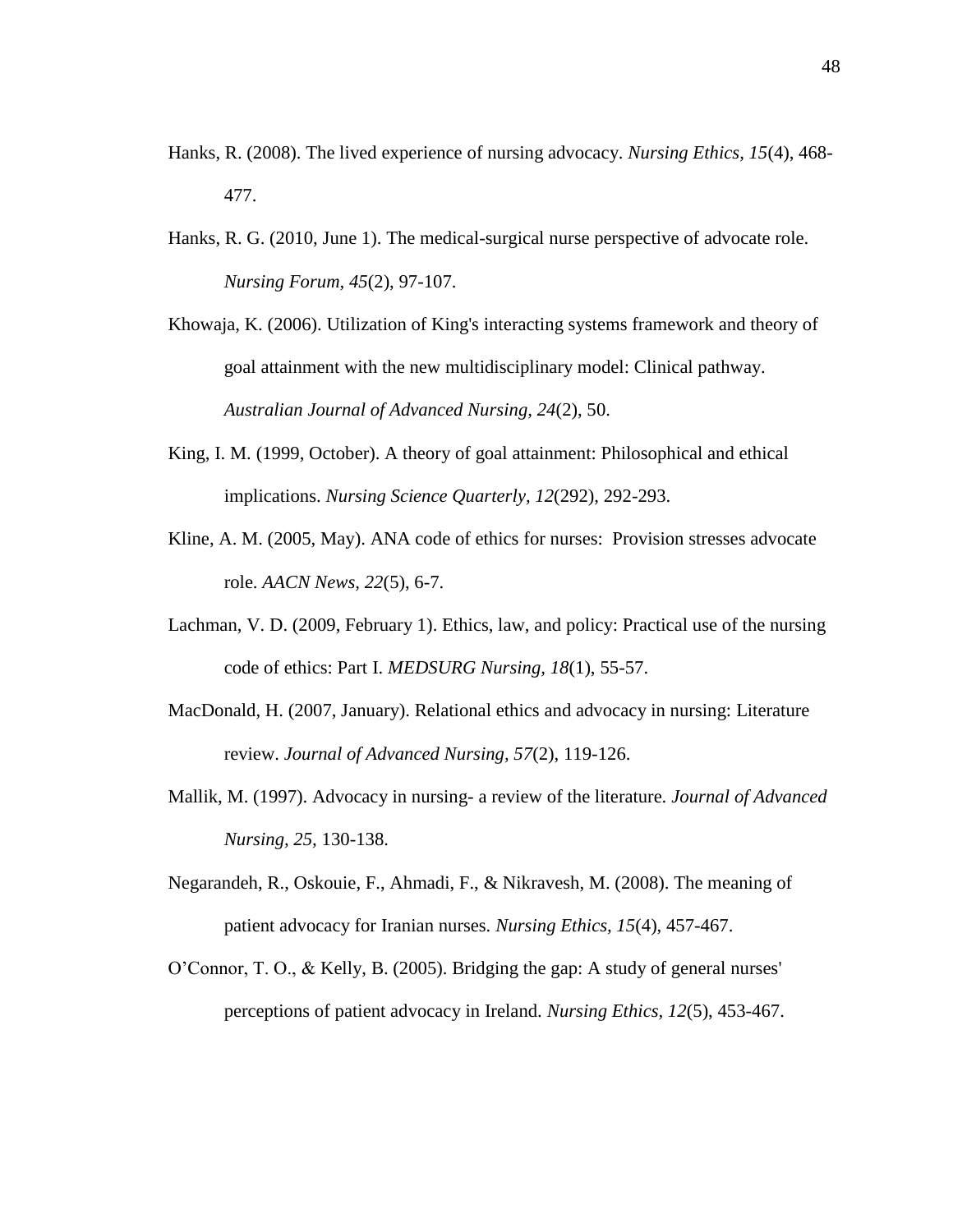- Snowball, J. (1996). Asking nurses about advocating for patients: 'reactive' and 'proactive' accounts. *Journal of Advanced Nursing, 24,* 67-75.
- Thacker, K. S. (2008, March). Nurses' advocacy behaviors in end-of-life nursing care. *Nursing Ethics, 15*(2), 174-185.
- Tomey, A. M., & Alligood, M. R. (2006). *Nursing theorists and their work* (6th ed.). St. Louis, Missouri: Mosby Elsevier.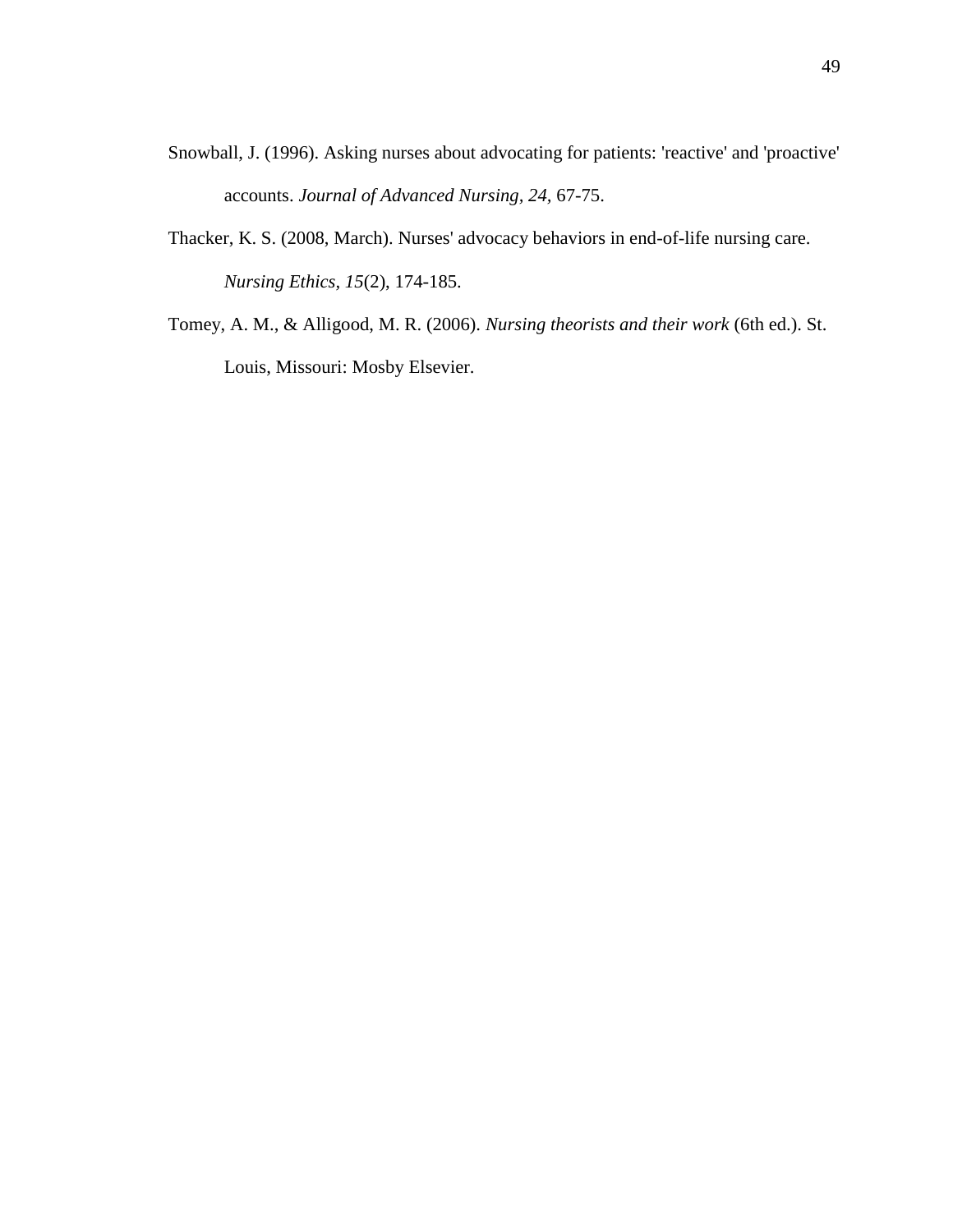### Appendix A

### Permission to Use the Protective Advocacy Scale

**From:** "Bernard, Valerie" [<valerie.bernard@sagepub.co.uk>](mailto:valerie.bernard@sagepub.co.uk) **To:** IRMA LANEY <**laney\_i@bellsouth.net> Sent:** Fri, September 28, 2012 9:57:54 AM **Subject:** RE: permission..Protective nursing advocacy scale

Dear Irma,

Thank you for your request. You are most welcome to reuse the Protective Nursing Advocacy Scale (PNAS) in Development and testing of an instrument to measure protective nursing advocacy, Robert G Hanks, doi: 10.1177/0969733009352070 , Nursing Ethics March 2010 vol. 17 no. 2 255-267 in your Phd thesis. Please make sure to include full academic referencing to the original. I hope this helps, Kind regards, Valérie Bernard Assistant Rights Manager SAGE Publications Ltd 1 Oliver's Yard, 55 City Road London, EC1Y 1SP UK Tel: +44 (0) 207 336 9146 Fax: +44 (0) 207 324 8600 [www.sagepub.co.uk](http://www.sagepub.co.uk/) SAGE Publications Ltd, Registered in England No.1017514

Los Angeles | London | New Delhi Singapore | Washington DC Thank you for considering the environment before printing this email.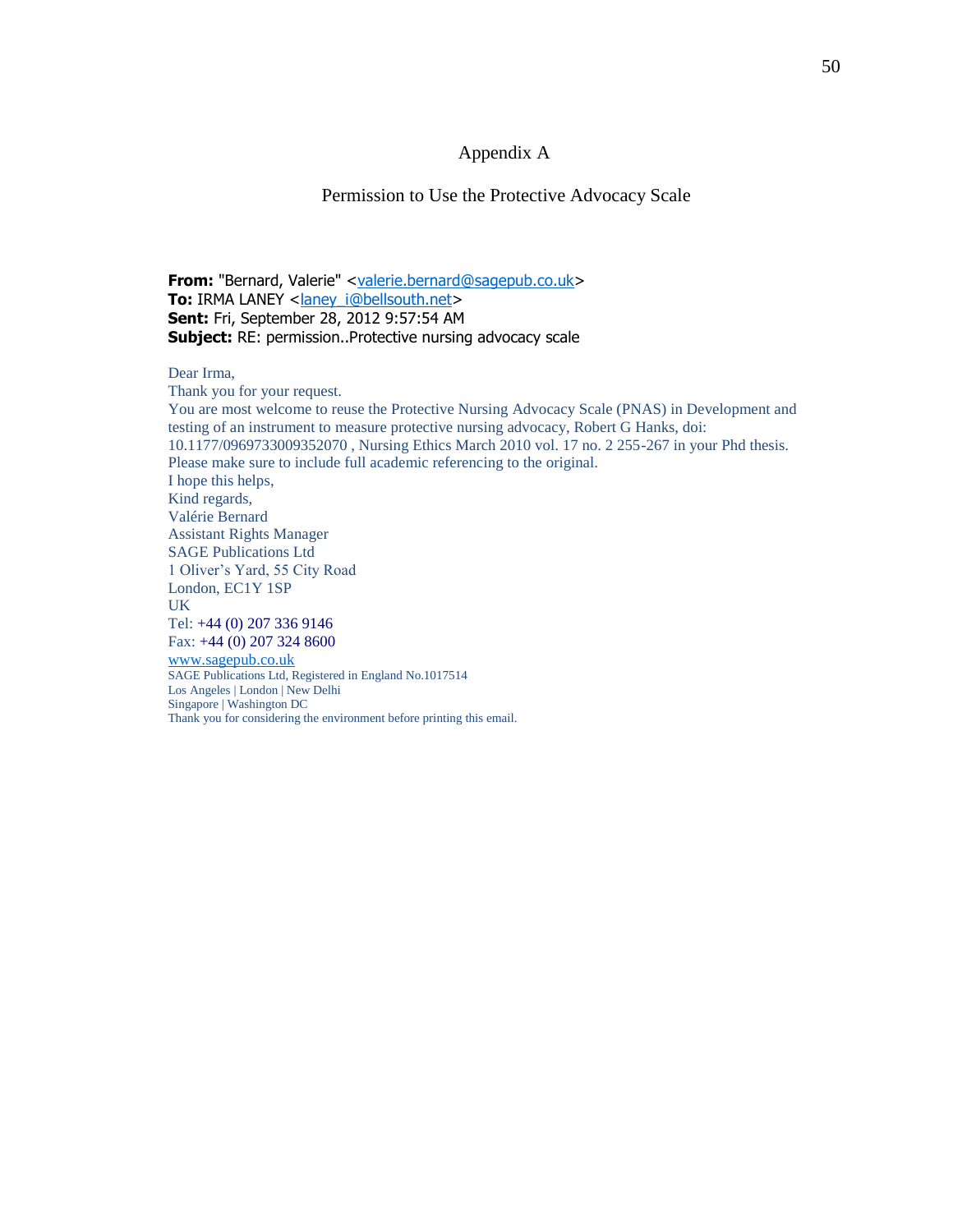### Appendix B

The Protective Advocacy Scale

### **Protective Nursing Advocacy Scale-Part I**

Please indicate your rating using strongly disagree, moderately disagree, moderately agree, and strongly agree for each of the following statements. Please indicate your rating using a  $\sqrt{ }$  in the box to the right of each statement. Completion and return of the Protective Nursing Advocacy Scale form Part I implies consent to participate in this study.

| Item#            | <b>Statement</b>               | <b>Strongly</b> | <b>Moderately</b> | <b>Neither</b>  | <b>Moderately</b> | <b>Strongly</b> |
|------------------|--------------------------------|-----------------|-------------------|-----------------|-------------------|-----------------|
|                  |                                | <b>Disagree</b> | <b>Disagree</b>   | <b>Agree or</b> | Agree             | <b>Agree</b>    |
|                  |                                |                 |                   | <b>Disagree</b> |                   |                 |
| 1.               | Patients need nurses to act    |                 |                   |                 |                   |                 |
|                  | on the patient's behalf        |                 |                   |                 |                   |                 |
| $\overline{2}$ . | Nurses are legally required    |                 |                   |                 |                   |                 |
|                  | to act as patient advocates    |                 |                   |                 |                   |                 |
|                  | when patients are perceived    |                 |                   |                 |                   |                 |
|                  | to be in danger                |                 |                   |                 |                   |                 |
| 3.               | As the nurse, I keep my        |                 |                   |                 |                   |                 |
|                  | patient's best interest as the |                 |                   |                 |                   |                 |
|                  | main focus of nursing          |                 |                   |                 |                   |                 |
|                  | advocacy                       |                 |                   |                 |                   |                 |
| 4.               | Nurses who understand the      |                 |                   |                 |                   |                 |
|                  | benefits of patient            |                 |                   |                 |                   |                 |
|                  | advocacy are better patient    |                 |                   |                 |                   |                 |
|                  | advocates                      |                 |                   |                 |                   |                 |
| 5.               | I am acting on my patient's    |                 |                   |                 |                   |                 |
|                  | behalf when I am acting as     |                 |                   |                 |                   |                 |
|                  | my patient's advocate          |                 |                   |                 |                   |                 |
| 6.               | I speak out on my patient's    |                 |                   |                 |                   |                 |
|                  | behalf when I am acting as     |                 |                   |                 |                   |                 |
|                  | my patient's advocate          |                 |                   |                 |                   |                 |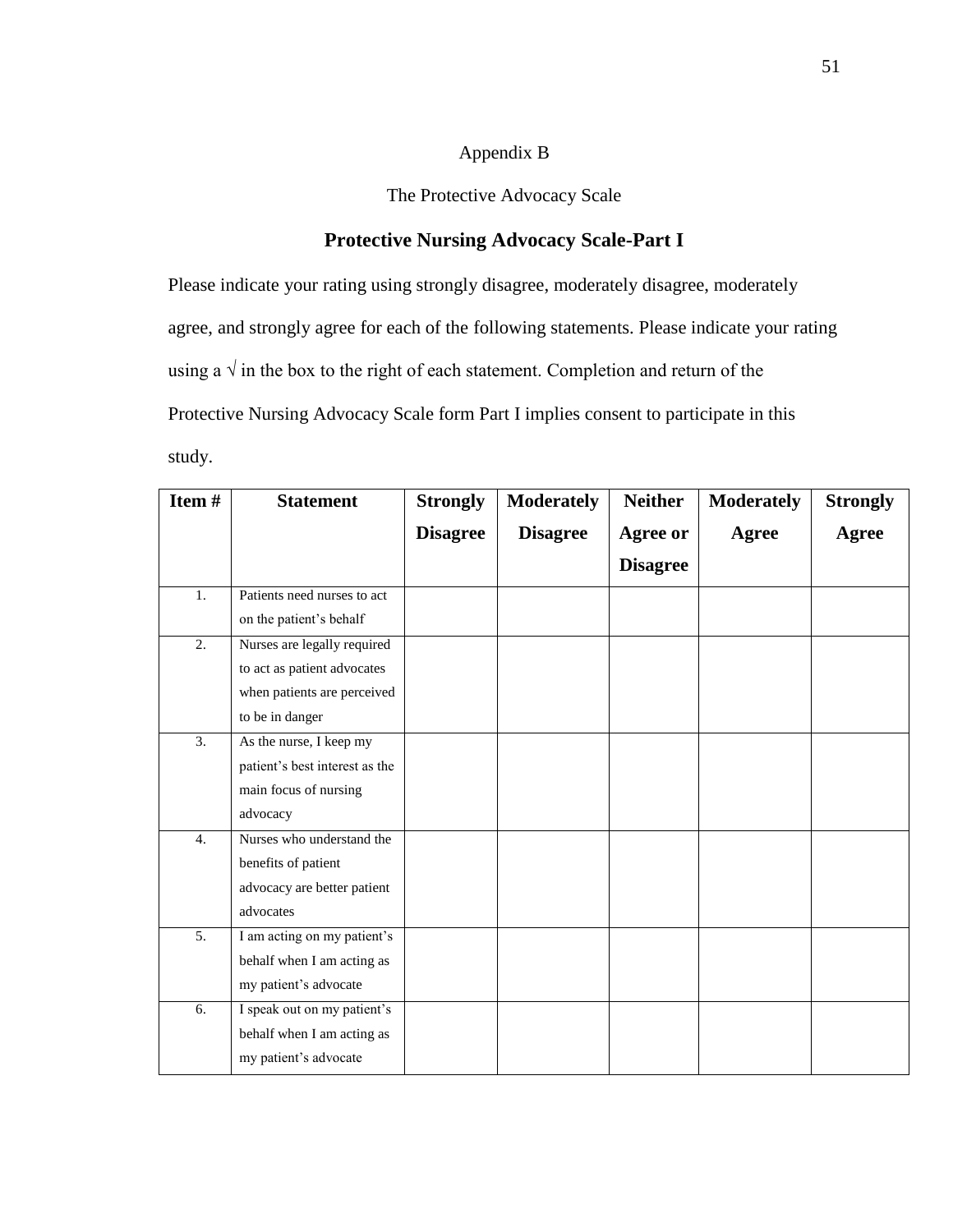| 7.                | I am acting as my patient's  |  |  |  |
|-------------------|------------------------------|--|--|--|
|                   | voice when I am              |  |  |  |
|                   | advocating for my patient    |  |  |  |
| 8.                | I am acting as the patient's |  |  |  |
|                   | representative when I am     |  |  |  |
|                   | acting as the patient's      |  |  |  |
|                   | advocate                     |  |  |  |
| 9.                | I am advocating for my       |  |  |  |
|                   | patient when I protect my    |  |  |  |
|                   | patient's rights in the      |  |  |  |
|                   | healthcare environment       |  |  |  |
| 10.               | I am acting as a patient     |  |  |  |
|                   | advocate when I am           |  |  |  |
|                   | protecting vulnerable        |  |  |  |
|                   | patients from harm           |  |  |  |
| 11.               | I provide patient advocacy   |  |  |  |
|                   | to protect my patients only  |  |  |  |
|                   | when necessary in the        |  |  |  |
|                   | healthcare environment       |  |  |  |
| 12.               | Nurses that act on a         |  |  |  |
|                   | patient's behalf are         |  |  |  |
|                   | preserving the patient's     |  |  |  |
|                   | dignity                      |  |  |  |
| $\overline{13}$ . | I scrutinize circumstances   |  |  |  |
|                   | that cause me to act as a    |  |  |  |
|                   | patient advocate             |  |  |  |
| 14.               | I utilize organizational     |  |  |  |
|                   | channels to act as a patient |  |  |  |
|                   | advocate                     |  |  |  |
| 15.               | I would benefit from the     |  |  |  |
|                   | advice of ethics committees  |  |  |  |
|                   | to be a more effective       |  |  |  |
|                   | patient advocate             |  |  |  |
| 16.               | Lack of time inhibits my     |  |  |  |
|                   | ability to act as a patient  |  |  |  |
|                   | advocate                     |  |  |  |
| 17.               | Nurses practice patient      |  |  |  |
|                   | advocacy more when the       |  |  |  |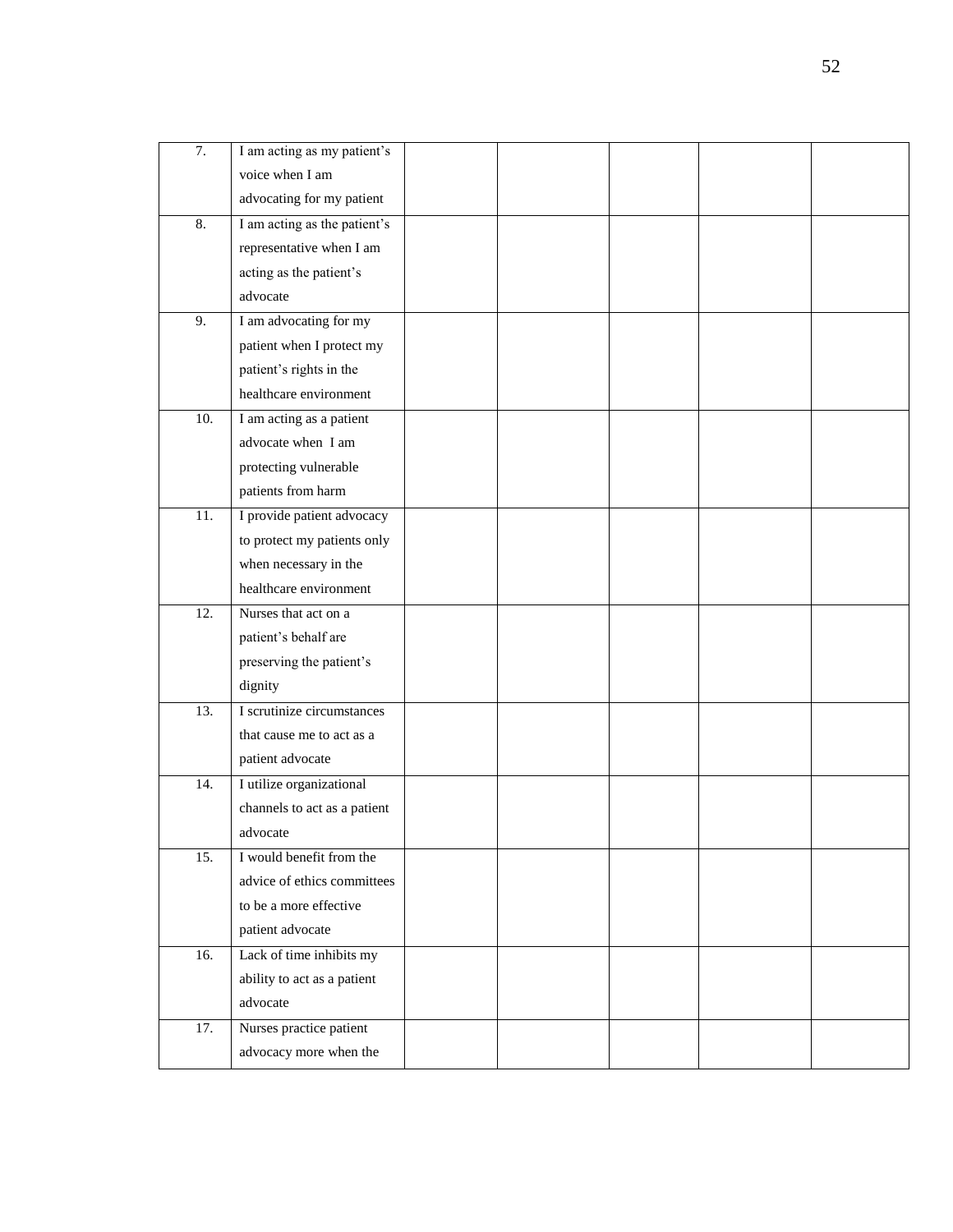|       | nurse is working in a       |                 |                   |                 |                   |                 |
|-------|-----------------------------|-----------------|-------------------|-----------------|-------------------|-----------------|
|       | tolerant work environment   |                 |                   |                 |                   |                 |
| 18.   | Nurses who are supported    |                 |                   |                 |                   |                 |
|       | by physicians are better    |                 |                   |                 |                   |                 |
|       | patient advocates           |                 |                   |                 |                   |                 |
|       |                             |                 |                   |                 |                   |                 |
| Item# | <b>Statement</b>            | <b>Strongly</b> | <b>Moderately</b> | <b>Neither</b>  | <b>Moderately</b> | <b>Strongly</b> |
|       |                             | <b>Disagree</b> | <b>Disagree</b>   | Agree or        | <b>Agree</b>      | <b>Agree</b>    |
|       |                             |                 |                   | <b>Disagree</b> |                   |                 |
| 19.   | I am able to be a better    |                 |                   |                 |                   |                 |
|       | patient advocate because I  |                 |                   |                 |                   |                 |
|       | have more self confidence   |                 |                   |                 |                   |                 |
| 20.   | Nurses that are committed   |                 |                   |                 |                   |                 |
|       | to providing good patient   |                 |                   |                 |                   |                 |
|       | care are better patient     |                 |                   |                 |                   |                 |
|       | advocates                   |                 |                   |                 |                   |                 |
| 21.   | Increased dedication to     |                 |                   |                 |                   |                 |
|       | nursing increases the       |                 |                   |                 |                   |                 |
|       | nurse's ability to act as a |                 |                   |                 |                   |                 |
|       | patient advocate            |                 |                   |                 |                   |                 |
| 22.   | Increased nursing           |                 |                   |                 |                   |                 |
|       | education enhances the      |                 |                   |                 |                   |                 |
|       | nurse's effectiveness in    |                 |                   |                 |                   |                 |
|       | patient advocacy            |                 |                   |                 |                   |                 |
| 23.   | I doubt my own abilities to |                 |                   |                 |                   |                 |
|       | provide advocacy for my     |                 |                   |                 |                   |                 |
|       | patients                    |                 |                   |                 |                   |                 |
| 24.   | Nurses do not provide       |                 |                   |                 |                   |                 |
|       | advocacy for their patients |                 |                   |                 |                   |                 |
|       | in the clinical setting     |                 |                   |                 |                   |                 |
| 25.   | I am ethically obligated to |                 |                   |                 |                   |                 |
|       | speak out for my patients   |                 |                   |                 |                   |                 |
|       | when my patients are        |                 |                   |                 |                   |                 |
|       | threatened by harm          |                 |                   |                 |                   |                 |
| 26.   | Nurses that provide         |                 |                   |                 |                   |                 |
|       | information to patients     |                 |                   |                 |                   |                 |
|       | about patient care are      |                 |                   |                 |                   |                 |
|       |                             |                 |                   |                 |                   |                 |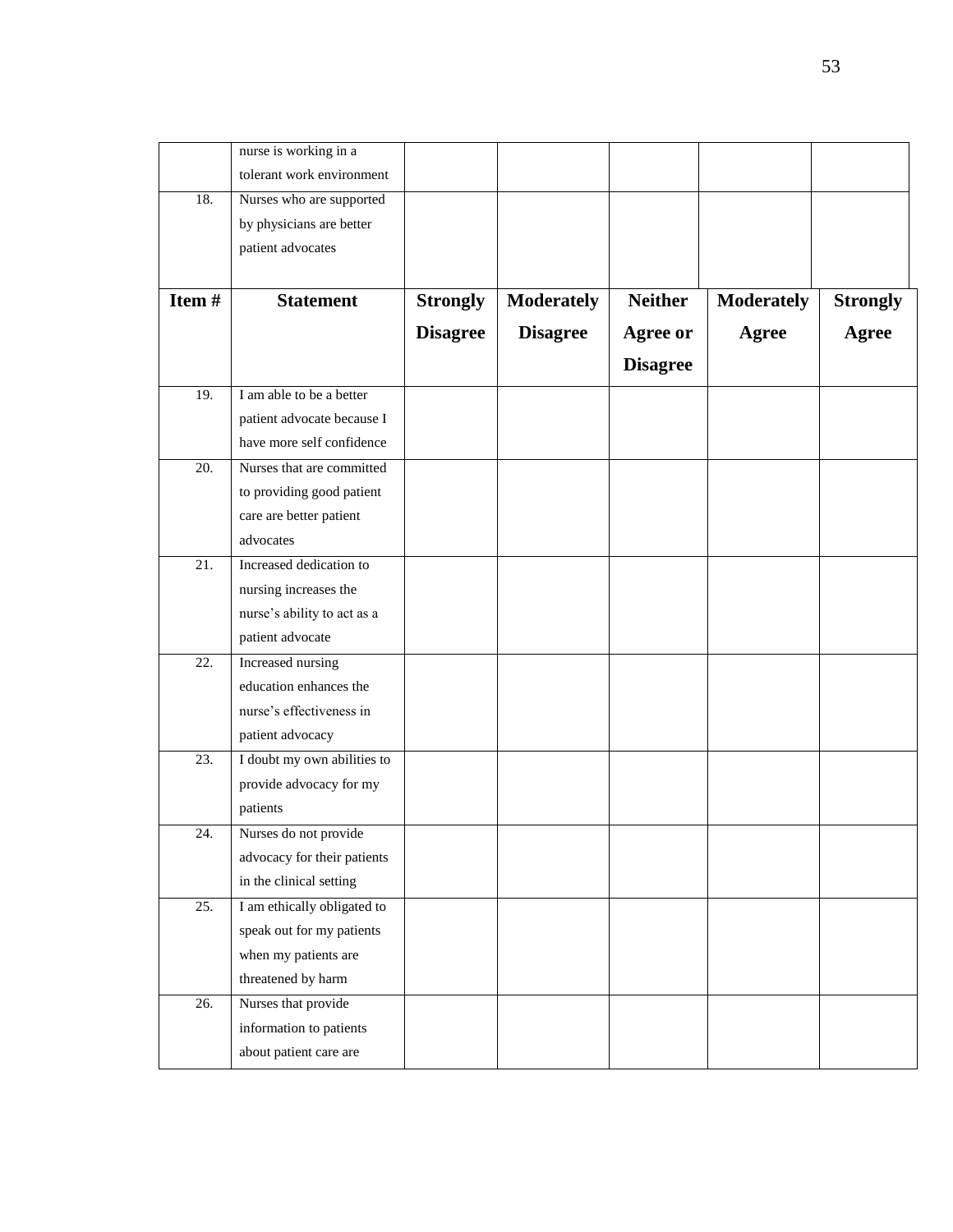|                   | acting as patient advocates  |                 |                   |                 |                   |                 |
|-------------------|------------------------------|-----------------|-------------------|-----------------|-------------------|-----------------|
| 27.               | Patients have varying        |                 |                   |                 |                   |                 |
|                   | degrees of ability to        |                 |                   |                 |                   |                 |
|                   | advocate for themselves      |                 |                   |                 |                   |                 |
| 28.               | Vulnerable patients need     |                 |                   |                 |                   |                 |
|                   | my protection in harmful     |                 |                   |                 |                   |                 |
|                   | situations                   |                 |                   |                 |                   |                 |
| Item#             | <b>Statement</b>             | <b>Strongly</b> | <b>Moderately</b> | <b>Neither</b>  | <b>Moderately</b> | <b>Strongly</b> |
|                   |                              | <b>Disagree</b> | <b>Disagree</b>   | <b>Agree or</b> | <b>Agree</b>      | <b>Agree</b>    |
|                   |                              |                 |                   | <b>Disagree</b> |                   |                 |
| 29.               | Increased nursing            |                 |                   |                 |                   |                 |
|                   | experience does not          |                 |                   |                 |                   |                 |
|                   | increase the nurse's ability |                 |                   |                 |                   |                 |
|                   | to act as a patient advocate |                 |                   |                 |                   |                 |
| 30.               | I may suffer risks to my     |                 |                   |                 |                   |                 |
|                   | employment when acting       |                 |                   |                 |                   |                 |
|                   | as a patient advocate        |                 |                   |                 |                   |                 |
| 31.               | Nurses that speak out on     |                 |                   |                 |                   |                 |
|                   | behalf of patients may face  |                 |                   |                 |                   |                 |
|                   | retribution from employers   |                 |                   |                 |                   |                 |
| $\overline{32}$ . | I may be punished for my     |                 |                   |                 |                   |                 |
|                   | actions by my employer       |                 |                   |                 |                   |                 |
|                   | when I inform my patients    |                 |                   |                 |                   |                 |
|                   | of their own rights          |                 |                   |                 |                   |                 |
| 33.               | Nurses that speak out on     |                 |                   |                 |                   |                 |
|                   | behalf of vulnerable         |                 |                   |                 |                   |                 |
|                   | patients may be labeled as   |                 |                   |                 |                   |                 |
|                   | disruptive by employers      |                 |                   |                 |                   |                 |
| 34.               | When nurses inform and       |                 |                   |                 |                   |                 |
|                   | educate patients about the   |                 |                   |                 |                   |                 |
|                   | patients' rights in the      |                 |                   |                 |                   |                 |
|                   | clinical setting, the nurse  |                 |                   |                 |                   |                 |
|                   | may place her/his            |                 |                   |                 |                   |                 |
|                   | employment at risk           |                 |                   |                 |                   |                 |
| 35.               | When nurses act as patient   |                 |                   |                 |                   |                 |
|                   | advocates, they are not      |                 |                   |                 |                   |                 |
|                   | supporting patients          |                 |                   |                 |                   |                 |